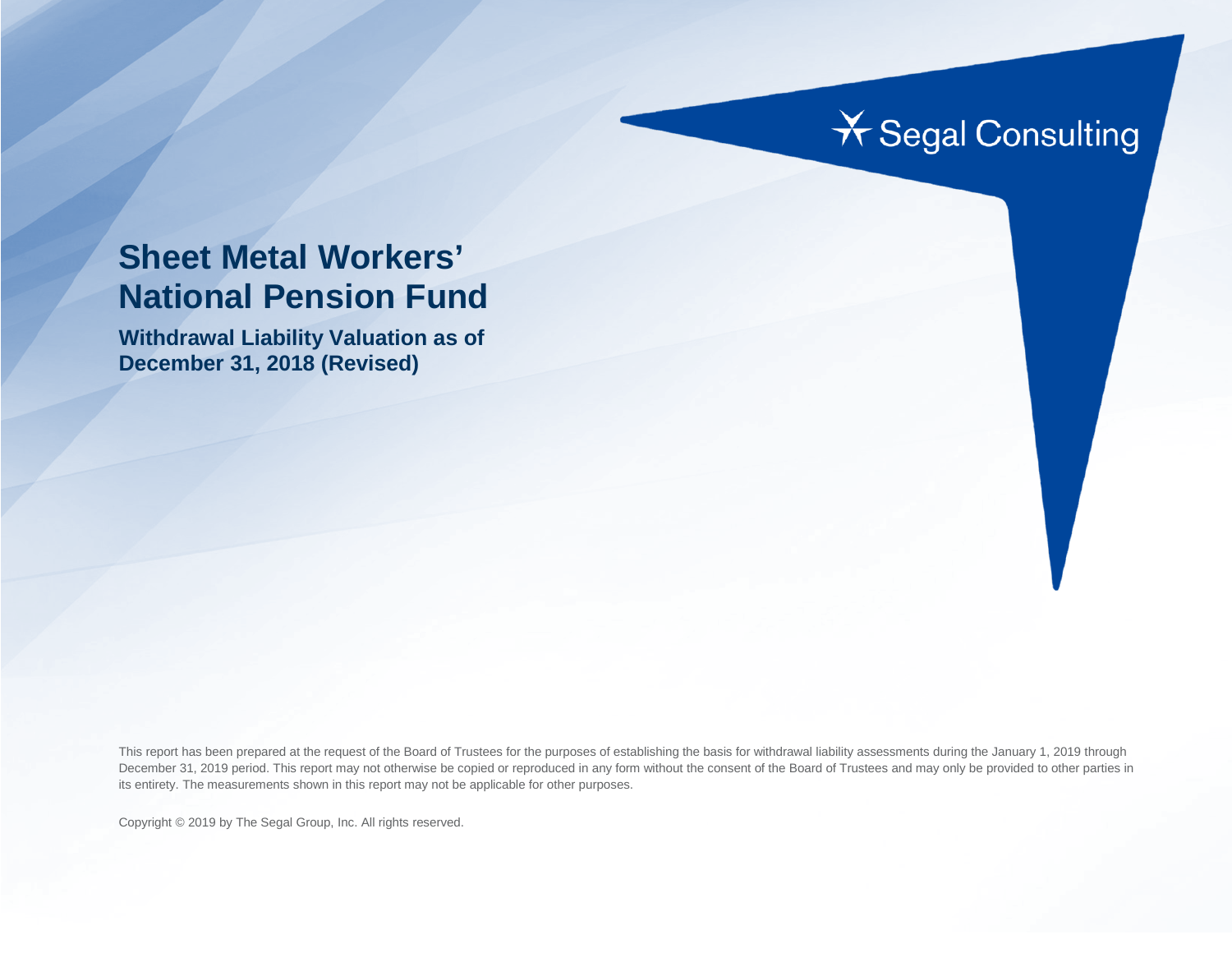

101 NORTH WACKER DRIVE, SUITE 500 CHICAGO, IL 60606 T 312.984.8500 WWW.SEGALCO.COM

October 22, 2019

Board of Trustees Sheet Metal Workers' National Pension Fund Fairfax, Virginia

Dear Trustees:

This report (revised to recognize the final audit report as of December 31, 2018) summarizes and reviews the Plan's status and experience with respect to employer withdrawal liability. It outlines the withdrawal liability method adopted and explains the calculation of the amount of liability of a withdrawn employer. It also establishes the basis for assessments of withdrawal liability for withdrawal during the period January 1, 2019 through December 31, 2019.

The actuarial calculations were completed under the supervision of Daniel V. Ciner, MAAA, Enrolled Actuary. The basic participant and financial data used in this report are the same as those used in the actuarial valuation as of January 1, 2019. The benefit provisions included in the calculations are those that were in effect on December 31, 2018. The method described in the PBGC Technical Update 10-3 has been used to account for reductions in benefits that occurred as a result of implementation of the Rehabilitation Plan when the Plan was in critical (Red Zone) status.

We look forward to reviewing this report with you at your next meeting and to answering any questions you may have.

Sincerely,

By:

Segal Consulting, a Member of The Segal Group, Inc.

David A. Dean, MAAA, EA Daniel V. Ciner, MAAA, EA

Senior Vice President Senior Vice President Senior Vice President and Actuary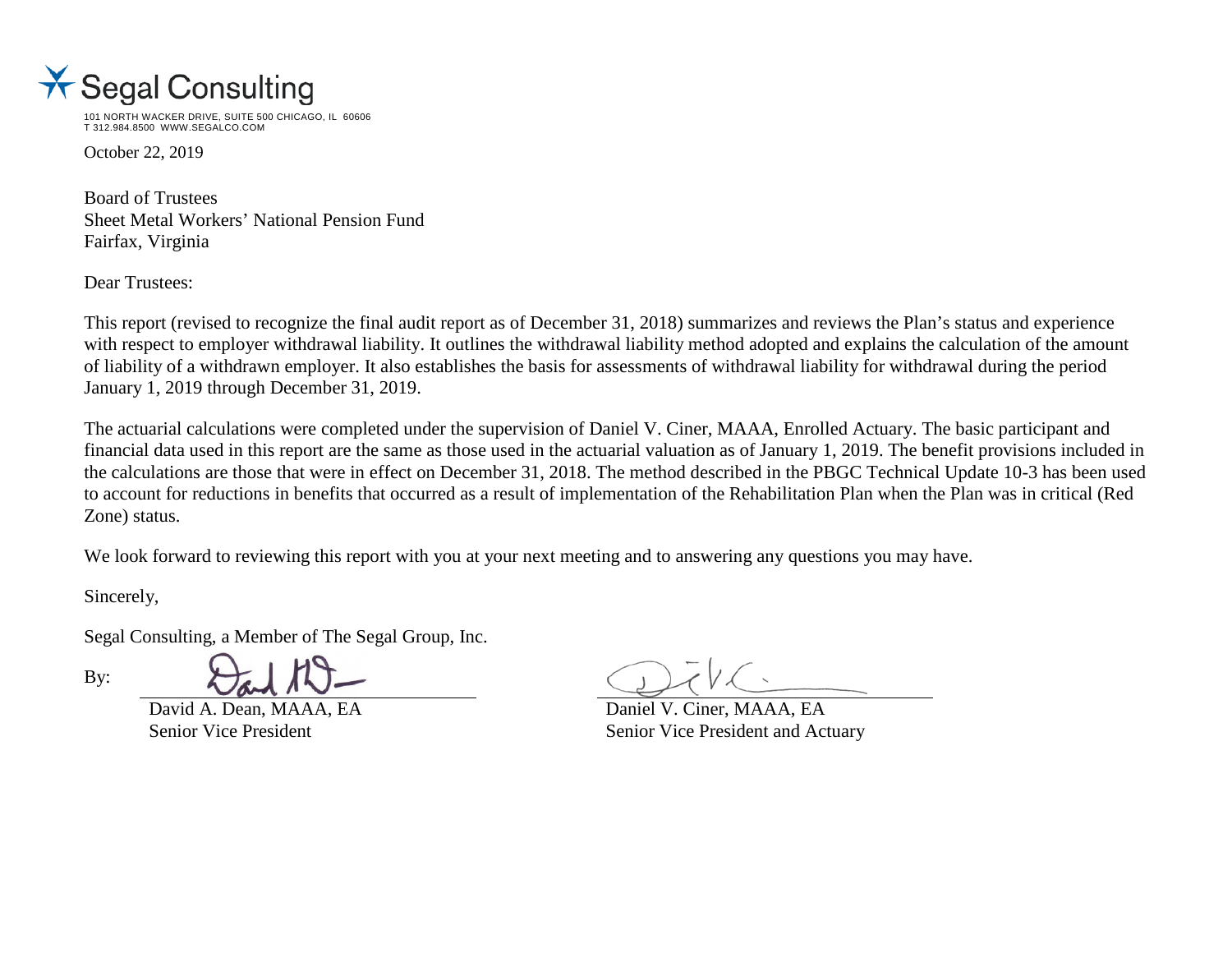# **Table of Contents**

#### Sheet Metal Workers' National Pension Fund Withdrawal Liability Valuation as of December 31, 2018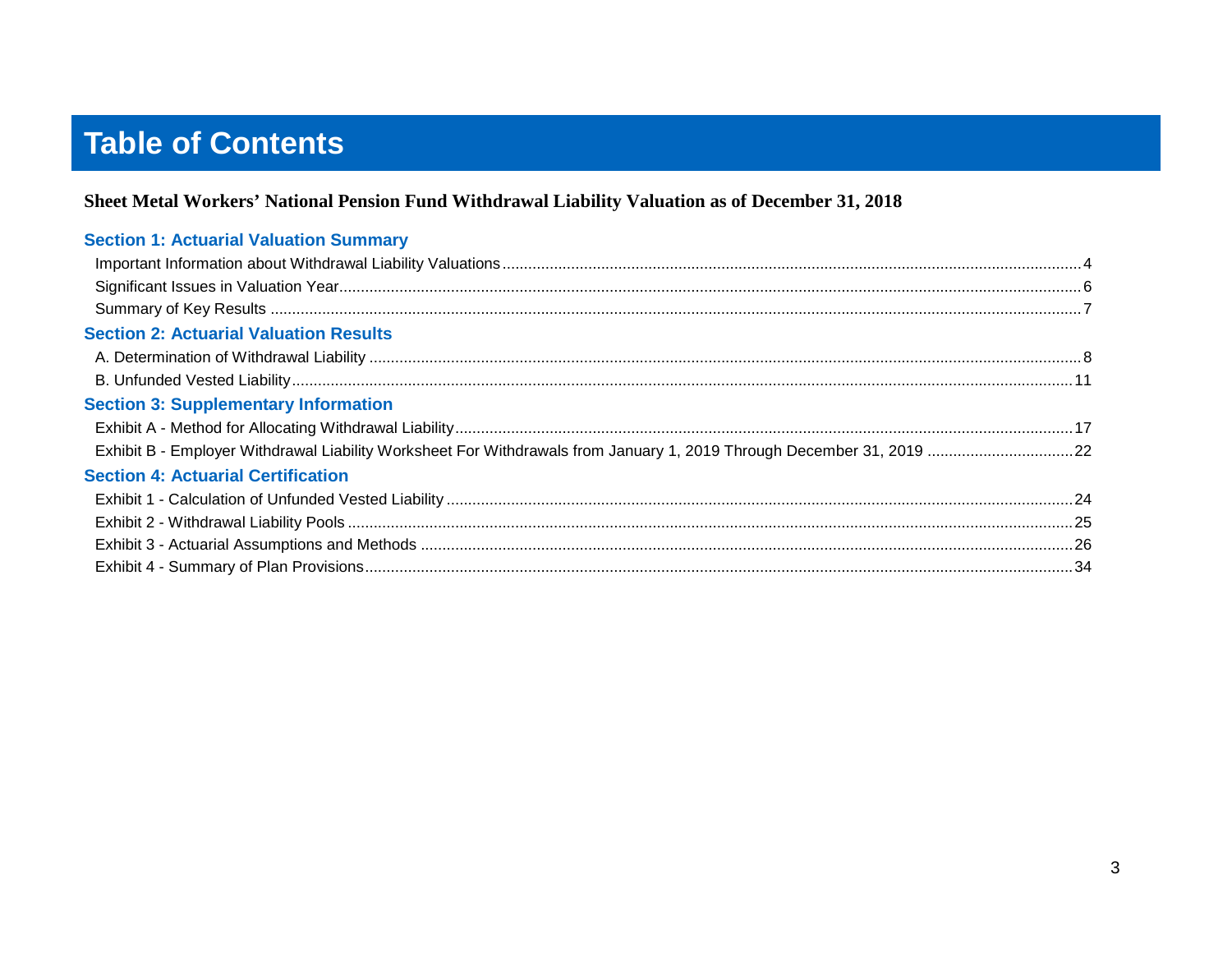# **Section 1: Actuarial Valuation Summary**

### Important Information about Withdrawal Liability Valuations

A withdrawal liability valuation is prepared to assist in the determination and assessment of withdrawal liability. It is a forecast of future uncertain obligations of a pension plan. As such, the forecast will never precisely match the actual stream of benefits and expenses to be paid. In order to prepare withdrawal liability valuations, Segal Consulting ("Segal") relies on a number of input items. These include:

- **Plan Provisions** Plan provisions define the rules that will be used to determine benefit payments, and those rules, or the interpretation of them, may change over time. It is important for the Trustees to keep Segal informed with respect to plan provisions and administrative procedures, and to review the plan summary included in our report to confirm that Segal has correctly interpreted the plan of benefits. For an employer withdrawing in a particular plan year, the relevant plan provisions are those in effect at the end of the prior plan year.
- **Participant Information** The present value of vested benefits, upon which withdrawal liability for an employer is determined, is based on data provided to the actuary by the plan. Segal does not audit such data for completeness or accuracy, other than reviewing it for obvious inconsistencies compared to prior data and other information that appears unreasonable. It is not necessary to have perfect data for a valuation: the valuation is an estimated forecast, not a prediction. Notwithstanding the above, it is important for Segal to receive the best possible data and to be informed about any known incomplete or inaccurate data.
- **Financial Information** The withdrawal liability valuation is based on the asset values as of the valuation date, typically reported by the auditor. The allocation of the unfunded present value of vested benefits to an employer is based on its detailed obligated contribution information as well as that for other participating employers, as provided by the plan.
- **Actuarial Assumptions** In measuring the present value of vested benefits for withdrawal liability purposes, Segal starts by developing a forecast of the vested benefits to be paid to existing plan participants for the rest of their lives and the lives of their beneficiaries. This requires actuarial assumptions as to the probability of death and retirement. The forecasted benefits are then discounted to a present value. The actuarial model used to develop the present value of vested benefits for withdrawal liability purposes may use approximations and estimates that will have an immaterial impact on our results. In addition, the actuarial assumptions may change over time, and while this can have a significant impact on the reported results, it does not mean that the previous assumptions or results were unreasonable or wrong.

**Section 1: Actuarial Valuation Summary as of December 31, 2018 for the Sheet Metal Workers'**  National Pension Fund<br>National Pension Fund

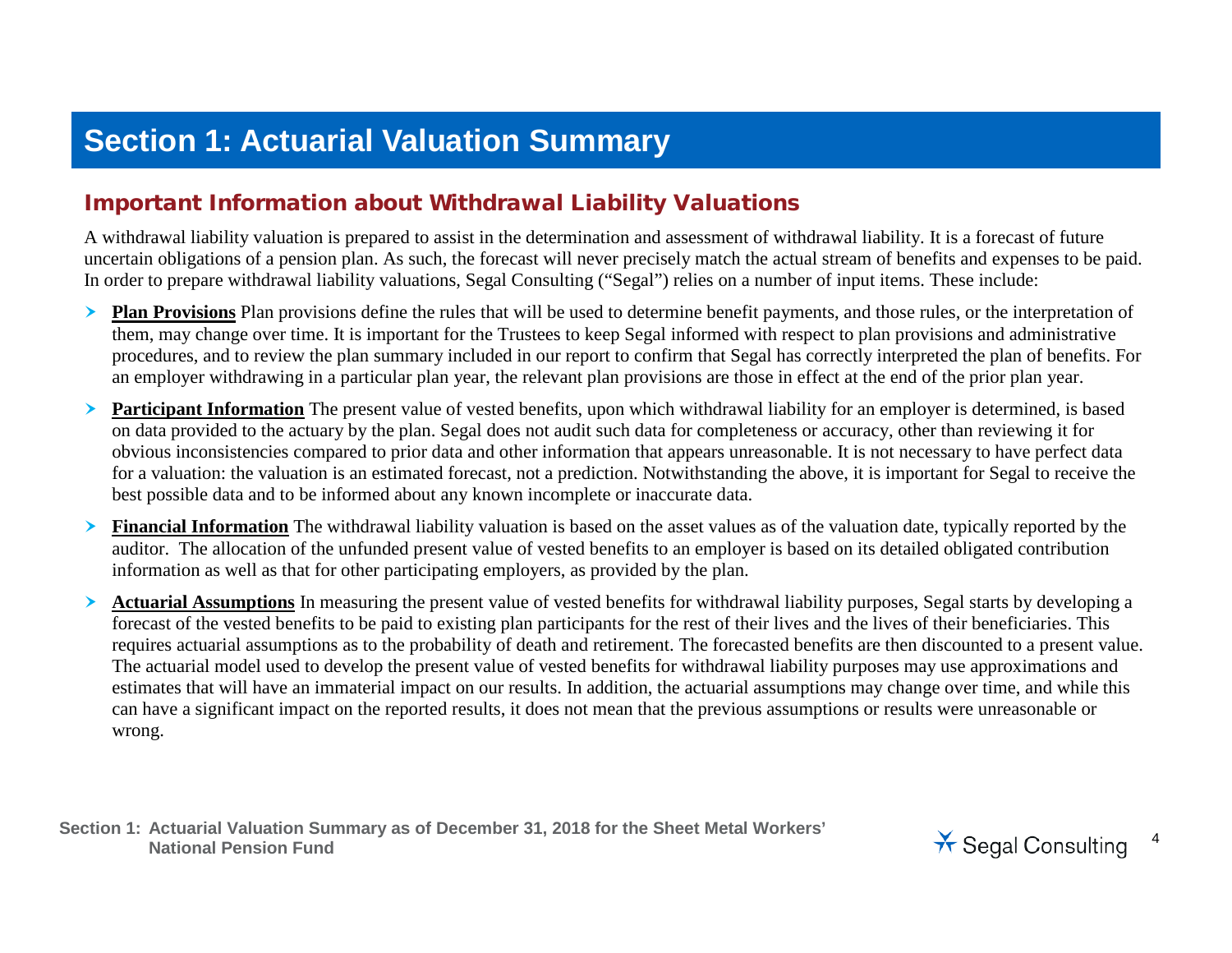Given the above, the user of Segal's withdrawal liability valuation report (or other actuarial calculations) needs to keep the following in mind:

- The withdrawal liability valuation report is prepared for use by the Trustees. It includes information relative to the provisions of ERISA pertaining to withdrawal liability. Segal is not responsible for the use or misuse of its report, particularly by any other party.
- A withdrawal liability valuation is a measurement as of a specific date it is not a prediction of a plan's future financial condition. Accordingly, Segal did not perform an analysis of other potential financial measurements.
- The measurements in this report are not necessarily appropriate for assessing the sufficiency of Plan assets to cover the estimated cost of settling the Plan's benefit obligations or the need for or the amount of future contributions.
- Segal does not provide investment, legal, accounting, or tax advice. This withdrawal liability valuation report is based on Segal's understanding of applicable guidance in these areas and of the plan's provisions, but may be subject to alternative interpretations. The Trustees should look to their other advisors for expertise in these areas.
- While Segal maintains extensive quality assurance procedures, a withdrawal liability valuation involves complex computer models and numerous inputs. In the event that an inaccuracy is discovered after presentation of Segal's results, Segal may revise that valuation report or make an appropriate adjustment in the next valuation.
- Segal's withdrawal liability report shall be deemed to be final and accepted by the Trustees upon delivery and review. Trustees should notify Segal immediately of any questions or concerns about the final content.

As Segal Consulting has no discretionary authority with respect to the management or assets of the Plan, it is not a fiduciary in its capacity as actuaries and consultants with respect to the Plan.

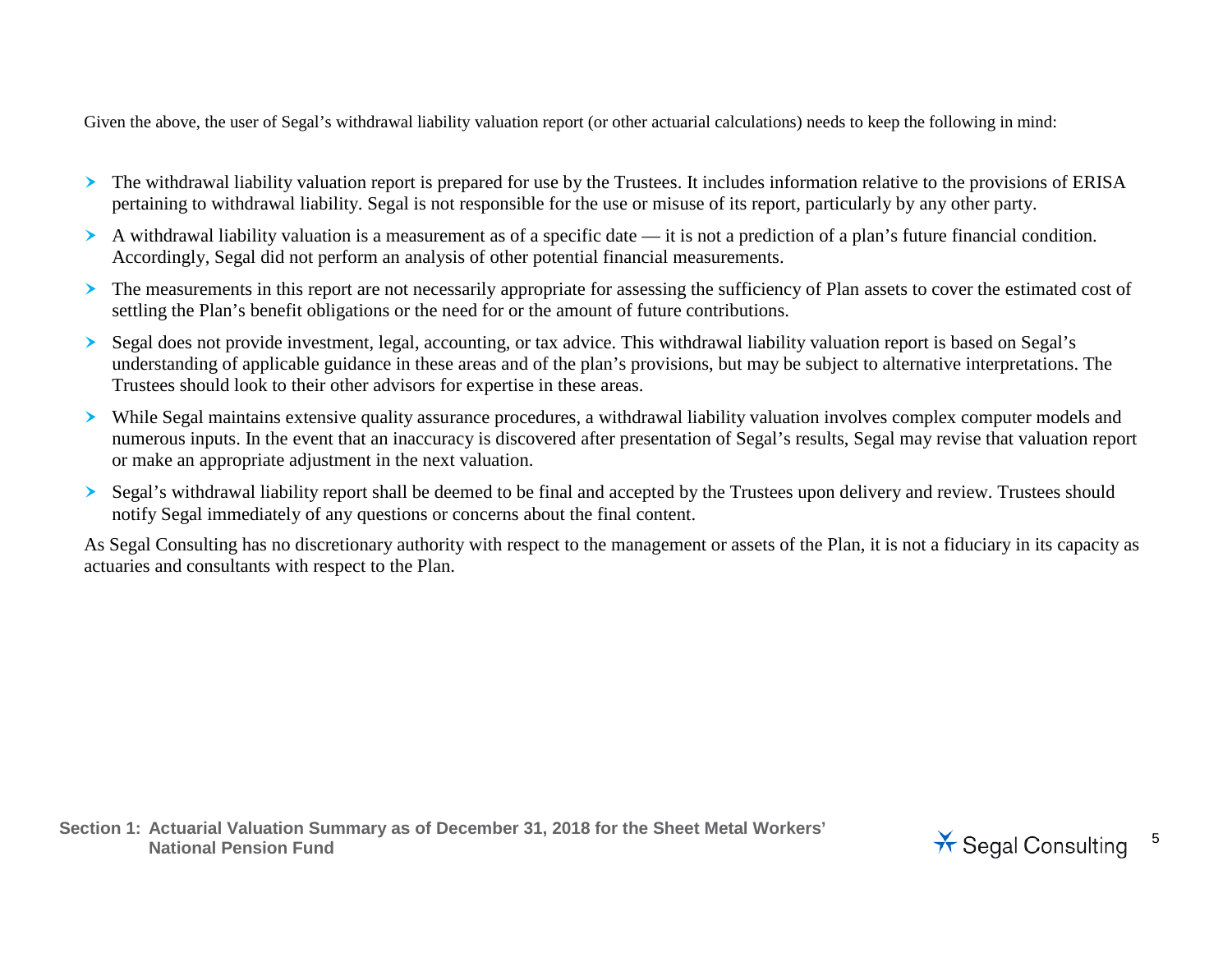### Significant Issues in Valuation Year

- The unfunded vested liability as of December 31, 2018 is \$4.8 billion (without regard to Affected Benefits pools), as compared to \$4.9 billion last year. The decrease in the unfunded vested liability since last year was primarily due to the increase in the PBGC interest rates and demographic assumption changes partially offset by the less than expected market value return. In addition, a reallocated pool of \$705,984 was established for withdrawn employers.
- The market value investment return for the year ended December 31, 2018 was -4.1%.
- The unamortized balance of the Affected Benefits pools, representing the value of benefit reductions under the Rehabilitation Plan when the Plan was in critical (Red Zone) status, is \$378.6 million.
- Interest rates used to determine the funded portion of the present value of vested benefits changed from 2.34% for 20 years and 2.63% thereafter to 2.84% for 20 years and 2.76% thereafter (PBGC interest rates).
- The following demographic assumptions were changed for this valuation (see *Section 4, Exhibit 3* for details):
	- Mortality rates for both healthy and disabled lives
	- Retirement rates for retirements from active status
	- Retirement rates for retirements from inactive status
	- Optional form of payment

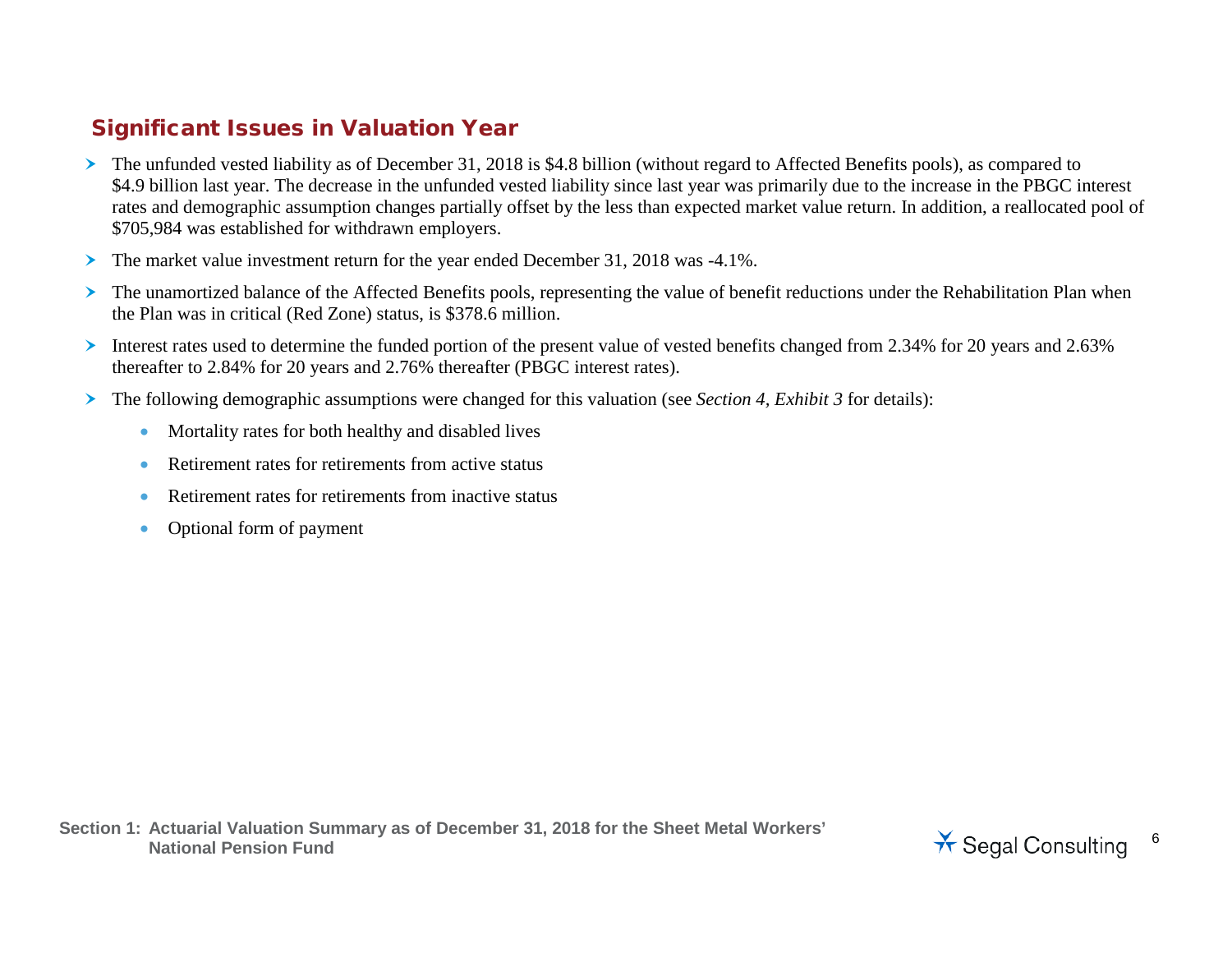### Summary of Key Results

|                                                                                                   | 2017                                    | 2018                                    |
|---------------------------------------------------------------------------------------------------|-----------------------------------------|-----------------------------------------|
| <b>Demographic Data:</b>                                                                          |                                         |                                         |
| • Number of pensioners and beneficiaries <sup>1</sup>                                             | 47,843                                  | 48,067                                  |
| • Number of inactive vested participants <sup>2</sup>                                             | 33,089                                  | 32,850                                  |
| • Number of active vested participants                                                            | 43,925                                  | 44,133                                  |
| <b>Interest Assumptions:</b>                                                                      |                                         |                                         |
| • Valuation (funding) interest rate                                                               | 7.50%                                   | 7.50%                                   |
| • PBGC interest rates                                                                             | 2.34% for 20 years,<br>2.63% thereafter | 2.84% for 20 years,<br>2.76% thereafter |
| Present Value of Vested Benefits <sup>3</sup> :                                                   |                                         |                                         |
| • Present value of vested benefits at funding interest rate                                       | \$7,366,779,367                         | \$7,433,484,082                         |
| • Present value of vested benefits at PBGC rates, including allowance for expenses                | 14,916,155,634                          | 13,791,021,813                          |
| • Present value of vested benefits for withdrawal liability purposes                              | 9,898,116,905                           | 9,680,759,772                           |
| Unfunded Vested Liability <sup>3</sup> :                                                          |                                         |                                         |
| • Market value of assets                                                                          | \$5,001,449,568                         | \$4,874,879,138                         |
| • Unfunded vested liability for withdrawal liability purposes (excluding Affected Benefits pools) | 4,896,667,337                           | 4,805,880,634                           |
| • Unamortized balance of Affected Benefits pools                                                  | 436,321,371                             | 378,589,467                             |
| <b>Withdrawal Liability Pools Established</b>                                                     |                                         |                                         |
| • Basic pool                                                                                      | \$232,705,600                           | \$351,303,507                           |
| • Reallocated pool                                                                                | 10,648,767                              | 705,984                                 |

1 Excludes alternate payees in pay status (1,161 for 2017 and 1,217 for 2018)

2 Excludes alternate payees with deferred benefits (557 for 2017 and 514 for 2018)

3 Includes liabilities for alternate payees

**Section 1: Actuarial Valuation Summary as of December 31, 2018 for the Sheet Metal Workers'** 

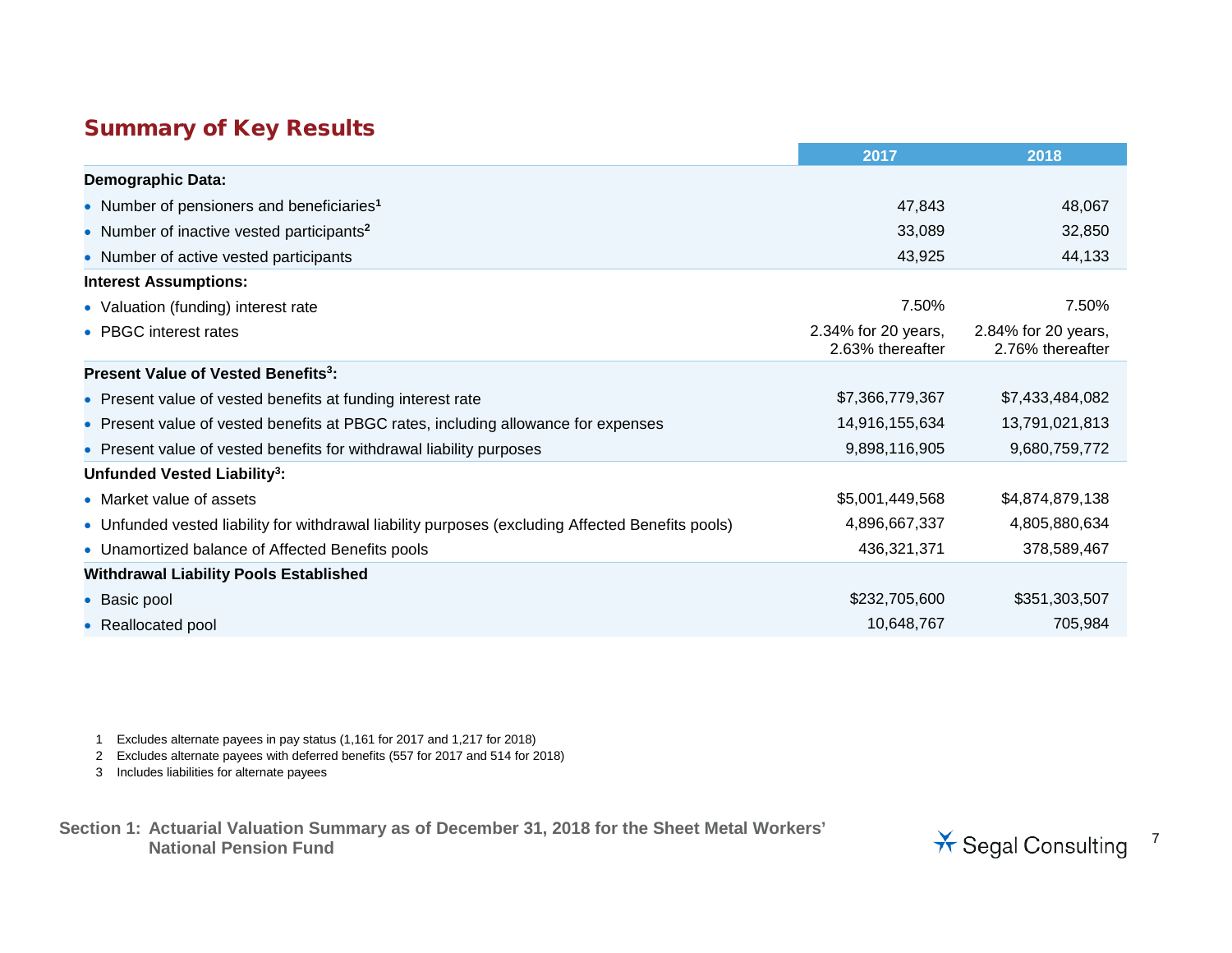# **Section 2: Actuarial Valuation Results**

### A. Determination of Withdrawal Liability

The Multiemployer Pension Plan Amendments Act of 1980 (MPPAA) requires assessment of withdrawal liability on an employer that withdraws from the Plan. In general, "withdrawal" means the employer has permanently ceased operations under the Plan or has permanently ceased to have an obligation to contribute to the Plan.

An employer in the construction industry is considered to have withdrawn from the Plan only if it continues (or within five years resumes) the same type of work in the jurisdiction of the labor contract.

#### Determination of Unfunded Vested Liability

The amount of withdrawal liability is based on the Plan's unfunded vested liability at the time of withdrawal. The "unfunded vested liability" refers to the value of vested benefits not covered by assets.

For withdrawal liability purposes, "vested benefits" are the benefits that are considered non-forfeitable if the participant incurs a permanent break in service. The value of these benefits is based on the Plan provisions as of the same date.

Determinations of the value of the liability for vested benefits are based on a set of actuarial assumptions. The law prescribes that the assumptions and methods used must be reasonable in the aggregate and "offer the actuary's best estimate of anticipated experience under the plan." It also authorizes the PBGC to promulgate assumptions and methods for use by the Plan's actuary. However, the PBGC has not yet promulgated any assumptions or methods.

The actuarial assumptions and methods are reasonable (taking into account the experience of the Plan and reasonable expectations) and, in combination, represent the actuary's best estimate of anticipated experience under the Plan to determine the unfunded vested benefits for withdrawal liability purposes.

The interest rate is based on a blend, which includes rates selected based on estimated annuity purchase rates for benefits being settled, because withdrawal liability is a final settlement of an employer's obligations to the Plan. For benefits that could be settled immediately, because assets on hand are sufficient, the annuity purchase rates are those promulgated by PBGC under ERISA Sec. 4044 for multiemployer plans terminating by mass withdrawal on the measurement date. For benefits that cannot be settled immediately because they are not currently funded, the calculation uses rates equal to the interest rate used for plan funding calculations.

**Section 2: Actuarial Valuation Results as of December 31, 2018 for the Sheet Metal Workers'**  National Pension Fund<br>National Pension Fund

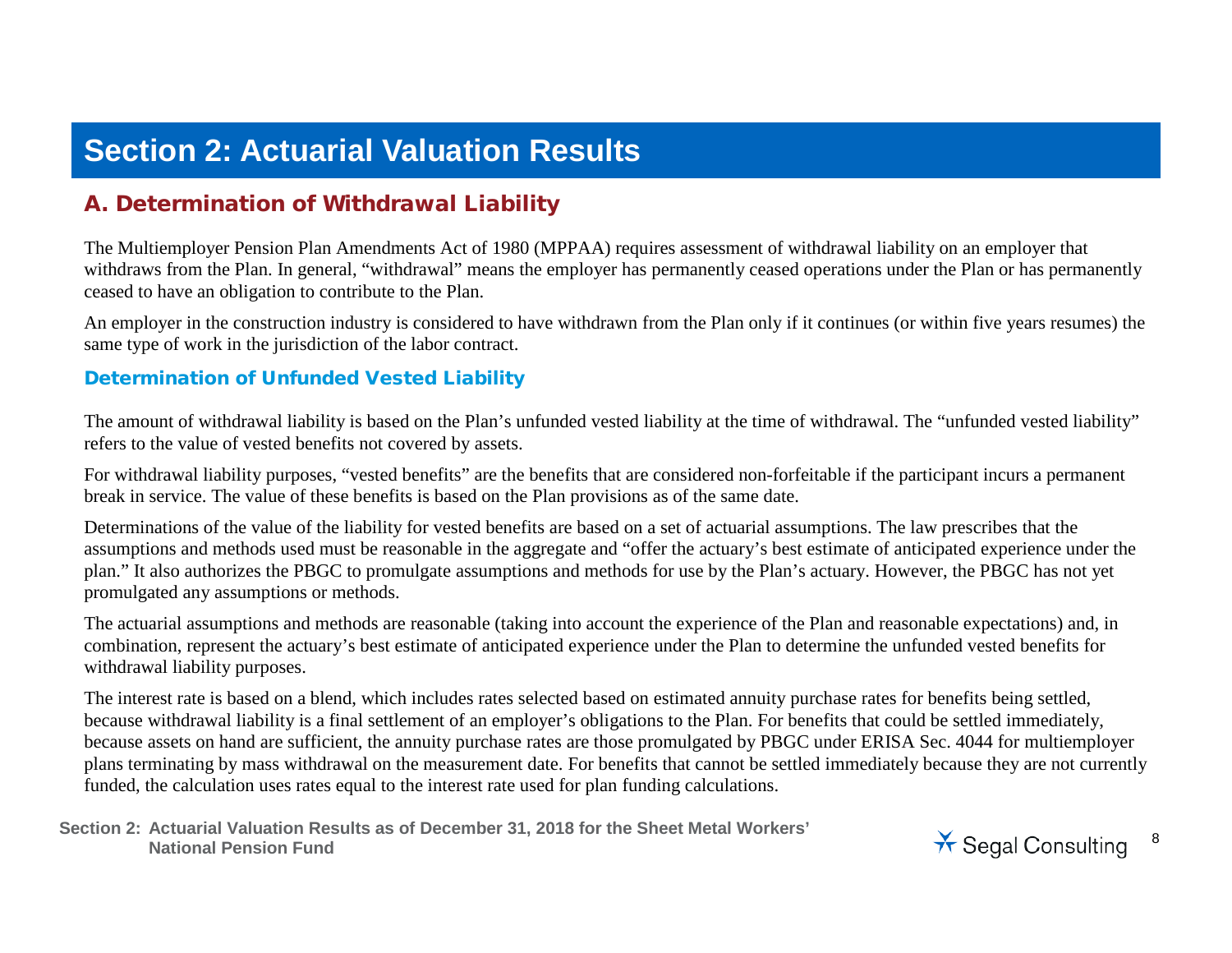#### Allocation

The Plan's method of allocation is fully described in *Section 3, Exhibit A*. Briefly, the method involves prorating the unfunded vested liability as of December 31, 1979 plus (or minus) a proration of changes in that figure in each subsequent year before withdrawal. The original unfunded vested liability and each year's change are subject to 5% annual write-downs. This method is known as the "presumptive method" and is the method adopted by the Trustees.

The Trustees have adopted one modification to this method. In any year following a merger, the pools are restarted. Therefore, after the merger of Local 38 effective January 1, 1999, all liability pools established in 1998 or earlier were eliminated. The presumptive method was then reinitiated with a single liability pool set up for 1999 (i.e., the initial pool).

Another amount is added to the total amount to be allocated for possible withdrawal liability, namely, the amounts not collected because of bankruptcy, deductibles subtracted from amounts actually assessed, or other limitations on withdrawal assessments specified by law. These uncollected or nonassessable amounts are reallocated among the employer accounts and are also subject to 5% annual write-downs.

Also, a pool is added to the total amount representing the present value of vested benefits that were eliminated during a year due to implementation of the Rehabilitation Plan when the Plan was in critical (Red Zone) status. This pool, called the Affected Benefits pool, is amortized over 15 years at the interest rate used for plan funding.

The PBGC has affirmed that a multiemployer plan may assess withdrawal liability to employers that withdraw even if the plan currently has no unfunded vested liability.

#### De minimis

Each withdrawal liability assessment is the total of the unamortized balances of the allocation amounts, as defined above, less a *de minimis* deductible. The deductible is \$50,000 but not more than  $\frac{34}{6}$  of the Plan's unfunded vested liability. This deductible amount is reduced, dollar for dollar, by the amount by which the total of charges prorated to the employer exceeds \$100,000.

**Section 2: Actuarial Valuation Results as of December 31, 2018 for the Sheet Metal Workers'**  National Pension Fund<br>National Pension Fund

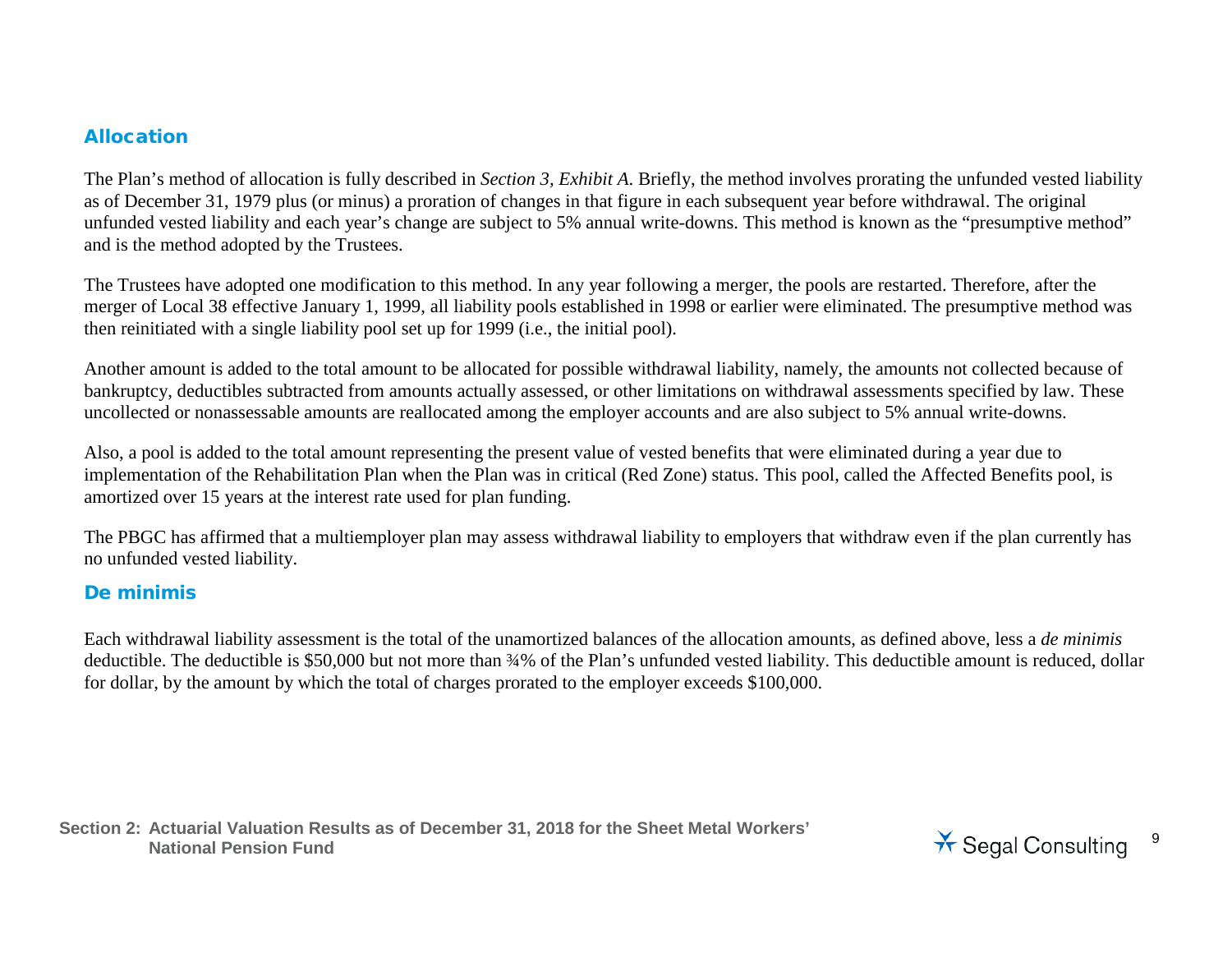#### Payment of Withdrawal Liability

The total amount of an employer's withdrawal liability is not ordinarily payable in a lump sum. The law sets forth a basis for calculating annual amounts, to be paid in quarterly installments unless the plan has fixed some other schedule, and there is a 20-year payment maximum. The payment schedule adopted by the Trustees is more fully detailed in *Section 3, Exhibit A.*

Under certain circumstances, as allowed by ERISA, the Trustees may require immediate payment of withdrawal liability assessments.

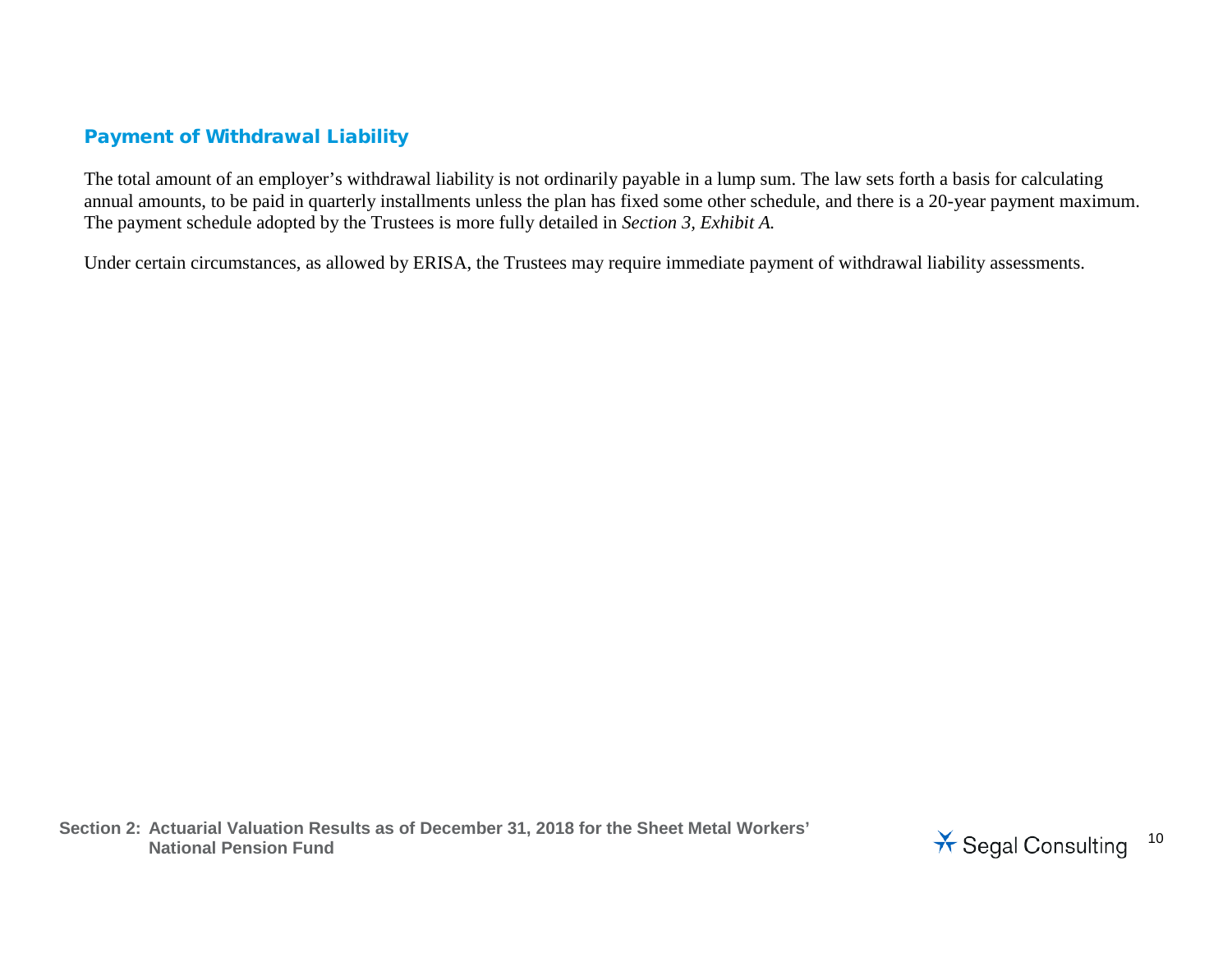# B. Unfunded Vested Liability

The determination of the unfunded vested liability is based on the actuarial assumptions and methods and plan of benefits described in *Section 4* of this report.

#### Changes Since Prior Year

The following plan and assumption changes were made since last year's determination:

- PBGC interest rates changed from 2.34% for 20 years and 2.63% thereafter to 2.84% for 20 years and 2.76% thereafter.
- Mortality rates for both healthy and disabled lives were changed.
- Retirement rates for retirements from active status were changed.
- Retirement rates for retirements from inactive status were changed.
- > Optional form of payment was changed.

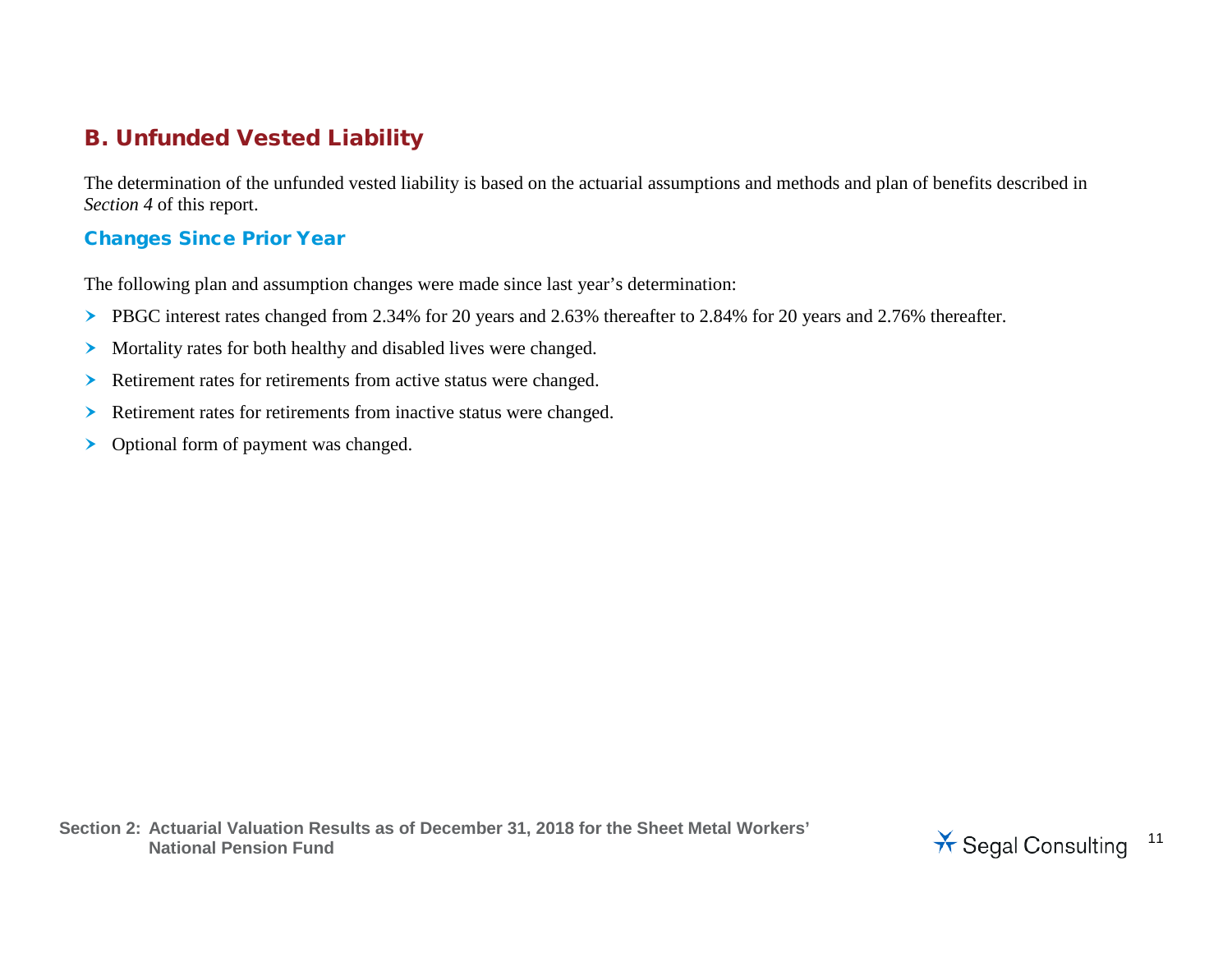#### Basic Pools

The Plan's unfunded vested liability for withdrawal liability purposes for each year since 1999 is detailed in the chart on the following page.

The chargeable change amount is determined as the unfunded vested liability for a given year less the greater of the sum of the previous unamortized balances or zero. The unamortized balance of each chargeable change is equal to the initial amount with a 5% write-down each year since the establishment of said amount.

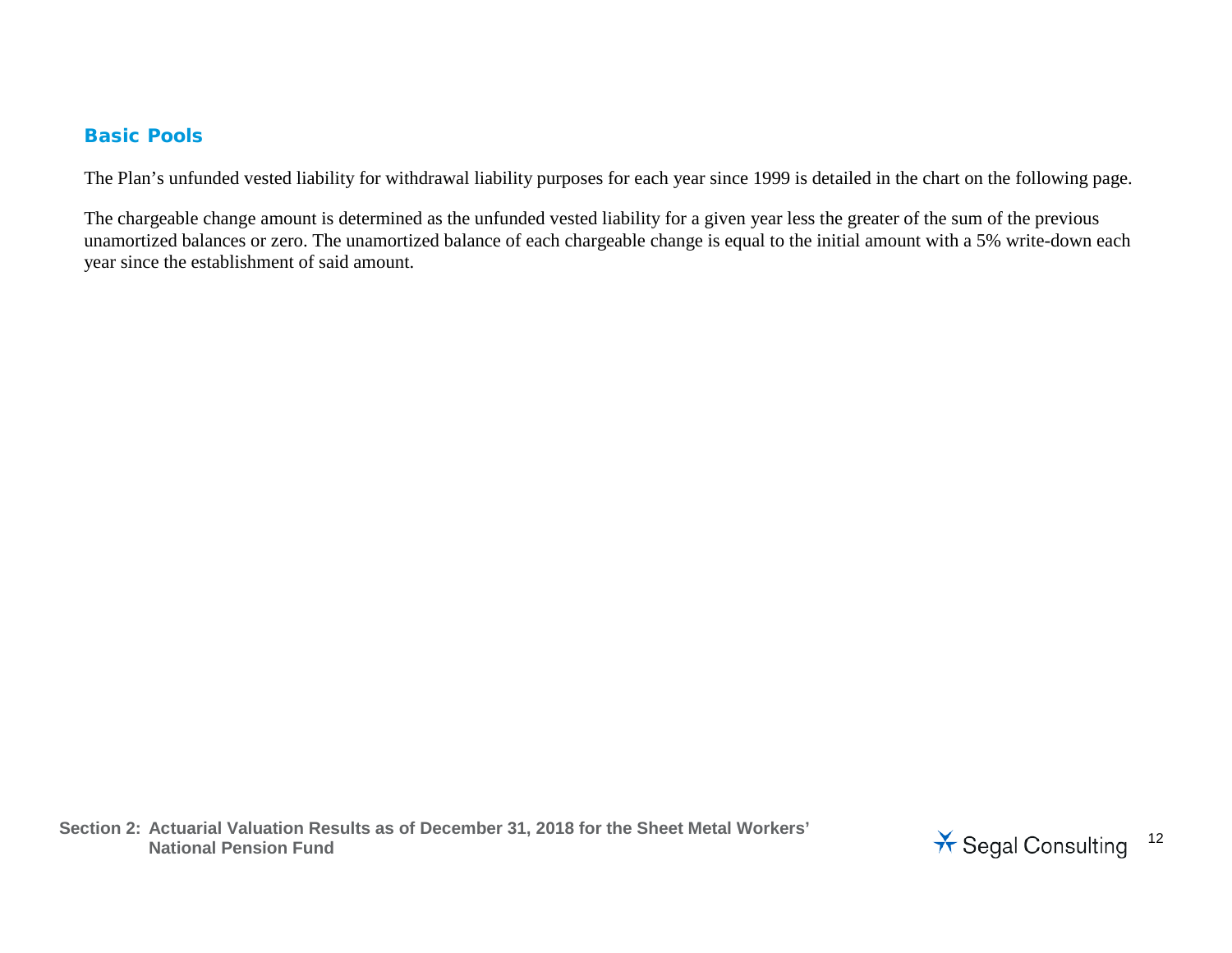### **BASIC POOLS AS OF DECEMBER 31, 2018**

|                        |                        |                   | <b>Unamortized</b>       |
|------------------------|------------------------|-------------------|--------------------------|
| <b>Plan Year Ended</b> | <b>Unfunded Vested</b> | <b>Chargeable</b> | <b>Balance of</b>        |
| <b>December 31</b>     | <b>Liability</b>       | <b>Change</b>     | <b>Chargeable Change</b> |
| 1999                   | \$736,261,358          | \$736,261,358     | \$36,813,068             |
| 2000                   | 965,681,744            | 266,233,454       | 26,623,345               |
| 2001                   | 1,672,005,971          | 756,448,968       | 113,467,345              |
| 2002                   | 2,279,737,125          | 695,678,342       | 139, 135, 668            |
| 2003                   | 2,295,768,754          | 138,762,735       | 34,690,684               |
| 2004                   | 2,556,022,442          | 389,922,930       | 116,976,879              |
| 2005                   | 2,626,361,805          | 219,504,752       | 76,826,663               |
| 2006                   | 3,125,995,466          | 659,774,289       | 263,909,716              |
| 2007                   | 3,283,243,150          | 350, 377, 024     | 157,669,661              |
| 2008                   | 2,905,946,043          | (166, 648, 911)   | (83, 324, 456)           |
| 2009                   | 3,213,007,196          | 509,376,896       | 280, 157, 293            |
| 2010                   | 3,541,489,308          | 556,266,708       | 333,760,025              |
| 2011                   | 3,875,896,499          | 590,005,117       | 383,503,326              |
| 2012                   | 4,275,068,600          | 684,270,284       | 478,989,199              |
| 2013                   | 4,115,908,264          | 160, 151, 360     | 120,113,520              |
| 2014                   | 4,407,461,882          | 618,872,884       | 495,098,307              |
| 2015                   | 4,856,394,008          | 807,195,035       | 686,115,780              |
| 2016                   | 5,094,416,662          | 636,645,316       | 572,980,784              |
| 2017                   | 4,896,667,337          | 232,705,600       | 221,070,320              |
| 2018                   | 4,805,880,634          | 351,303,507       | 351,303,507              |
| Total                  |                        |                   | \$4,805,880,634          |

**Section 2: Actuarial Valuation Results as of December 31, 2018 for the Sheet Metal Workers'** 

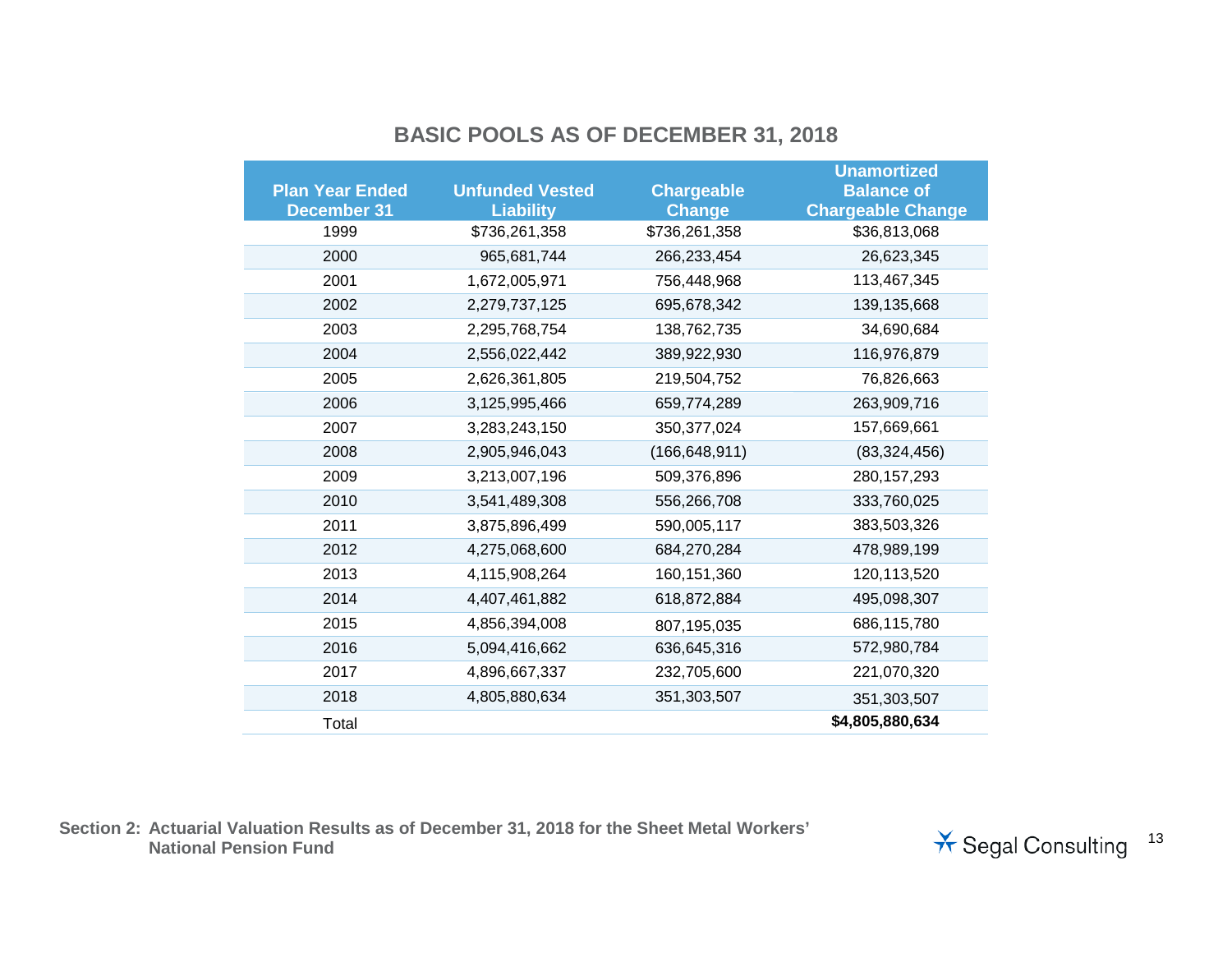#### Reallocated Amounts

Withdrawing employers are charged with prorated shares of the "nonassessable" or "uncollectible" liabilities that are reallocated. Reallocation is more fully described in *Section 3, Exhibit A.*

Each annual reallocated amount is written down by 5% of the original amount for each full year from the date that it was originally determined to the end of the plan year preceding withdrawal.

During the 2018 plan year, there was \$177,636 that was non-assessable as a result of de minimis amounts. Additionally, there were \$528,348 in withdrawal liability payments that were deemed non-collectible. As a result, a reallocated pool equal to \$705,984 was established as of December 31, 2018, as shown in the chart on the following page.

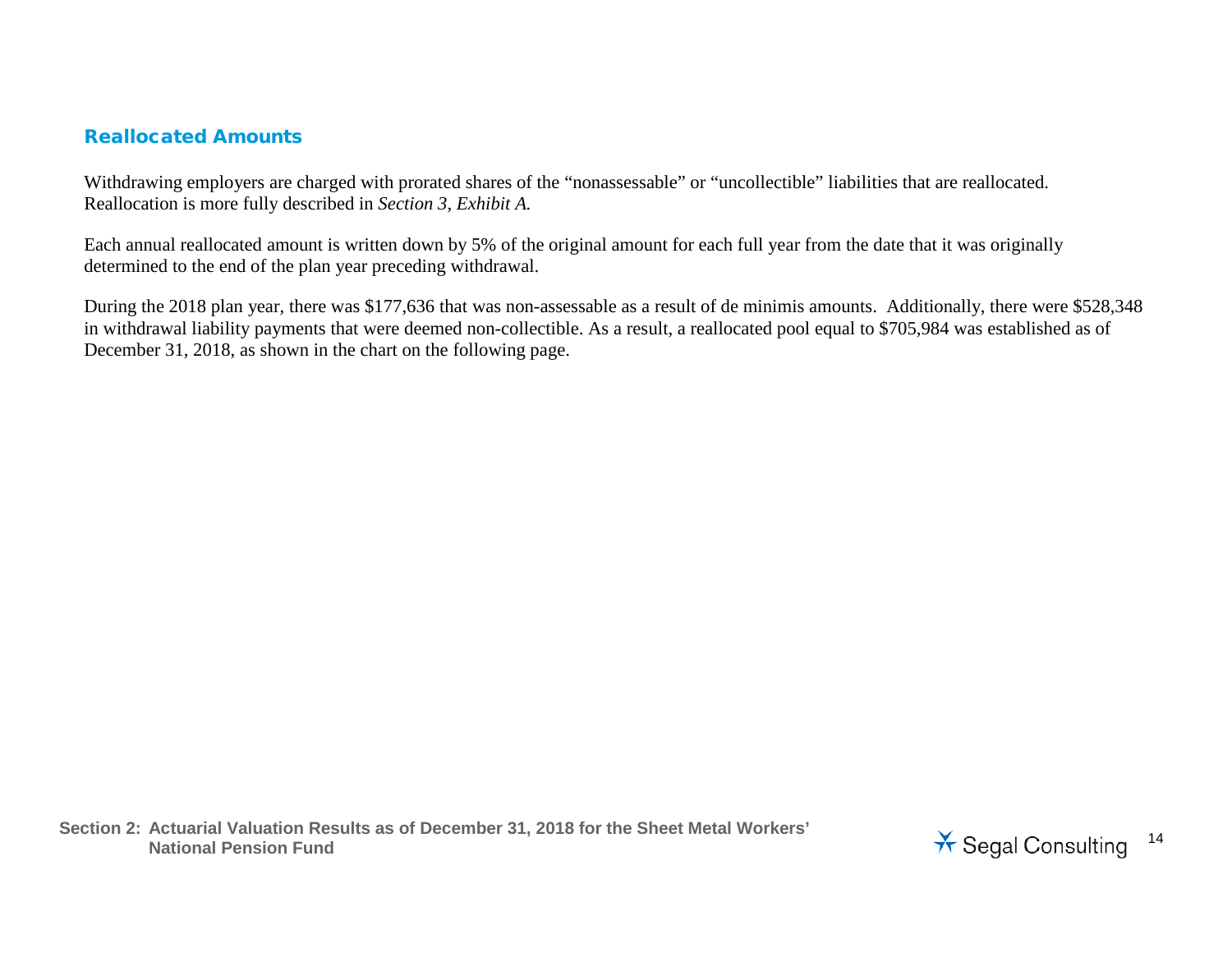### **REALLOCATED POOLS AS OF DECEMBER 31, 2018**

| <b>Plan Year Ended</b> |                      | <b>Unamortized</b> |
|------------------------|----------------------|--------------------|
| <b>December 31</b>     | <b>Initial Value</b> | <b>Balance</b>     |
| 2000                   | \$2,829,190          | \$282,919          |
| 2001                   | 1,466,151            | 219,923            |
| 2002                   | 754,760              | 150,952            |
| 2003                   | 1,694,632            | 423,658            |
| 2004                   | 4,470,812            | 1,341,244          |
| 2005                   | 584,963              | 204,737            |
| 2006                   | 1,768,092            | 707,237            |
| 2007                   | 2,740,446            | 1,233,201          |
| 2008                   | 842,692              | 421,346            |
| 2009                   | 5,087,176            | 2,797,947          |
| 2010                   | 9,185,020            | 5,511,012          |
| 2011                   | 6,839,258            | 4,445,518          |
| 2012                   | 8,571,492            | 6,000,044          |
| 2013                   | 6,629,378            | 4,972,034          |
| 2014                   | 13,269,251           | 10,615,401         |
| 2015                   | 8,756,994            | 7,443,445          |
| 2016                   | 734,153              | 660,738            |
| 2017                   | 10,648,767           | 10,116,329         |
| 2018                   | 705,984              | 705,984            |
| Total                  |                      | \$58,253,669       |

**Section 2: Actuarial Valuation Results as of December 31, 2018 for the Sheet Metal Workers'** 

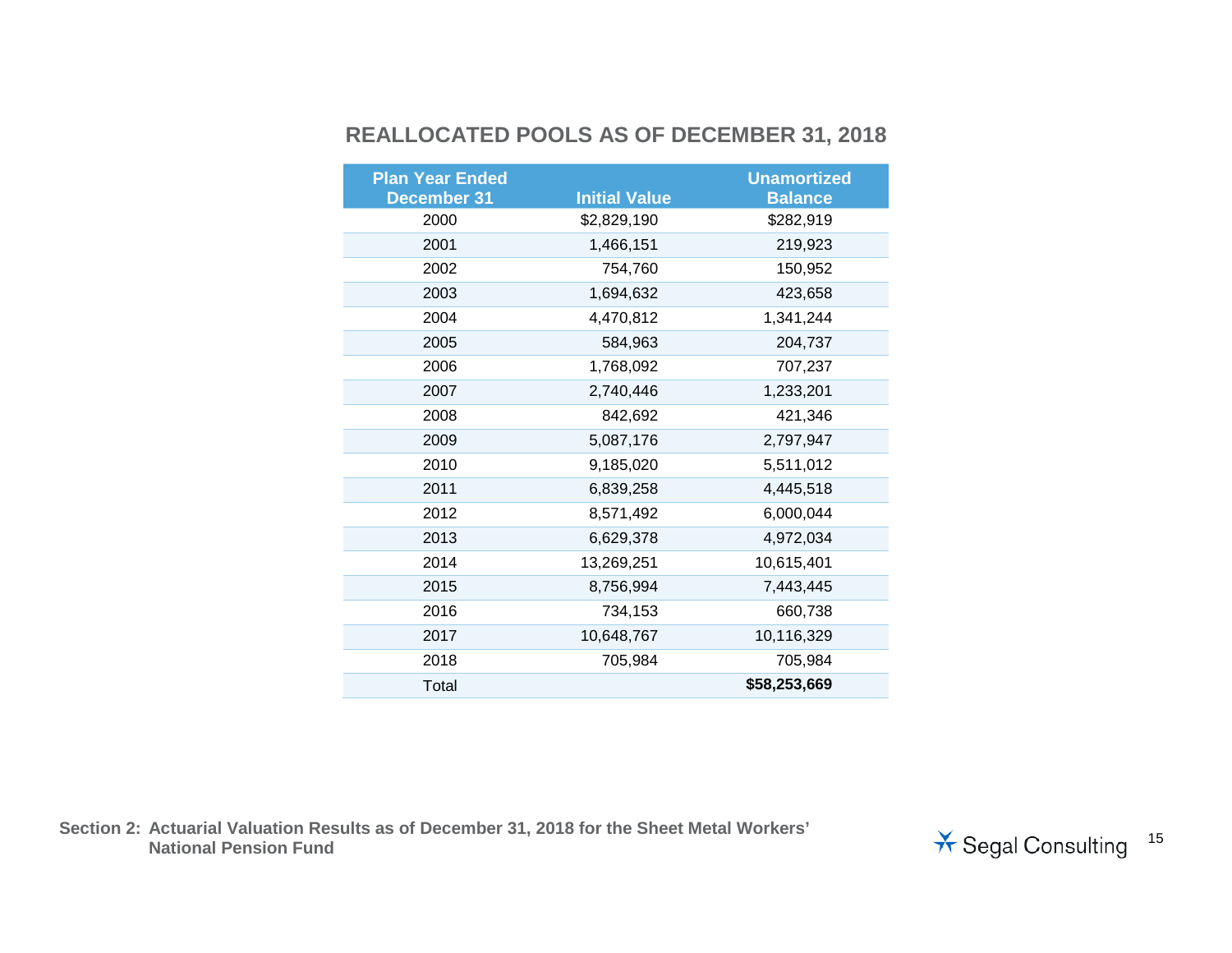#### Affected Benefits Pools

The Affected Benefits pools (as described in PBGC Technical Update 10-3) represent the present value of vested benefits that were eliminated each year due to implementation of the Rehabilitation Plan when the Plan was in critical (Red Zone) status. These pools are amortized over 15 years at the interest rate used for plan funding for the Plan year for which the pool was established.

No Affected Benefits pools are established for years that the Plan was not certified to be in critical status.

| <b>Plan Year Ended</b><br><b>December 31</b> | <b>Initial Value</b> | <b>Unamortized</b><br><b>Balance</b> |
|----------------------------------------------|----------------------|--------------------------------------|
| 2008                                         | \$715,689,683        | \$328,034,304                        |
| 2009                                         | 97,042               | 51,602                               |
| 2010                                         | 71,615,261           | 42,971,830                           |
| 2011                                         | 9,317,175            | 6,182,484                            |
| 2012                                         | 165,983              | 119,947                              |
| 2013                                         | 1,580,864            | 1,229,300                            |
| 2014                                         | 0                    | 0                                    |
| 2015                                         | 0                    | 0                                    |
| 2016                                         | 0                    | 0                                    |
| 2017                                         | 0                    | 0                                    |
| 2018                                         | 0                    | 0                                    |
| Total                                        |                      | \$378,589,467                        |

#### **AFFECTED BENEFITS POOLS AS OF DECEMBER 31, 2018**

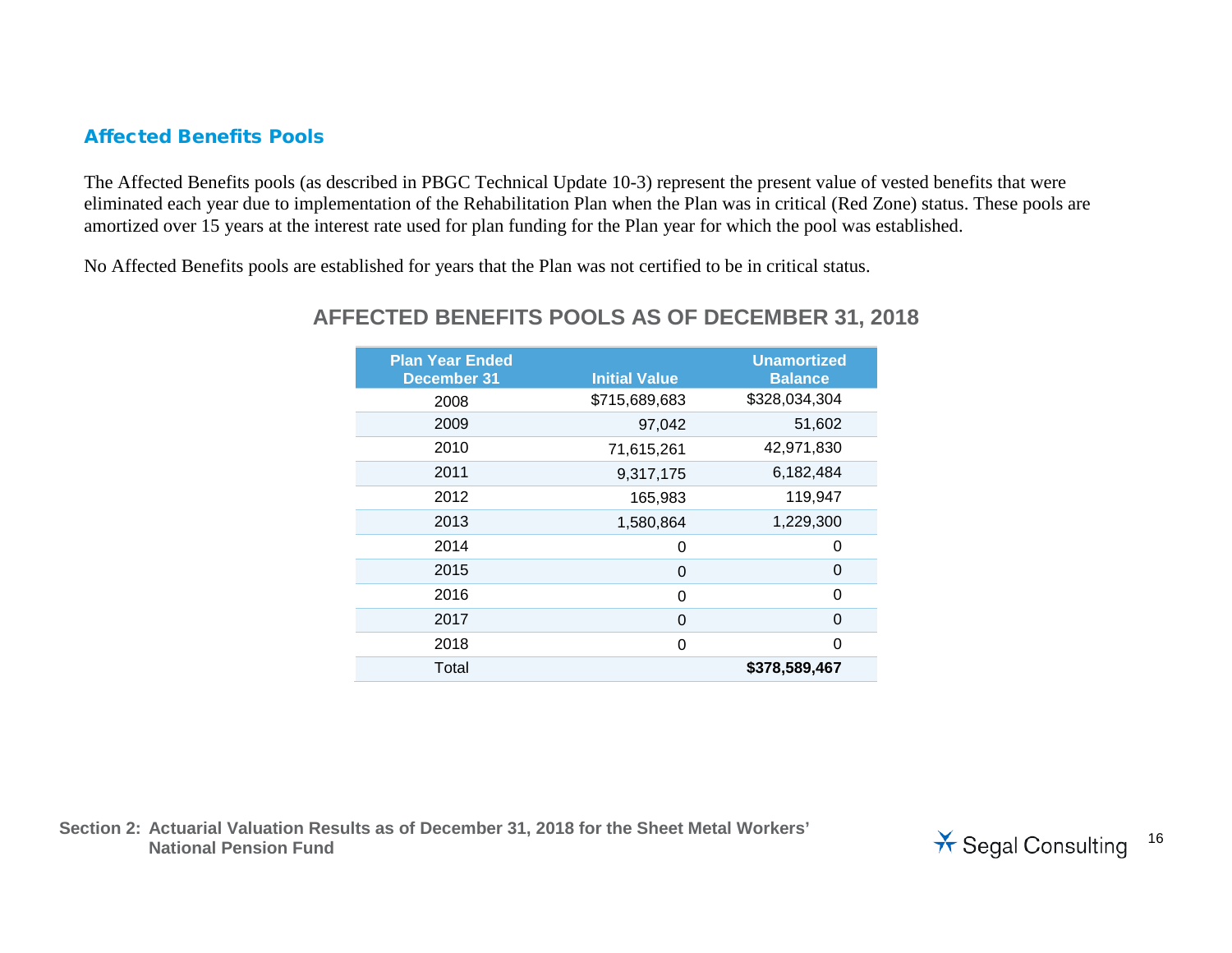# **Section 3: Supplementary Information**

#### **EXHIBIT A - METHOD FOR ALLOCATING WITHDRAWAL LIABILITY**

The Plan determines the liability of an employer that has completely withdrawn on the basis of the statutory presumptive method defined in Section 4211(b) of ERISA, modified to restart the pools following a year in which there is a merger. This occurred most recently after Local 38 merged into the Plan effective January 1, 1999.

The liability of an employer for complete withdrawal from the Plan is determined as the sum of the unamortized balances, as of the end of the Plan Year preceding withdrawal, of the employer's prorated shares of each of the following:

- $\triangleright$  the Plan's unfunded vested liability as of December 31, 1999;
- $\triangleright$  the change in the Plan's unfunded vested liability as of the end of each subsequent Plan year (to the end of the Plan year preceding withdrawal); and
- reallocated amounts that would have been payable to the Plan as withdrawal liability payments for withdrawals in preceding years, except that they were nonassessable under certain statutory provisions or not collectible; and
- amounts representing the present value of vested benefits eliminated due to implementation of the Rehabilitation Plan (Affected Benefits).

#### Unamortized Balances

The "unamortized balance" of the first three of these sources of liability assessment is determined by reducing each figure by 5% of its original amount for each full year from the end of the Plan Year as of which the charge was originally determined to the end of the Plan Year immediately preceding withdrawal. The Affected Benefits pools are amortized over 15 years at the interest rate used for plan funding for the Plan Year for which the pool was established.

#### Initial Amount

The Plan's unfunded vested liability as of December 31, 1999 was determined by subtracting the market value of Plan assets from the value of vested benefits under the Plan.

**Section 3: Supplementary Information as of December 31, 2018 for the Sheet Metal Workers' National** 

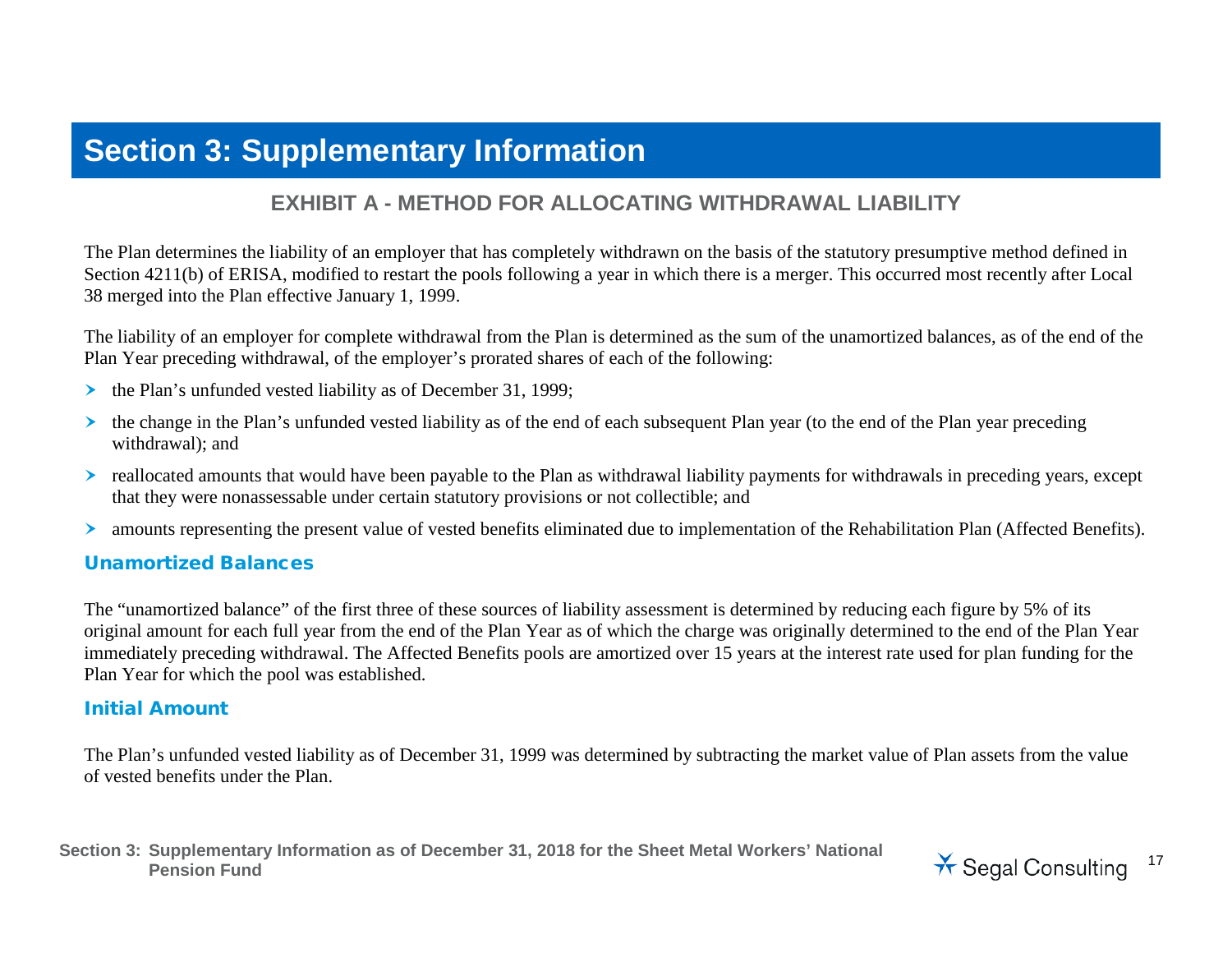#### Annual Changes

The change in the Plan's unfunded vested liability as of the end of any Plan year is generally determined as follows:

- by establishing the Plan's unfunded vested liability as of the end of that Plan year, and
- $\rightarrow$  by subtracting the total, not less than zero, of (a) the unamortized balance of the unfunded vested liability as of December 31, 1999 and (b) the unamortized balances of each previous annual change after December 31, 1999.

A "positive" change represents an unfunded vested liability greater than the total of the unamortized balances and is an addition to potential liability assessments for future withdrawals. A "negative" change represents an unfunded vested liability lower than the total of unamortized balances and is a credit against amounts that would otherwise determine potential liability assessments for future withdrawals.

#### Reallocated Amounts

The total amount, if any, of unfunded vested liability determined in any Plan year after December 31, 1999 to be nonassessable or uncollectible with respect to employers that withdrew is established as an amount to be prorated among each of the participating employers as an additional withdrawal liability amount. Nonassessable amounts consist of amounts deducted under the *de minimis* rule (ERISA Section 4209), amounts not payable because of the 20-year limit (ERISA Section 4219(c)(1)), and amounts not payable because of the limitations in the event of sale of all of the employer's assets (ERISA Section 4225). Uncollectible amounts consist of amounts that the Trustees have determined are uncollectible for reasons arising out of cases under federal bankruptcy law or similar proceedings. They also include any other amount of assessed liability determined by the Plan's Trustees to be uncollectible.

Each annual amount of reallocable nonassessables and uncollectibles is written down by 5% of the original amount for each full year from the date as of which it was originally determined to the end of the Plan year preceding withdrawal.

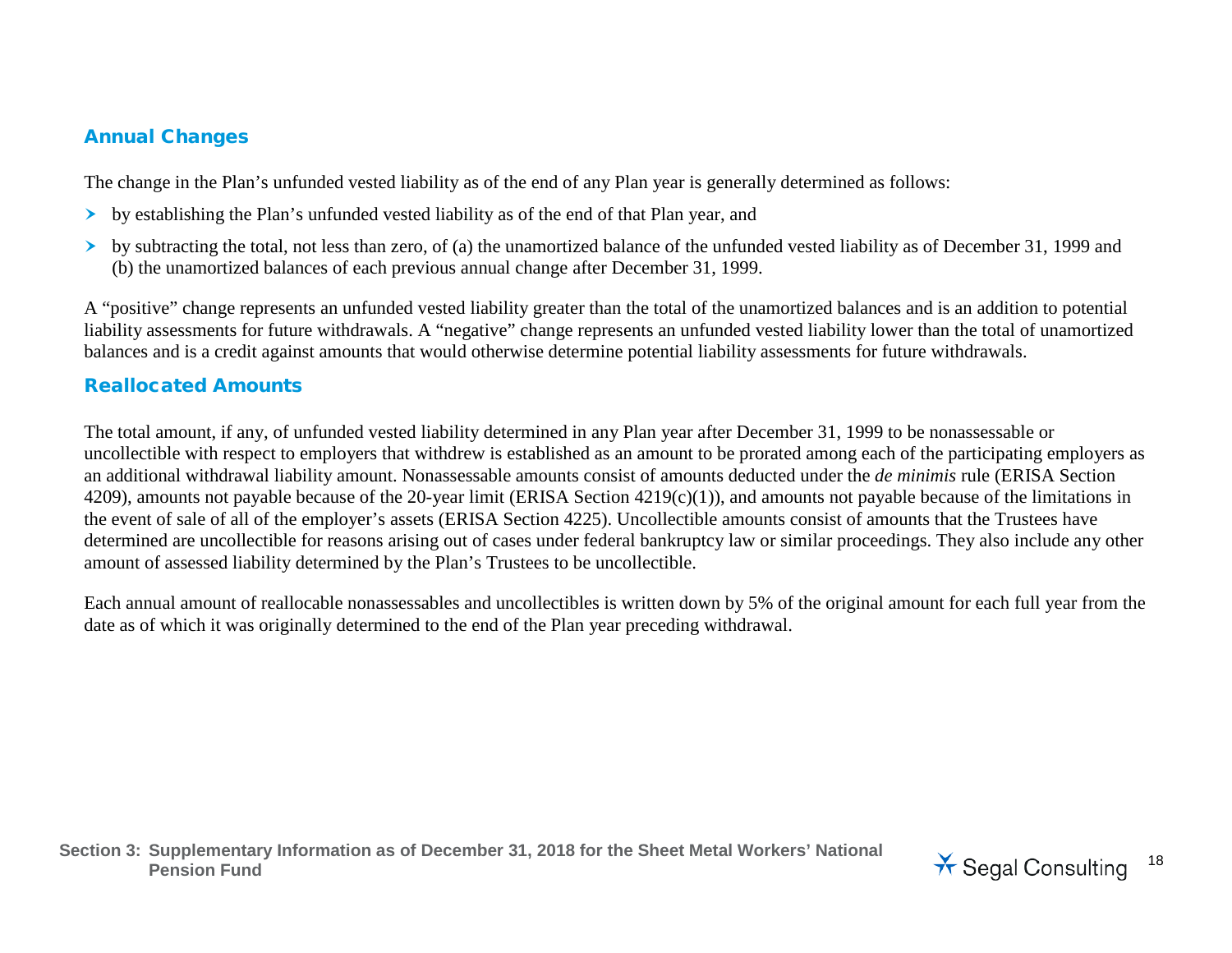#### Affected Benefits

A pool is added to the total amount representing the value of vested benefits that were eliminated during the year due to implementation of the Rehabilitation Plan when the Plan was in critical (Red Zone) status. This pool, called the Affected Benefits pool, is amortized over 15 years at the interest rate used for plan funding for the Plan year for which the pool is established.

#### Proration to the Employer

For determining the amount of its liability in the event of its complete withdrawal, the initial amount of unfunded vested liability, each annual change in the unfunded vested liability and, each annual reallocable amount of nonassessable and uncollectible amounts is prorated to an employer on the basis of a ratio of contributions. The ratio is the employer's obligated contributions to the Plan to total employer contributions made to the Plan during an "apportionment base period," consisting of the 5 years ending with the end of the Plan year as of which each of the amounts was determined.

The total of employer contributions with respect to an apportionment base period is reduced by any contributions otherwise included in the total that were made by a significant employer that withdrew from the Plan in or before the Plan Year in which the pool arose. MPRA provides that contribution increases that go into effect after December 31, 2014 pursuant to a Funding Improvement Plan or a Rehabilitation Plan are also disregarded in determining the allocation of unfunded vested liability, unless the additional contributions are used to provide an increase in benefits.

#### Payment of Withdrawal Liability

A withdrawn employer's withdrawal liability assessment is payable in quarterly installments. The quarterly installment is calculated as onefourth of the product of:

- The average base units in the three consecutive years that produce the highest average within the 10-year period ending before the plan year of withdrawal, and
- $\triangleright$  the highest contribution rate in the 10-year period ending with the plan year of withdrawal.

Per MPRA, increases in the contribution rate required under a Funding Improvement or a Rehabilitation Plan that go into effect after December 31, 2014 are excluded from the determination of the highest rate in the 10-year period described above, unless the additional contributions are used to provide an increase in benefits.

**Section 3: Supplementary Information as of December 31, 2018 for the Sheet Metal Workers' National** 

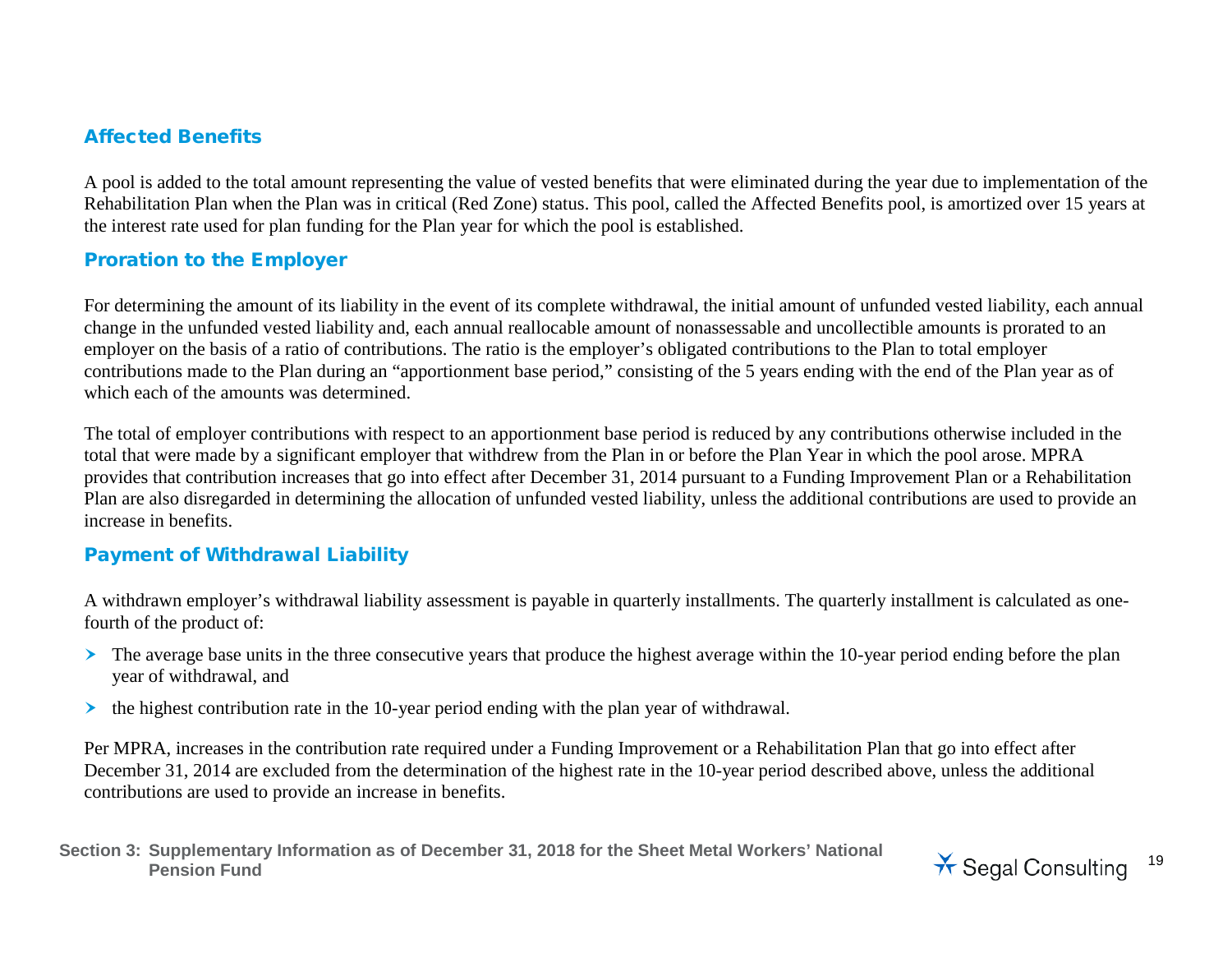The number of quarterly installments is calculated on the basis of the amount of withdrawal liability and interest at the actuarial valuation rate used for funding purposes. Payments are limited to a maximum of 20 years.

#### Maintenance of Allocations

Even if no employer withdrawal had occurred, the method requires determination annually of the value of the Plan's unfunded vested liability, any reallocable uncollectible withdrawal liability amounts and remaining balances of the Affected Benefits pools. It is also necessary for the Plan to be in a position to allocate liability to any particular employer based on its contribution history. These procedures and records are necessary in order to be able to determine an assessment should withdrawal occur and also to respond, as required by law, to an inquiry from a participating employer as to the amount of its potential liability.

#### Partial Withdrawal

The withdrawal may also be partial. A "partial withdrawal" occurs if there is a 70% decline in the number of contribution base units or there is a partial cessation of the employer's obligation to contribute. A 70% decline occurs if the contribution base units in the Plan Year and the preceding two Plan Years (the testing period) are less than 30% of contribution base units for the high base year. The "high base year" is the average of the base units in the two Plan Years in which the base units were the highest within the five Plan Years preceding the testing period. A partial withdrawal may also occur if an employer ceases to have an obligation to contribute under one or more, but not all of its collective bargaining agreements, and continues work in the jurisdiction, or if the employer permanently ceases to be obligated to contribute for work performed at one or more, but not all, of the facilities covered but continues the work at that facility.

For a construction-industry plan, a partial withdrawal occurs only if the employer is obligated to contribute to the plan for only an insubstantial portion of its continuing work of the type covered by the plan within the jurisdiction of the labor agreement.

Under a partial withdrawal, the amount of liability is equal to the amount of withdrawal liability for a complete withdrawal (net of any deductible), multiplied by a fraction, which is one minus a ratio. The ratio is that of the employer's contribution base units in the Plan Year following the year of the partial withdrawal to the employer's average contribution base units in the five Plan Years preceding the year of the partial withdrawal.

**Section 3: Supplementary Information as of December 31, 2018 for the Sheet Metal Workers' National** 

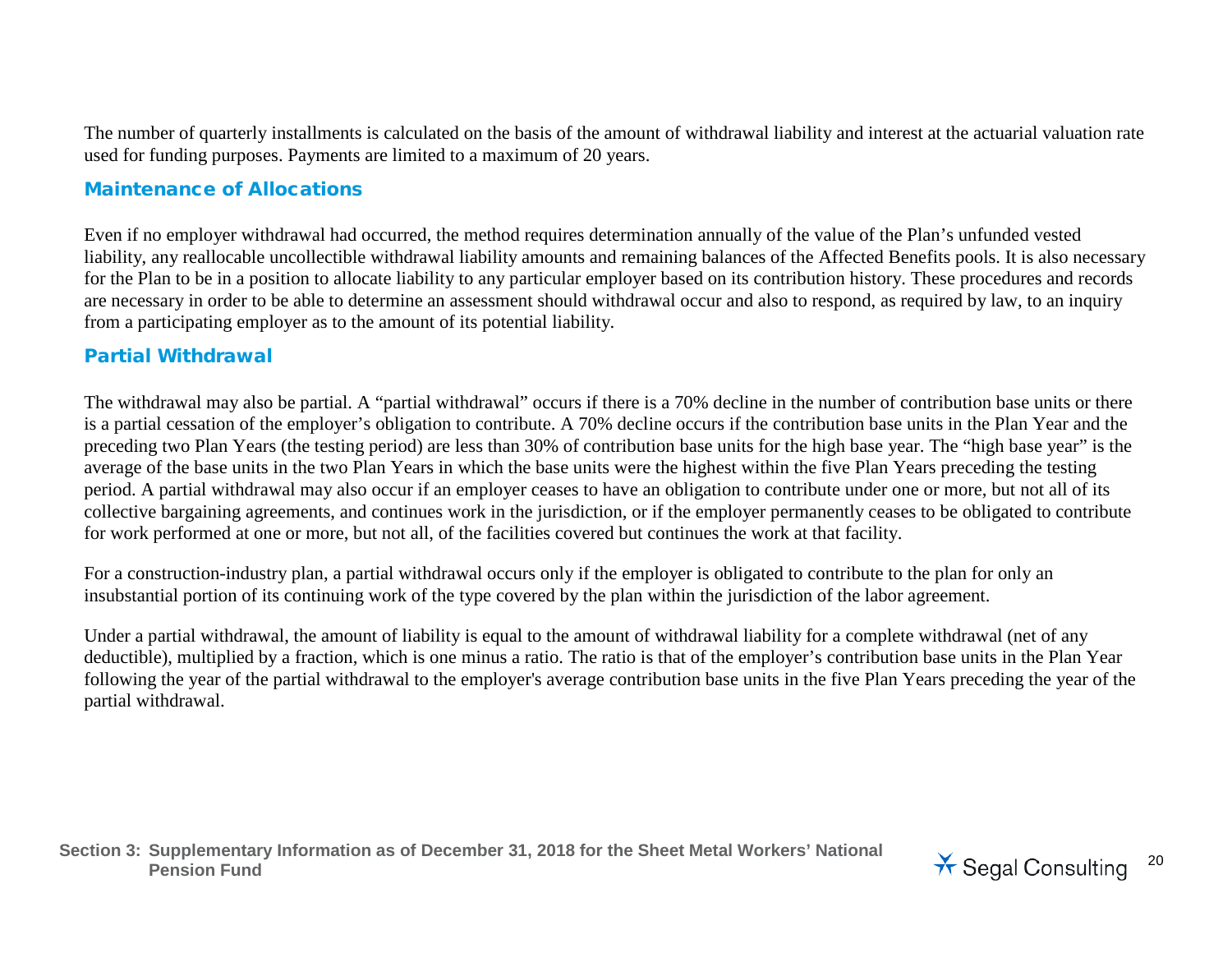#### Plan Reentry

PBGC has issued regulations describing the procedure to be followed in the event an employer reenters the Plan after incurring withdrawal liability. Withdrawal liability will be abated if the post-reentry level of contribution base units exceed 30% of the average of the contribution base units in the two Plan Years in which the base units were the highest within the five Plan Years preceding the Plan Year of withdrawal.

Withdrawal liability payments due after plan reentry are abated, provided the employer posts a bond or escrow account equal to 70% of the withdrawal liability payments otherwise due. In the event of a withdrawal following reentry, the withdrawal liability is adjusted to reflect prior withdrawal liability payments.

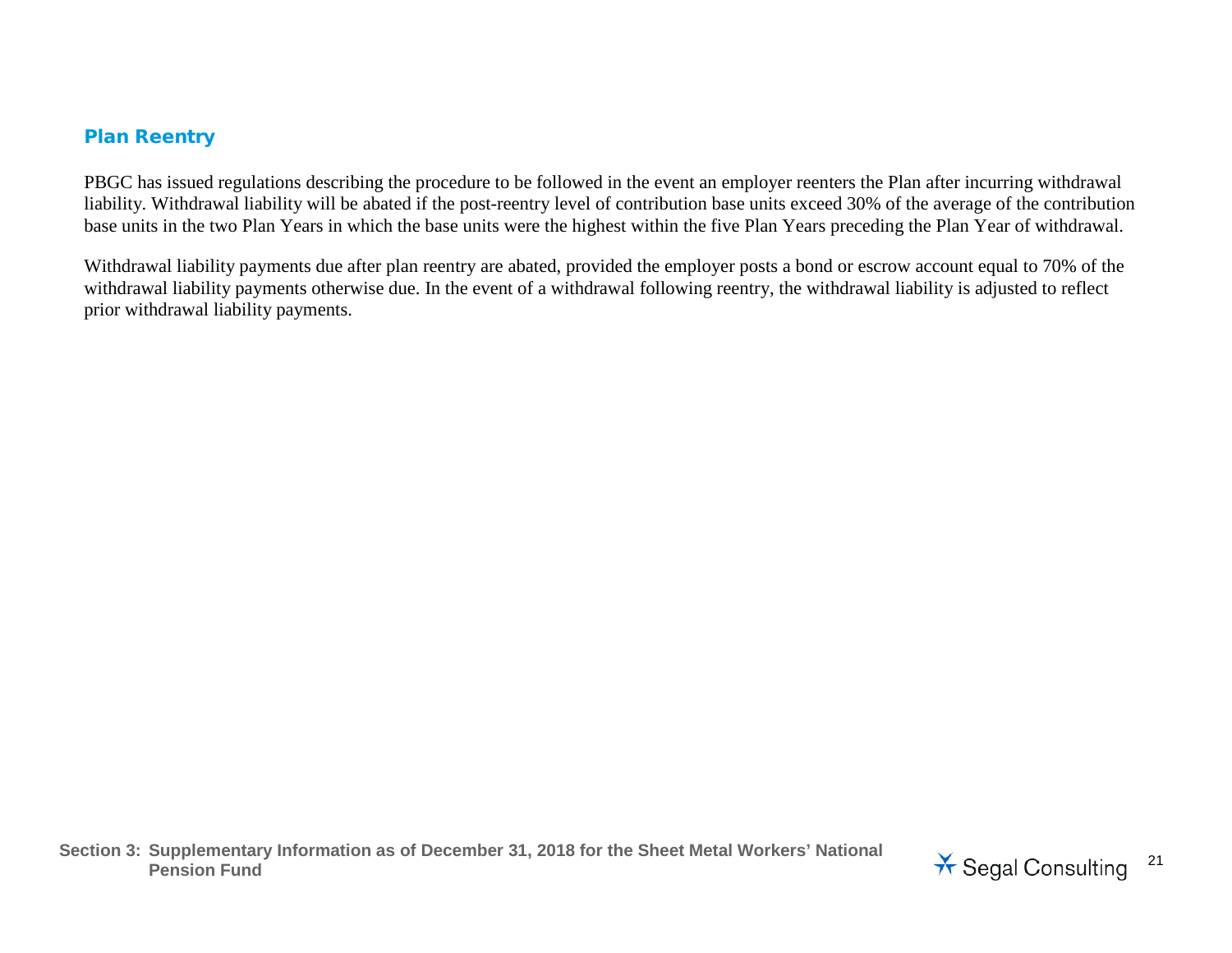### **EXHIBIT B - EMPLOYER WITHDRAWAL LIABILITY WORKSHEET FOR WITHDRAWALS FROM JANUARY 1, 2019 THROUGH DECEMBER 31, 2019**

| <b>Employer Name:</b>                         |                                                                                     |                                                          |                                   |                                   | <b>Contributions During 5-Year Period</b> |                             |
|-----------------------------------------------|-------------------------------------------------------------------------------------|----------------------------------------------------------|-----------------------------------|-----------------------------------|-------------------------------------------|-----------------------------|
|                                               |                                                                                     | <b>Unamortized Balance of Withdrawal Liability Pools</b> |                                   |                                   | <b>Ending With Date Pool Established</b>  | <b>Liability Allocated:</b> |
| <b>Year Ended</b><br>December 31 <sup>1</sup> |                                                                                     |                                                          | <b>Affected</b>                   | <b>Total Plan</b>                 | <b>Obligated Employer</b>                 | $[(6) \div (5)] x$          |
|                                               | <b>Basic Pools<sup>2</sup></b>                                                      | <b>Reallocated Pools<sup>3</sup></b>                     | <b>Benefits Pools<sup>4</sup></b> | <b>Contributions</b> <sup>5</sup> | <b>Contributions</b> <sup>6</sup>         | $[(2) + (3) + (4)]$         |
| (1)                                           | (2)                                                                                 | (3)                                                      | (4)                               | (5)                               | (6)                                       | (7)                         |
| 1999                                          | \$36,813,068                                                                        | $\mathbf 0$                                              | \$0                               | \$978,758,381                     | \$                                        |                             |
| 2000                                          | 26,623,345                                                                          | 282,919                                                  | $\mathbf 0$                       | 1,049,198,648                     |                                           |                             |
| 2001                                          | 113,467,345                                                                         | 219,923                                                  | $\mathbf 0$                       | 1,108,035,485                     |                                           |                             |
| 2002                                          | 139,135,668                                                                         | 150,952                                                  | 0                                 | 1,156,086,641                     |                                           |                             |
| 2003                                          | 34,690,684                                                                          | 423,658                                                  | 0                                 | 1,180,264,191                     |                                           |                             |
| 2004                                          | 116,976,879                                                                         | 1,341,244                                                | 0                                 | 1,193,749,349                     |                                           |                             |
| 2005                                          | 76,826,663                                                                          | 204,737                                                  | 0                                 | 1,210,189,788                     |                                           |                             |
| 2006                                          | 263,909,716                                                                         | 707,237                                                  | 0                                 | 1,275,299,752                     |                                           |                             |
| 2007                                          | 157,669,661                                                                         | 1,233,201                                                | $\mathbf 0$                       | 1,367,978,490                     |                                           |                             |
| 2008                                          | (83, 324, 456)                                                                      | 421,346                                                  | 328,034,304                       | 1,498,738,835                     |                                           |                             |
| 2009                                          | 280, 157, 293                                                                       | 2,797,947                                                | 51,602                            | 1,579,997,694                     |                                           |                             |
| 2010                                          | 333,760,025                                                                         | 5,511,012                                                | 42,971,830                        | 1,618,194,282                     |                                           |                             |
| 2011                                          | 383,503,326                                                                         | 4,445,518                                                | 6,182,484                         | 1,654,151,482                     |                                           |                             |
| 2012                                          | 478,989,199                                                                         | 6,000,044                                                | 119,947                           | 1,689,780,634                     |                                           |                             |
| 2013                                          | 120,113,520                                                                         | 4,972,034                                                | 1,229,300                         | 1,706,299,106                     |                                           |                             |
| 2014                                          | 495,098,307                                                                         | 10,615,401                                               | 0                                 | 1,791,923,116                     |                                           |                             |
| 2015                                          | 686,115,780                                                                         | 7,443,445                                                | $\mathbf 0$                       | 1,947,039,073                     |                                           |                             |
| 2016                                          | 572,980,784                                                                         | 660,738                                                  | 0                                 | 2,112,433,865                     |                                           |                             |
| 2017                                          | 221,070,320                                                                         | 10,116,329                                               | $\mathbf{0}$                      | 2,284,129,430                     |                                           |                             |
| 2018                                          | 351,303,507                                                                         | 705,984                                                  | 0                                 | 2,491,259,424                     |                                           |                             |
| A. Gross liability: (Sum of Column 7)         |                                                                                     |                                                          |                                   |                                   |                                           | \$                          |
| <b>B.</b> De minimis                          |                                                                                     |                                                          |                                   |                                   |                                           | 50,000                      |
|                                               | C. Deductible: $$100,000 + (B) - (A)$ , but not greater than (B) nor less than zero |                                                          |                                   |                                   |                                           |                             |
|                                               | D. Allocable Unfunded Vested Liability <sup>7</sup> : (A) - (C), not less than zero |                                                          |                                   |                                   |                                           |                             |

1 Years not shown have no withdrawal liability component.

2 Original value of changes in unfunded vested liability, written down 5% per year.

3 Original value of nonassessable and uncollectible withdrawal liability, written down 5% per year.

4 Original value of Plan's vested benefits eliminated each year due to the Rehabilitation Plan when the Plan was in critical (Red Zone) status, amortized over 15 years at the interest rate used for plan funding for the Pla

5 Total Fund contributions for the Plan year listed and the four preceding years, excluding contributions from withdrawn employers who withdrew on or before the date the pool was established and disregarding certain contri

6 Obligated employer contributions for the Plan year listed and the four preceding years, including contributions owed but not yet paid and disregarding certain contribution rate increases per MPRA, if applicable.<br>7 Does n

Does not reflect impact of partial withdrawal, limitation on annual payments or sale of assets.

**Section 3: Supplementary Information as of December 31, 2018 for the Sheet Metal Workers' National** 

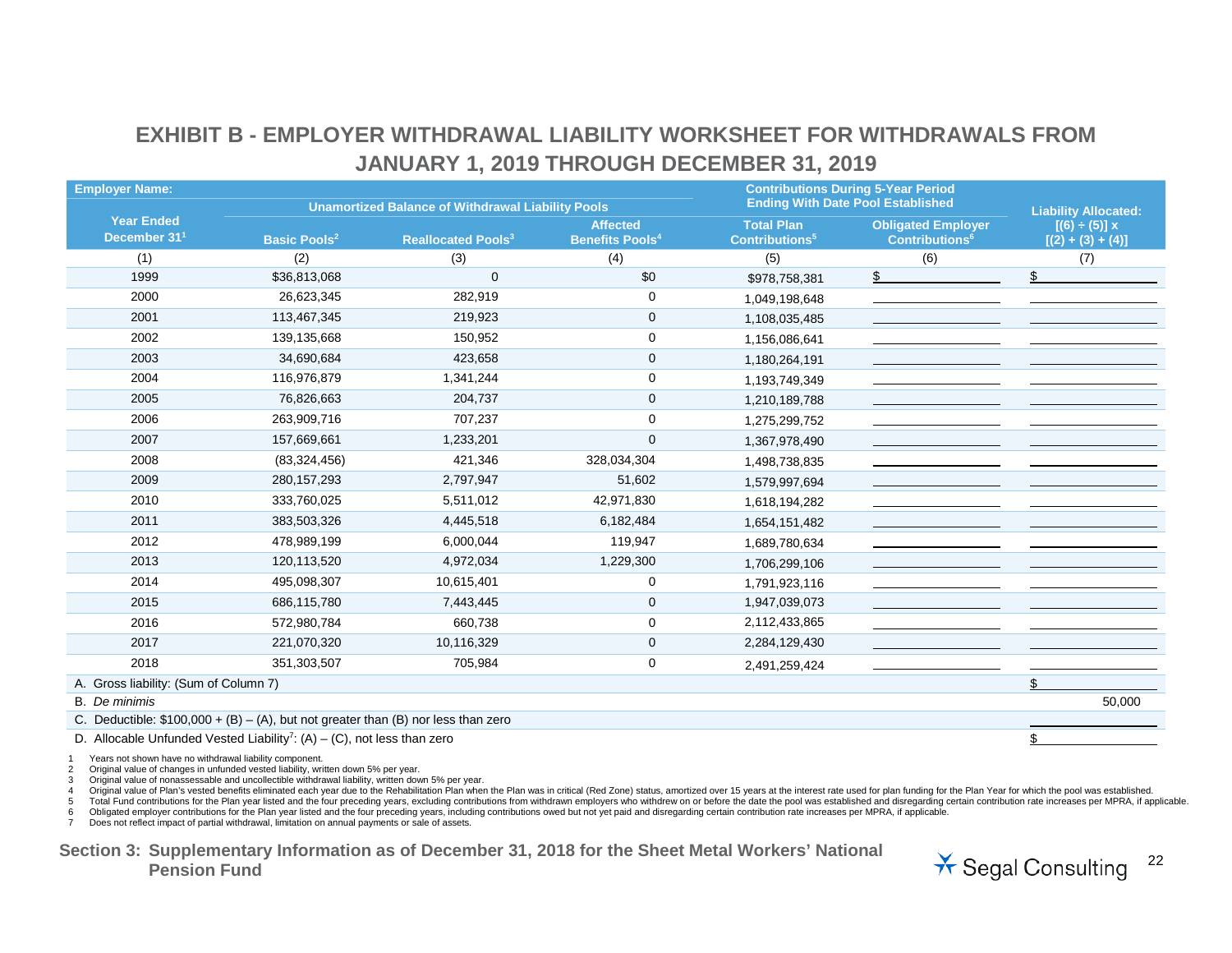# **Section 4: Actuarial Certification**

#### **OCTOBER 22, 2019**

## **ACTUARIAL CERTIFICATION OF WITHDRAWAL LIABILITY**

This is to certify that Segal Consulting, a Member of The Segal Group, Inc., has prepared an Actuarial Valuation to calculate the pools used to assess withdrawal liability to employers who withdraw during the year beginning January 1, 2019. The calculations were performed in accordance with generally accepted actuarial principles and practices. This valuation report may not otherwise be copied or reproduced in any form without the consent of the Board of Trustees and may only be provided to other parties in its entirety.

The valuation was based on draft information supplied by the auditor with respect to contributions and assets and by the Plan Administrator with respect to the data required on participants. We have not verified and customarily would not verify such information, but we have no reason to doubt its substantial accuracy.

I am a member of the American Academy of Actuaries and I meet the Qualification Standards of the American Academy of Actuaries to render the actuarial opinion herein. To the best of my knowledge, the information supplied in this Actuarial Valuation is complete and accurate, except as noted in *Exhibit I*, and in my opinion the assumptions used, in the aggregate, (a) are reasonable (taking into account the experience of the Plan and reasonable expectations) and (b) represent my best estimate of anticipated experience under the Plan.

 $\mathcal{L}$ 

Daniel V. Ciner, MAAA Senior Vice President and Actuary Enrolled Actuary No. 17-05773

**Section 4: Certificate of Actuarial Valuation as of December 31, 2018 for the Sheet Metal Workers'**  National Pension Fund<br>National Pension Fund<br>National Pension Fund

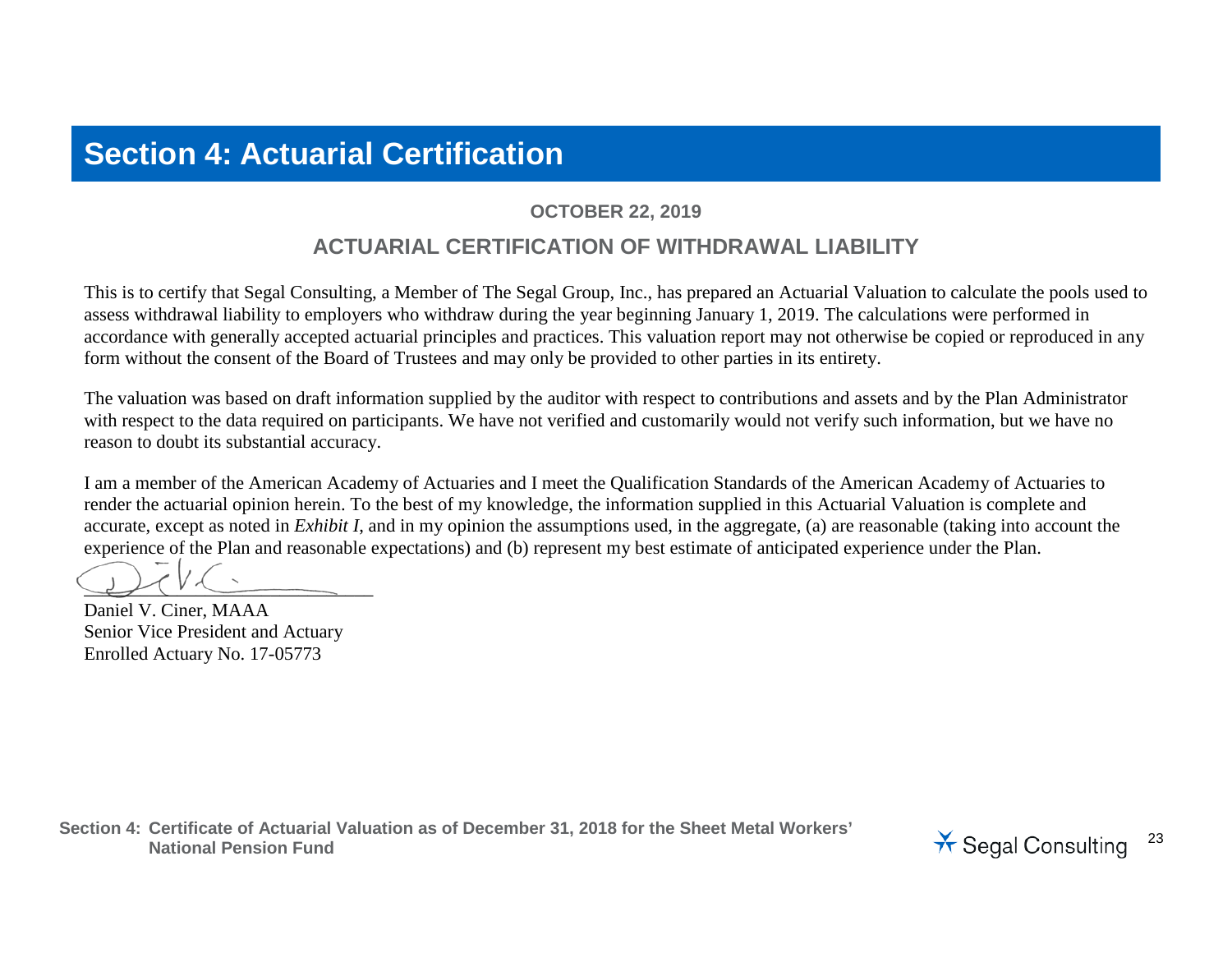# <span id="page-23-0"></span>**EXHIBIT 1 - CALCULATION OF UNFUNDED VESTED LIABILITY**

The valuation was made with respect to the following data supplied to us by the Plan Administrator:

| Pensioners as of the valuation date (including 9,009 beneficiaries in pay status, 1 beneficiary<br>in suspended status, and 38 pensioners in suspended status)                      | 48,067  |
|-------------------------------------------------------------------------------------------------------------------------------------------------------------------------------------|---------|
| Participants inactive during year ended December 31, 2018 with vested rights (including 120<br>beneficiaries with rights to deferred pensions and 38 participants with unknown age) | 32,850  |
| Participants active with vested rights (including 46 participants with unknown age)                                                                                                 | 44,133  |
| <b>Total vested participants</b>                                                                                                                                                    | 125,050 |

The actuarial factors as of the valuation date are as follows:

| Present value of vested benefits at funding interest rate <sup>1</sup>                                 | \$7,433,484,082 |
|--------------------------------------------------------------------------------------------------------|-----------------|
| Present value of vested benefits at PBGC interest rates, including allowance for expenses <sup>1</sup> | 13,791,021,813  |
| Market value of assets                                                                                 | 4,874,879,138   |
| Ratio funded at PBGC interest rates                                                                    | 0.353482        |
| Present value of vested benefits for withdrawal liability purposes                                     | \$9,680,759,772 |
| Unfunded vested liability (excluding Affected Benefits pools)                                          | 4,805,880,634   |
| Unamortized balance of Affected Benefits pools                                                         | 378,589,467     |
| Unamortized balance of reallocated pools                                                               | 58,253,669      |

<sup>1</sup> Includes liabilities for 1,217 alternate payees in pay status and 514 alternate payees with deferred benefits who are excluded from the above counts

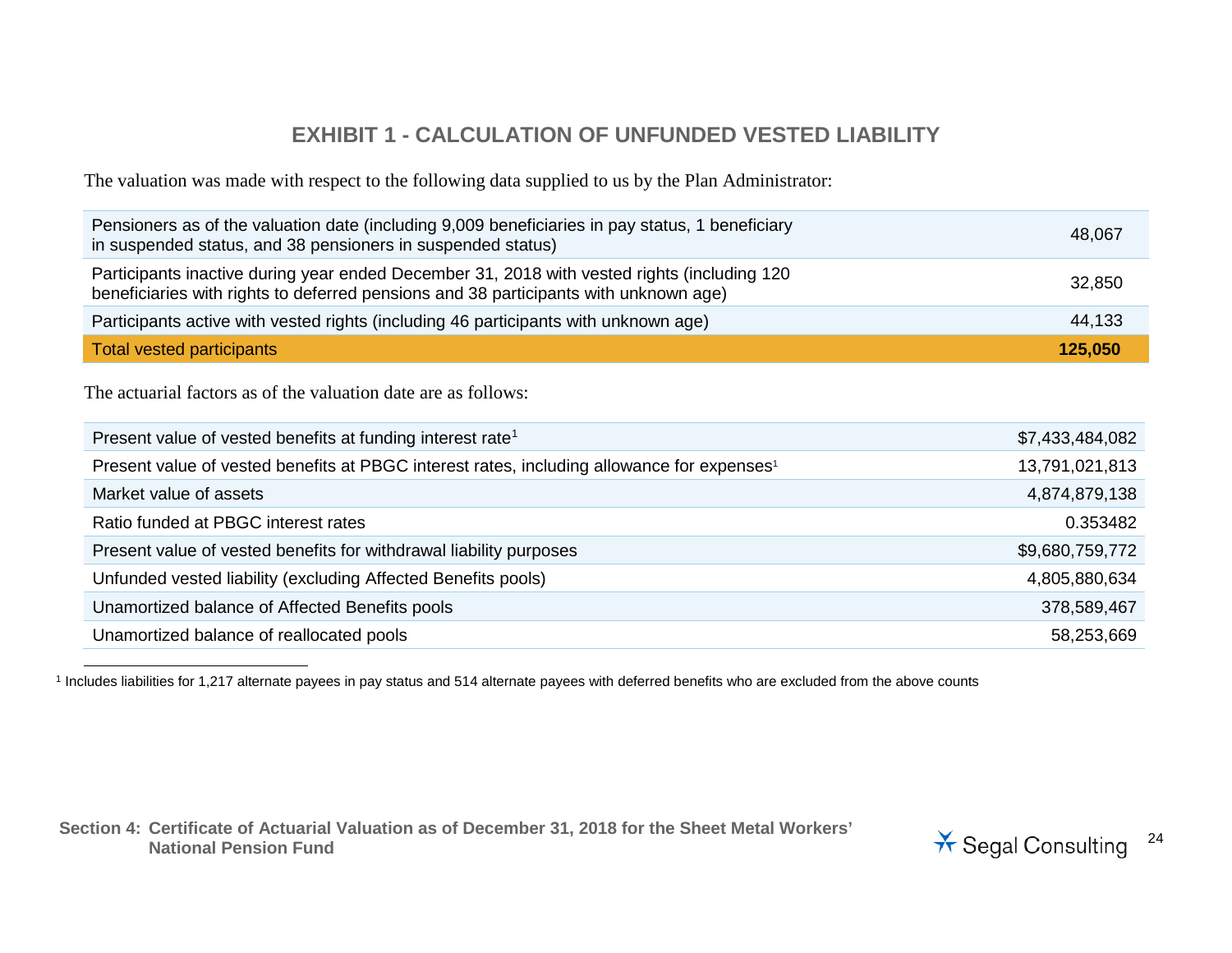# <span id="page-24-0"></span>**EXHIBIT 2 - WITHDRAWAL LIABILITY POOLS**

| <b>Pool</b>        |                   | <b>Original Amount</b> |                      |                   | Pool Balance on December 31, 2018 <sup>1</sup> |                      |
|--------------------|-------------------|------------------------|----------------------|-------------------|------------------------------------------------|----------------------|
| <b>Established</b> |                   | <b>Reallocated</b>     | <b>Affected</b>      |                   | <b>Reallocated</b>                             | <b>Affected</b>      |
| <b>December 31</b> | <b>Basic Pool</b> | <b>Pool</b>            | <b>Benefits Pool</b> | <b>Basic Pool</b> | <b>Pool</b>                                    | <b>Benefits Pool</b> |
| 1999               | \$736,261,358     | \$0                    | \$0                  | \$36,813,068      | \$0                                            | \$0                  |
| 2000               | 266,233,454       | 2,829,190              | 0                    | 26,623,345        | 282,919                                        | 0                    |
| 2001               | 756,448,968       | 1,466,151              | 0                    | 113,467,345       | 219,923                                        | 0                    |
| 2002               | 695,678,342       | 754,760                | 0                    | 139, 135, 668     | 150,952                                        | 0                    |
| 2003               | 138,762,735       | 1,694,632              | 0                    | 34,690,684        | 423,658                                        | $\mathbf 0$          |
| 2004               | 389,922,930       | 4,470,812              | 0                    | 116,976,879       | 1,341,244                                      | 0                    |
| 2005               | 219,504,752       | 584,963                | 0                    | 76,826,663        | 204,737                                        | 0                    |
| 2006               | 659,774,289       | 1,768,092              | 0                    | 263,909,716       | 707,237                                        | 0                    |
| 2007               | 350, 377, 024     | 2,740,446              | 0                    | 157,669,661       | 1,233,201                                      | $\mathbf 0$          |
| 2008               | (166, 648, 911)   | 842,692                | 715,689,683          | (83, 324, 456)    | 421,346                                        | 328,034,304          |
| 2009               | 509,376,896       | 5,087,176              | 97,042               | 280, 157, 293     | 2,797,947                                      | 51,602               |
| 2010               | 556,266,708       | 9,185,020              | 71,615,261           | 333,760,025       | 5,511,012                                      | 42,971,830           |
| 2011               | 590,005,117       | 6,839,258              | 9,317,175            | 383,503,326       | 4,445,518                                      | 6,182,484            |
| 2012               | 684,270,284       | 8,571,492              | 165,983              | 478,989,199       | 6,000,044                                      | 119,947              |
| 2013               | 160,151,360       | 6,629,378              | 1,580,864            | 120,113,520       | 4,972,034                                      | 1,229,300            |
| 2014               | 618,872,884       | 13,269,251             | 0                    | 495,098,307       | 10,615,401                                     | 0                    |
| 2015               | 807,195,035       | 8,756,994              | 0                    | 686,115,780       | 7,443,445                                      | 0                    |
| 2016               | 636,645,316       | 734,153                | 0                    | 572,980,784       | 660,738                                        | 0                    |
| 2017               | 232,705,600       | 10,648,767             | 0                    | 221,070,320       | 10,116,329                                     | 0                    |
| 2018               | 351,303,507       | 705,984                | 0                    | 351,303,507       | 705,984                                        | 0                    |

1 Basic and reallocated pools are written down annually at the rate of 5% of the original amount. The Affected Benefits pools are amortized over 15 years at the interest rate used for plan funding for the year for which the pool was established.

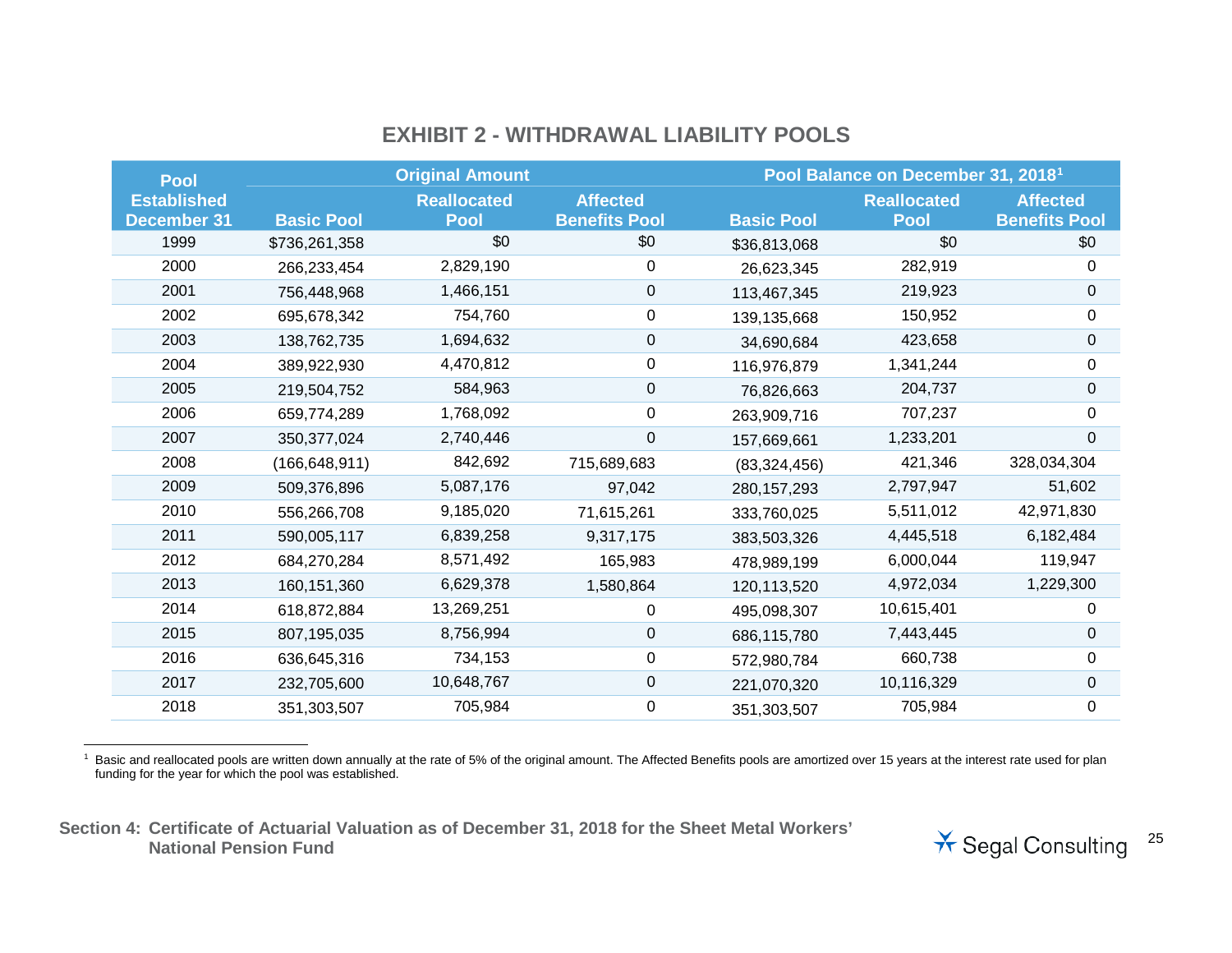| <b>EXHIBIT 3 - ACTUARIAL ASSUMPTIONS AND METHODS</b>                                                                                                                                                                                                                                                                                                                                                                                                                                                                                                                                                                                                                                          |                                                                                                                                                                                                                                                                                                                                                                                                                                                 |  |  |  |
|-----------------------------------------------------------------------------------------------------------------------------------------------------------------------------------------------------------------------------------------------------------------------------------------------------------------------------------------------------------------------------------------------------------------------------------------------------------------------------------------------------------------------------------------------------------------------------------------------------------------------------------------------------------------------------------------------|-------------------------------------------------------------------------------------------------------------------------------------------------------------------------------------------------------------------------------------------------------------------------------------------------------------------------------------------------------------------------------------------------------------------------------------------------|--|--|--|
| <b>Investment Return</b>                                                                                                                                                                                                                                                                                                                                                                                                                                                                                                                                                                                                                                                                      | To the extent the vested benefits are matched by the market value of plan assets on hand: interest assumptions prescribed by<br>the Pension Benefit Guaranty Corporation under 29 C.F.R. Ch. XL, Part 4044, which are in effect for the applicable withdrawal<br>liability valuation date, are used.                                                                                                                                            |  |  |  |
|                                                                                                                                                                                                                                                                                                                                                                                                                                                                                                                                                                                                                                                                                               | PBGC Interest Rates as of December 31, 2018:                                                                                                                                                                                                                                                                                                                                                                                                    |  |  |  |
|                                                                                                                                                                                                                                                                                                                                                                                                                                                                                                                                                                                                                                                                                               | $-$ First 20 years<br>2.84%<br>$-$ After 20 years<br>2.76%                                                                                                                                                                                                                                                                                                                                                                                      |  |  |  |
|                                                                                                                                                                                                                                                                                                                                                                                                                                                                                                                                                                                                                                                                                               | To the extent the vested benefits are not matched by plan assets (at market), the interest assumption is the same as used for<br>plan funding: 7.50%                                                                                                                                                                                                                                                                                            |  |  |  |
|                                                                                                                                                                                                                                                                                                                                                                                                                                                                                                                                                                                                                                                                                               | The portion of the vested benefits that is matched by readily available assets is determined by comparing the total present<br>value of vested benefits plus expenses - at PBGC rates - with the total market value of assets; each vested benefit is treated<br>as covered by assets to the same extent as all other vested benefits.                                                                                                          |  |  |  |
|                                                                                                                                                                                                                                                                                                                                                                                                                                                                                                                                                                                                                                                                                               | Affected Benefits liabilities are valued at the same interest rate assumption used for plan funding for the Plan year for which<br>the pool is established.                                                                                                                                                                                                                                                                                     |  |  |  |
| The discount rate is based on a blend, which includes rates selected based on estimated annuity purchase rates for benefits<br>being settled, because withdrawal liability is a final settlement of an employer's obligations to the Plan. For benefits that could<br>be settled immediately, because assets on hand are sufficient, the annuity purchase rates are those promulgated by PBGC<br>under ERISA Sec. 4044 for multiemployer plans terminating by mass withdrawal on the measurement date. For benefits that<br>cannot be settled immediately because they are not currently funded, the calculation uses rates equal to the discount rate<br>used for plan funding calculations. |                                                                                                                                                                                                                                                                                                                                                                                                                                                 |  |  |  |
| <b>Rationale for</b><br>Demographic<br><b>Assumptions</b>                                                                                                                                                                                                                                                                                                                                                                                                                                                                                                                                                                                                                                     | The information and analyses used in selecting each demographic assumption that has a significant effect on this actuarial<br>valuation are shown in the experience study report titled: "Demographic Experience Analysis: January 1, 2013 through<br>December 31, 2017," dated April 2, 2019. Assumptions were based on historical and current demographic data, adjusted to<br>reflect estimated future experience and professional judgment. |  |  |  |

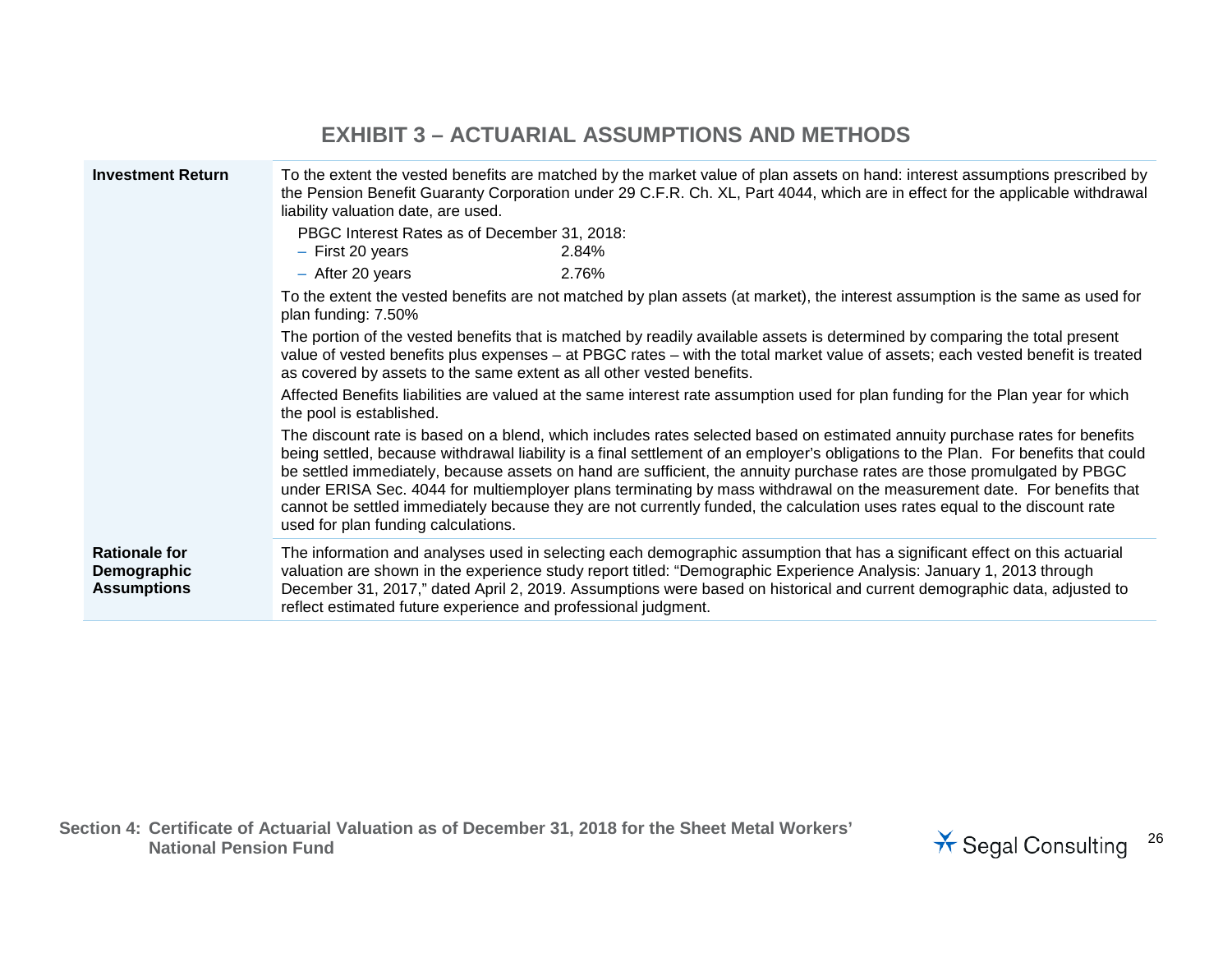| <b>Mortality Rates</b> | Healthy Male Employee: 103% of the RP-2006 Blue Collar Healthy Male Employee Mortality Table, projected generationally<br>from 2006 with scale MP-2018                                                                                                                                                                                                                          |
|------------------------|---------------------------------------------------------------------------------------------------------------------------------------------------------------------------------------------------------------------------------------------------------------------------------------------------------------------------------------------------------------------------------|
|                        | Healthy Female Employee: 108% of the RP-2006 Blue Collar Healthy Female Employee Mortality Table, projected<br>generationally from 2006 with scale MP-2018                                                                                                                                                                                                                      |
|                        | Healthy Male Pensioner or Beneficiary: 103% of the RP-2006 Blue Collar Male Healthy Annuitant Mortality Table, projected<br>generationally from 2006 with scale MP-2018                                                                                                                                                                                                         |
|                        | Healthy Female Pensioner or Beneficiary: 108% of the RP-2006 Blue Collar Female Healthy Annuitant Mortality Table,<br>projected generationally from 2006 with scale MP-2018                                                                                                                                                                                                     |
|                        | Disabled Male: 90% of the RP-2006 Disabled Male Retiree Mortality Table, projected generationally from 2006 with scale MP-<br>2018                                                                                                                                                                                                                                              |
|                        | Disabled Female: 100% of the RP-2006 Disabled Female Retiree Mortality Table, projected generationally from 2006 with<br>scale MP-2018                                                                                                                                                                                                                                          |
|                        | The above tables with generational projections to the ages of participants as of the measurement date reasonably reflect the<br>mortality experience of the Plan as of the measurement date. The mortality tables were then adjusted to future years using<br>the generational projection to reflect future mortality improvement between the measurement date and those years. |

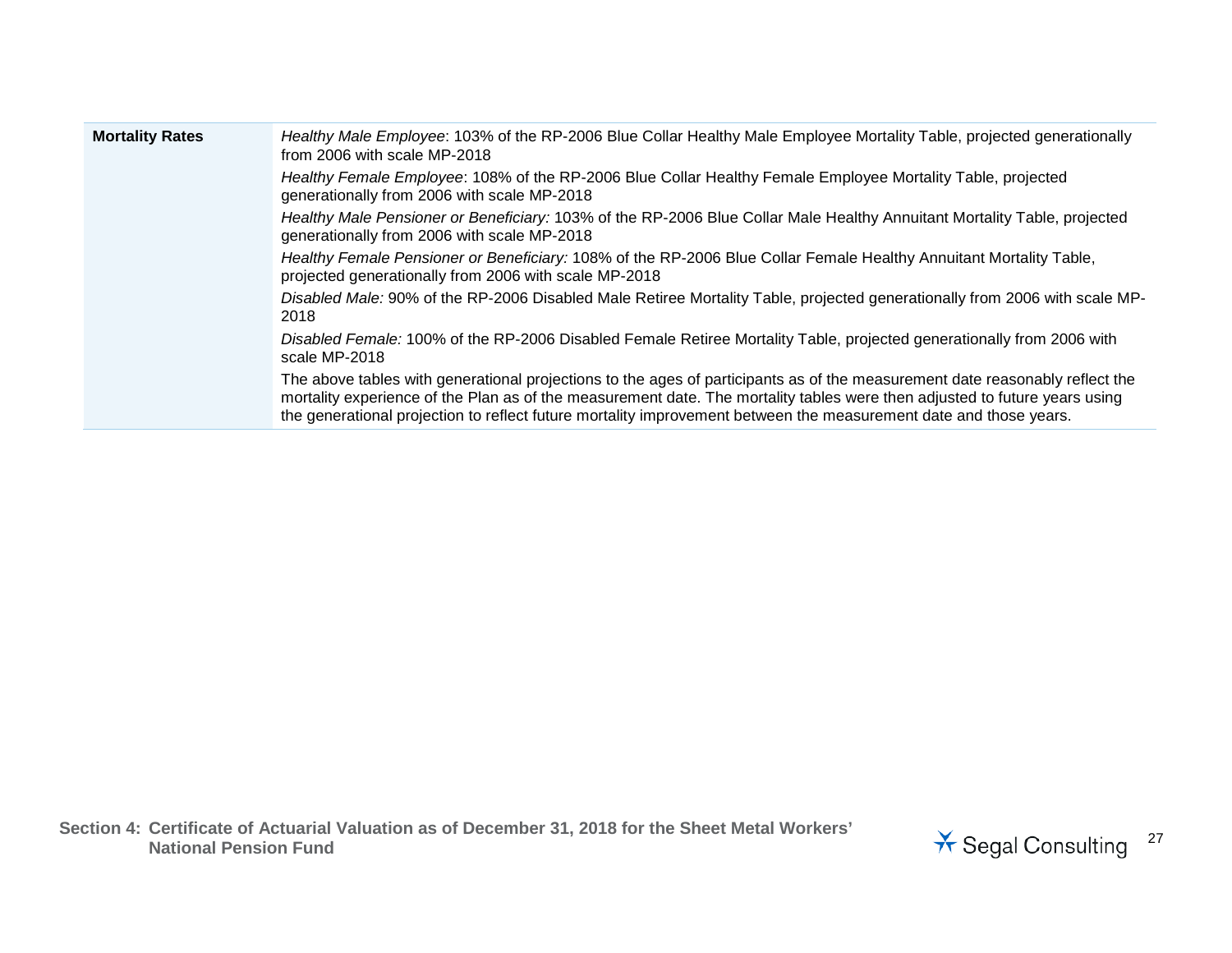#### **Retirement Rates for Active Participants**

|       | <b>Annual Retirement Rates</b>                  |                                                                           |                                               |  |  |
|-------|-------------------------------------------------|---------------------------------------------------------------------------|-----------------------------------------------|--|--|
| Age   | <b>Not Eligible for</b><br><b>Special Early</b> | <b>Eligible for Special</b><br>Early but not for 55/30<br>(60/30) Pension | <b>Eligible for</b><br>55/30 (60/30) Pension* |  |  |
| 55    | 5%                                              | 5%                                                                        | 30%                                           |  |  |
| 56-57 | 5                                               | 5                                                                         | 15                                            |  |  |
| 58    | 5                                               | 5                                                                         | 15                                            |  |  |
| 59    | 5                                               | 8                                                                         | 15                                            |  |  |
| 60    | 6                                               | 10                                                                        | 25                                            |  |  |
| 61    | 9                                               | 14                                                                        | 25                                            |  |  |
| 62    | 22                                              | 33                                                                        | 40                                            |  |  |
| 63    | 13                                              | 21                                                                        | 25                                            |  |  |
| 64    | 16                                              | 24                                                                        | 25                                            |  |  |
| 65-66 | 25                                              | 35                                                                        | 40                                            |  |  |
| 67-69 | 25                                              | 35                                                                        | 30                                            |  |  |
| 70    | 100                                             | 100                                                                       | 100                                           |  |  |

\*Rate at first eligibility for 55/30 (60/30, if applicable) Pension is 30% or above rate at applicable age, if higher

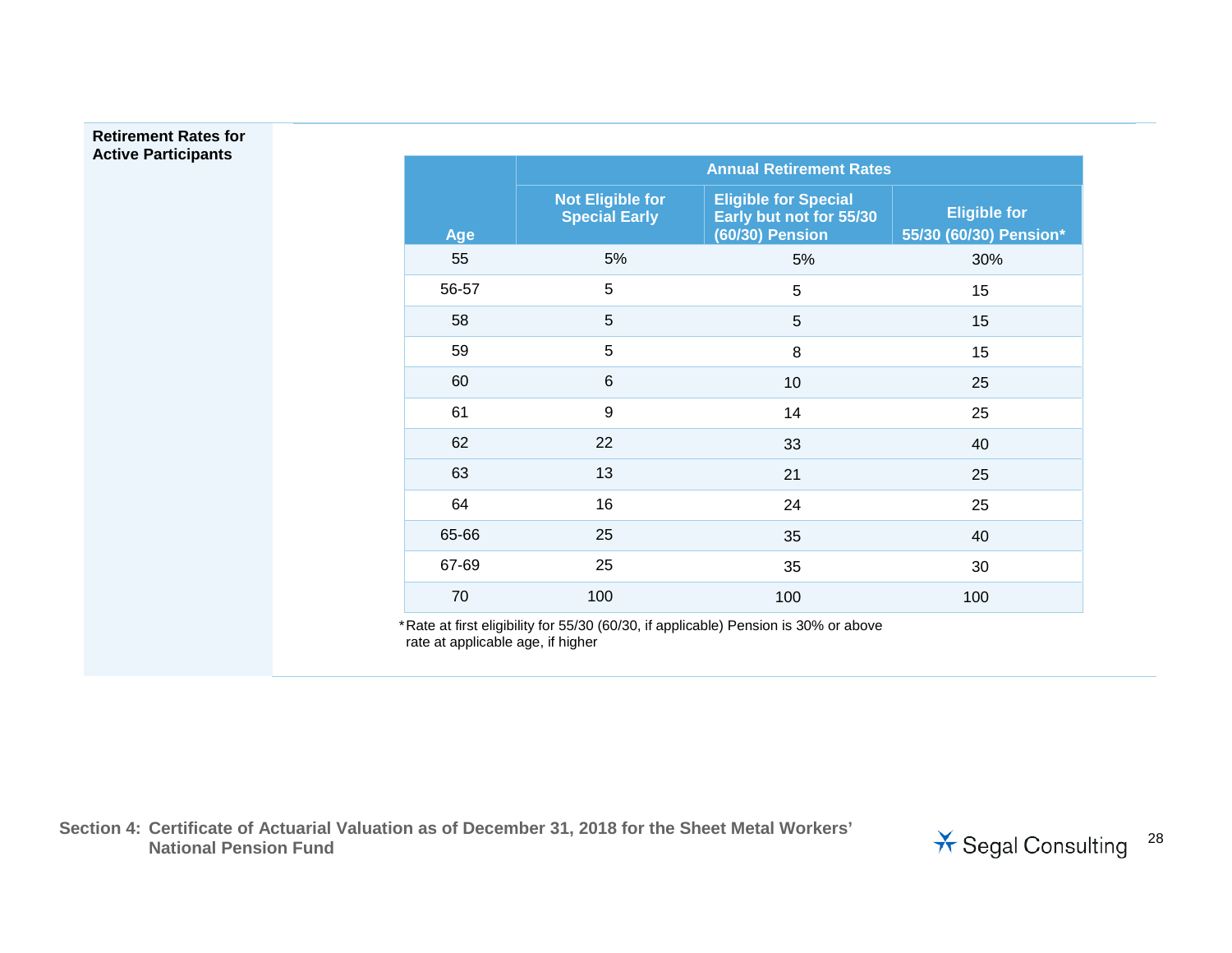#### **Retirement Rates for Inactive Vested Participants**

**Unknown Data for Participants**

**Percent Married** 

|       |       | <b>Annual Retirement Rates</b>                  |                                                                                                                              |                                               |
|-------|-------|-------------------------------------------------|------------------------------------------------------------------------------------------------------------------------------|-----------------------------------------------|
|       | Age   | <b>Not Eligible for</b><br><b>Special Early</b> | <b>Eligible for Special</b><br>Early but not for 55/30<br><b>(60/30) Pension</b>                                             | <b>Eligible for</b><br>55/30 (60/30) Pension* |
|       | 55    | 5%                                              | 15%                                                                                                                          | 65%                                           |
|       | 56    | $\sqrt{5}$                                      | 10                                                                                                                           | 40                                            |
|       | 57    | $5\phantom{.0}$                                 | 10                                                                                                                           | 45                                            |
|       | 58    | 5                                               | 15                                                                                                                           | 40                                            |
|       | 59    | 5                                               | 15                                                                                                                           | 25                                            |
|       | 60    | 5                                               | 15                                                                                                                           | 25                                            |
|       | 61    | 5                                               | 20                                                                                                                           | 30                                            |
|       | 62    | 10                                              | 50                                                                                                                           | 50                                            |
|       | 63    | 10                                              | 30                                                                                                                           | 50                                            |
|       | 64    | 15                                              | 30                                                                                                                           | 50                                            |
|       | 65    | 35                                              | 35                                                                                                                           | 50                                            |
|       | 66-79 | 25                                              | 50                                                                                                                           | 50                                            |
|       | 80    | 100                                             | 100                                                                                                                          | 100                                           |
| male. |       |                                                 | Same as those exhibited by participants with similar known characteristics. If not specified, participants are assumed to be |                                               |
| 80%   |       |                                                 |                                                                                                                              |                                               |

**Age and Sex of Spouse** Spouse of male participant is assumed to be three years younger than the participant and spouse of female participant is assumed to be three years older than the participant. If the spouse's sex is not provided, the spouse is assumed to be the opposite sex of the participant.

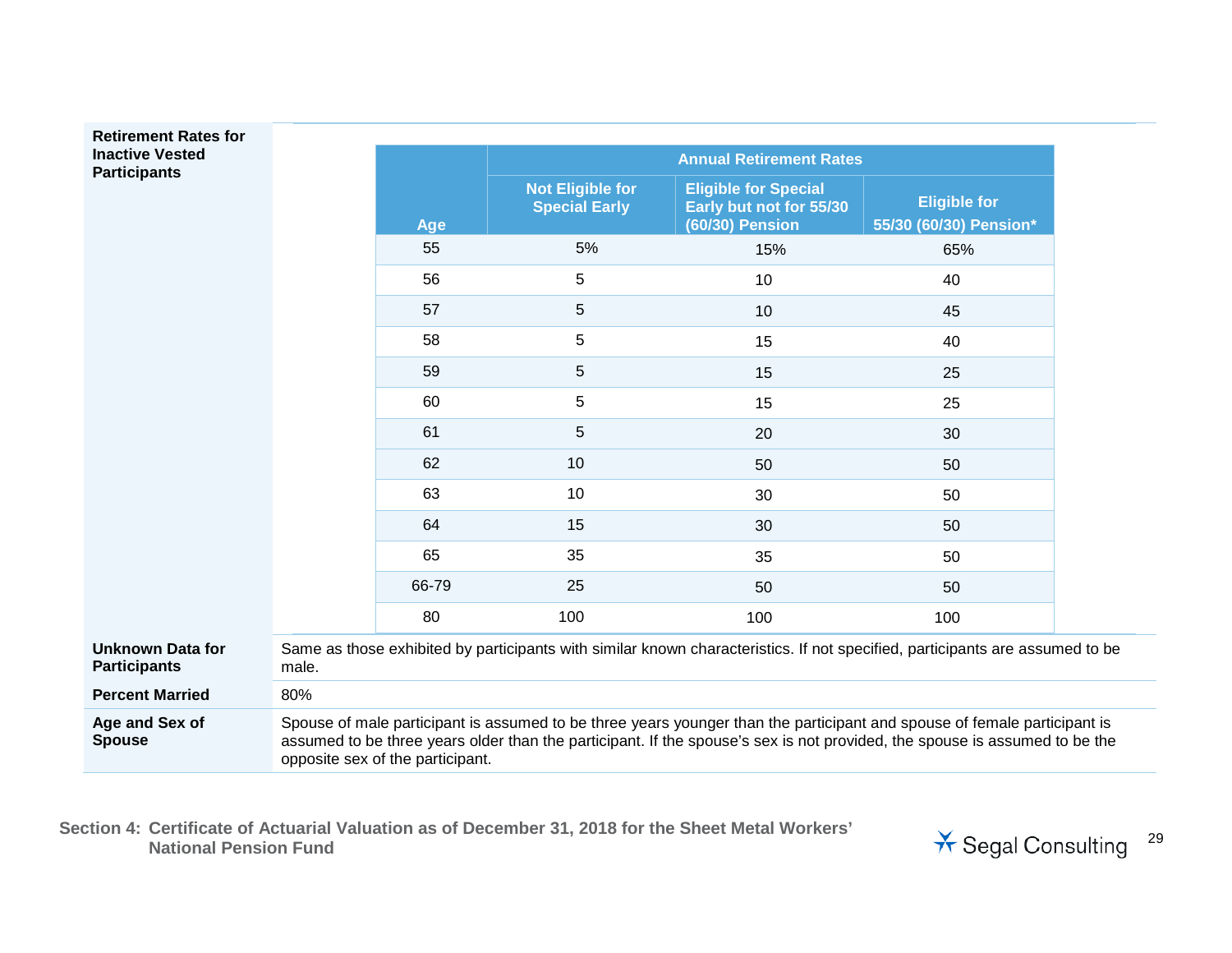| <b>Benefit Election</b>                                 | 50% of participants are assumed to elect a single life annuity, 20% of participants are assumed to elect a 50% joint and<br>survivor annuity (with popup, if available), and 30% of participants are assumed to elect a 100% joint and survivor annuity<br>(with popup, if available).                                                           |
|---------------------------------------------------------|--------------------------------------------------------------------------------------------------------------------------------------------------------------------------------------------------------------------------------------------------------------------------------------------------------------------------------------------------|
| <b>Annual Administrative</b><br><b>Expenses</b>         | \$10,000, plus \$200 per vested participant, plus a percentage (defined by statute) of the excess of the value of plan benefits<br>over \$200,000, and is applicable to the portion of benefits that is matched by assets.                                                                                                                       |
| <b>Actuarial Value of</b><br><b>Assets</b>              | The market value of assets less unrecognized returns in prior years. Unrecognized return is equal to the difference between<br>the actual market return and the projected market return, and is recognized 20% per year over a five-year period. The<br>actuarial value is further adjusted, if necessary, to be within 20% of the market value. |
| <b>Allocation Method</b>                                | Presumptive, with fresh start in the year following a merger (most recently in 1999)                                                                                                                                                                                                                                                             |
| <b>Contribution period for</b><br>prorating liabilities | 5 years; Contribution rate increases under the Funding Improvement Plan after December 31, 2014 are recognized if they<br>result in increases in benefits.                                                                                                                                                                                       |
| De minimis Deductible                                   | \$50,000, or 3/4 of 1% of the unfunded vested liability, if smaller. The deductible is reduced, dollar for dollar, if the gross<br>assessment is in excess of \$100,000                                                                                                                                                                          |

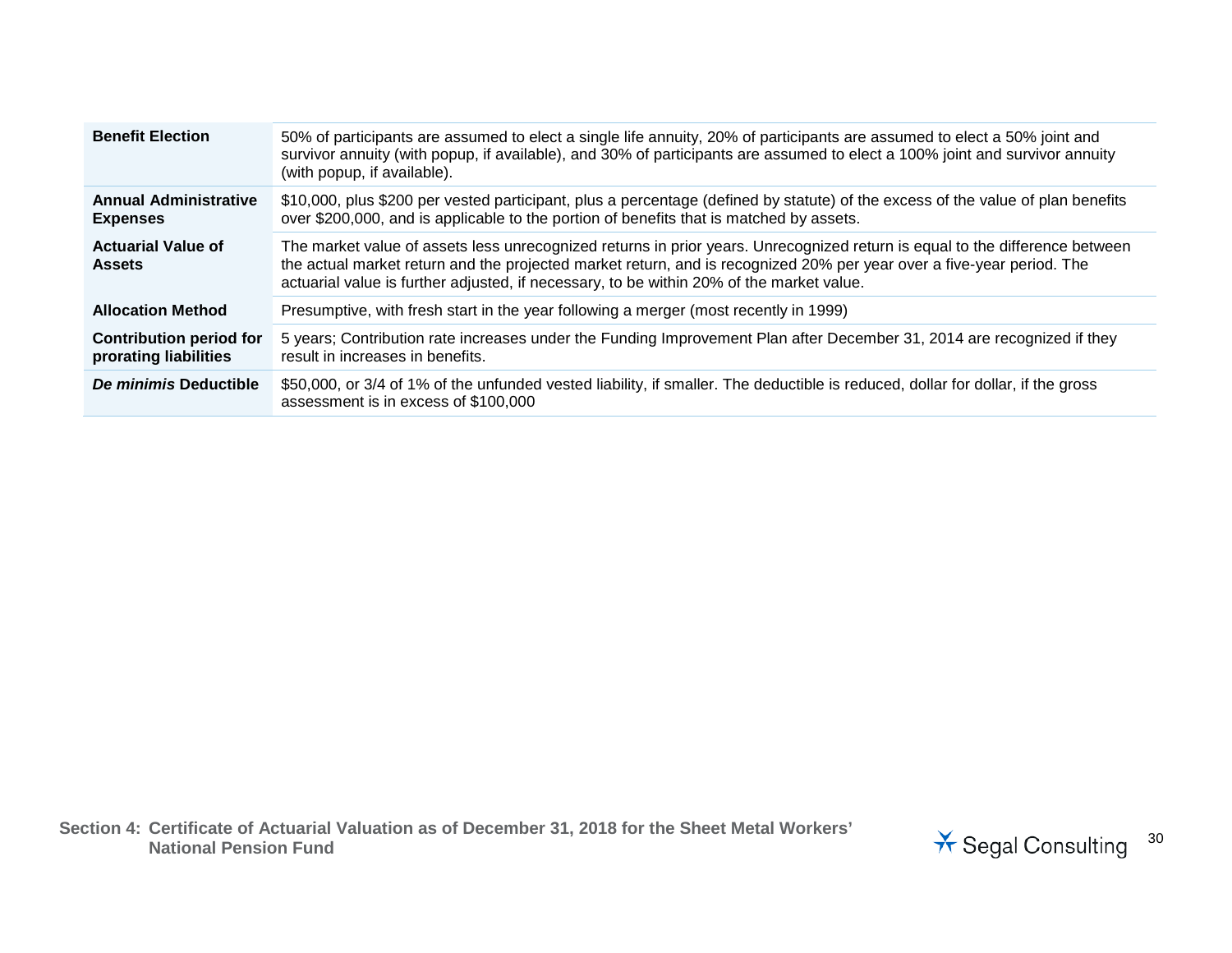| <b>Free Look</b> | An employer that would otherwise incur a complete withdrawal or a partial withdrawal will not be deemed to have withdrawn,<br>despite the cessation of its obligation to contribute to the Plan, if all of the following conditions are met: |
|------------------|----------------------------------------------------------------------------------------------------------------------------------------------------------------------------------------------------------------------------------------------|
|                  | • The employer first had an obligation to contribute to the Plan on or after January 1, 2015.                                                                                                                                                |
|                  | • The employer had an obligation to contribute to the Plan for no more than 48 consecutive calendar months, starting with the<br>first month for which the employer is obligated to contribute to the Plan.                                  |
|                  | • The employer was obligated to make Plan contributions for each year through the date of withdrawal in an amount that was<br>less than 2% of the sum of all employer contributions made to the Plan for each of such years.                 |
|                  | • The employer has never before avoided full or partial withdrawal liability from the Plan under the Free Look provision.                                                                                                                    |
|                  | • Any past service credit otherwise grantable to participants (other than current pensioners) for employment with the<br>employer is cancelled.                                                                                              |
|                  | • The ratio of the Fund's assets to benefit payments made during the year preceding the first plan year for which the<br>employer was required to contribute to the Plan was at least 8-to-1.                                                |

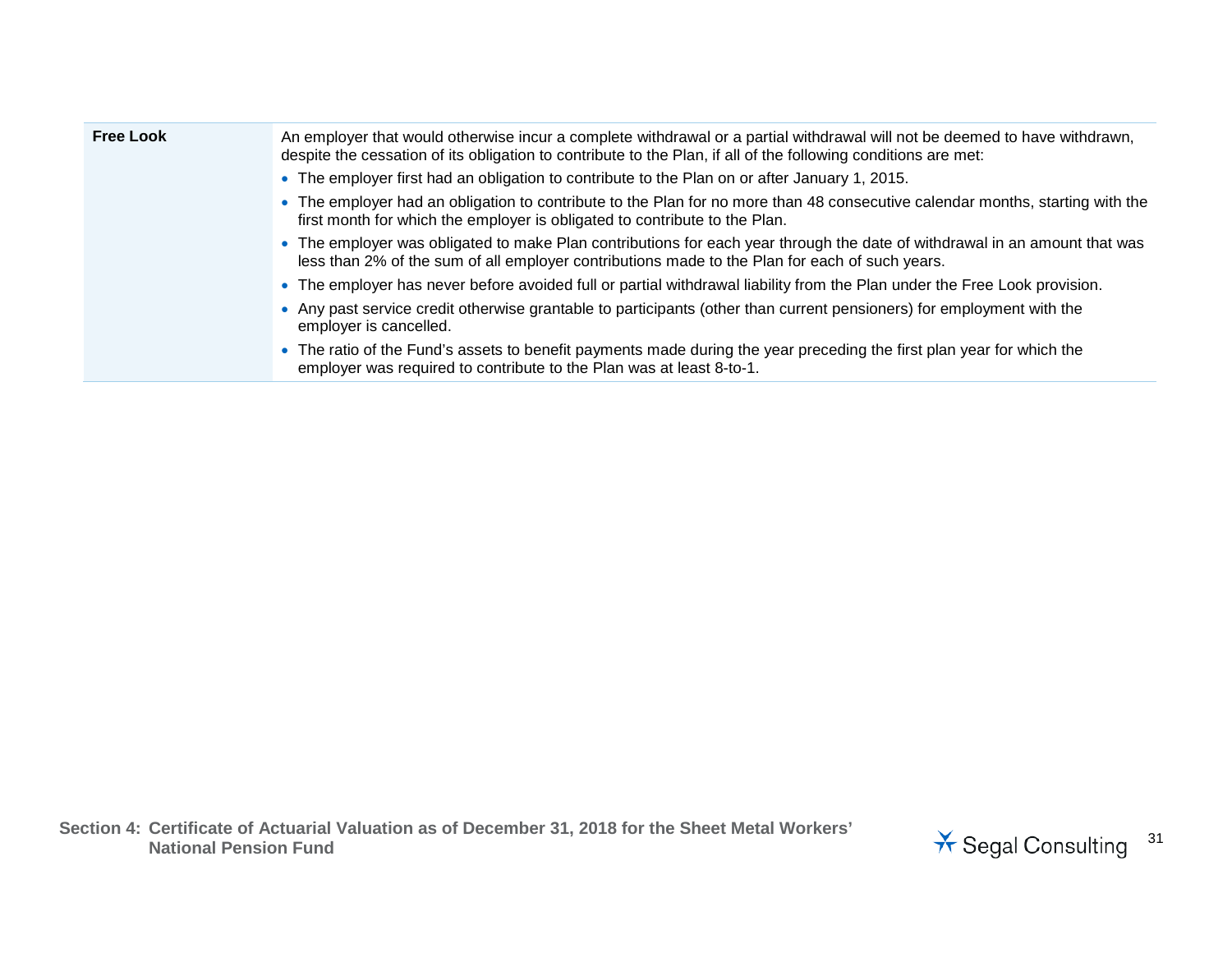#### **Justification for Change in Actuarial Assumptions**

Based on past experience and future expectations, the following actuarial assumptions were changed as of January 1, 2019 for funding purposes and as of December 31, 2018 for withdrawal liability purposes:

- Mortality rates for both healthy and disabled lives, previously the RP-2014 Blue Collar or Disabled Retiree Mortality Tables with ages set forward 1 year, projected generationally using scale MP-2014.
- Retirement rates for retirements from active status, previously:

|       | <b>Annual Retirement Rates (%)</b> |                        |  |
|-------|------------------------------------|------------------------|--|
|       | <b>Not Eligible for</b>            | <b>Eligible for</b>    |  |
| Age   | 55/30 (60/30) Pension              | 55/30 (60/30) Pension* |  |
| 55    | 5                                  | 25                     |  |
| 56-57 | 5                                  | 14                     |  |
| 58-59 | 7                                  | 14                     |  |
| 60-61 | 14                                 | 20                     |  |
| 62    | 35                                 | 40                     |  |
| 63-69 | 25                                 | 35                     |  |
| 70    | 100                                | 100                    |  |

\*Rate at first eligibility for 55/30 (60/30, if applicable) Pension is 25% or above rate at applicable age, if higher.

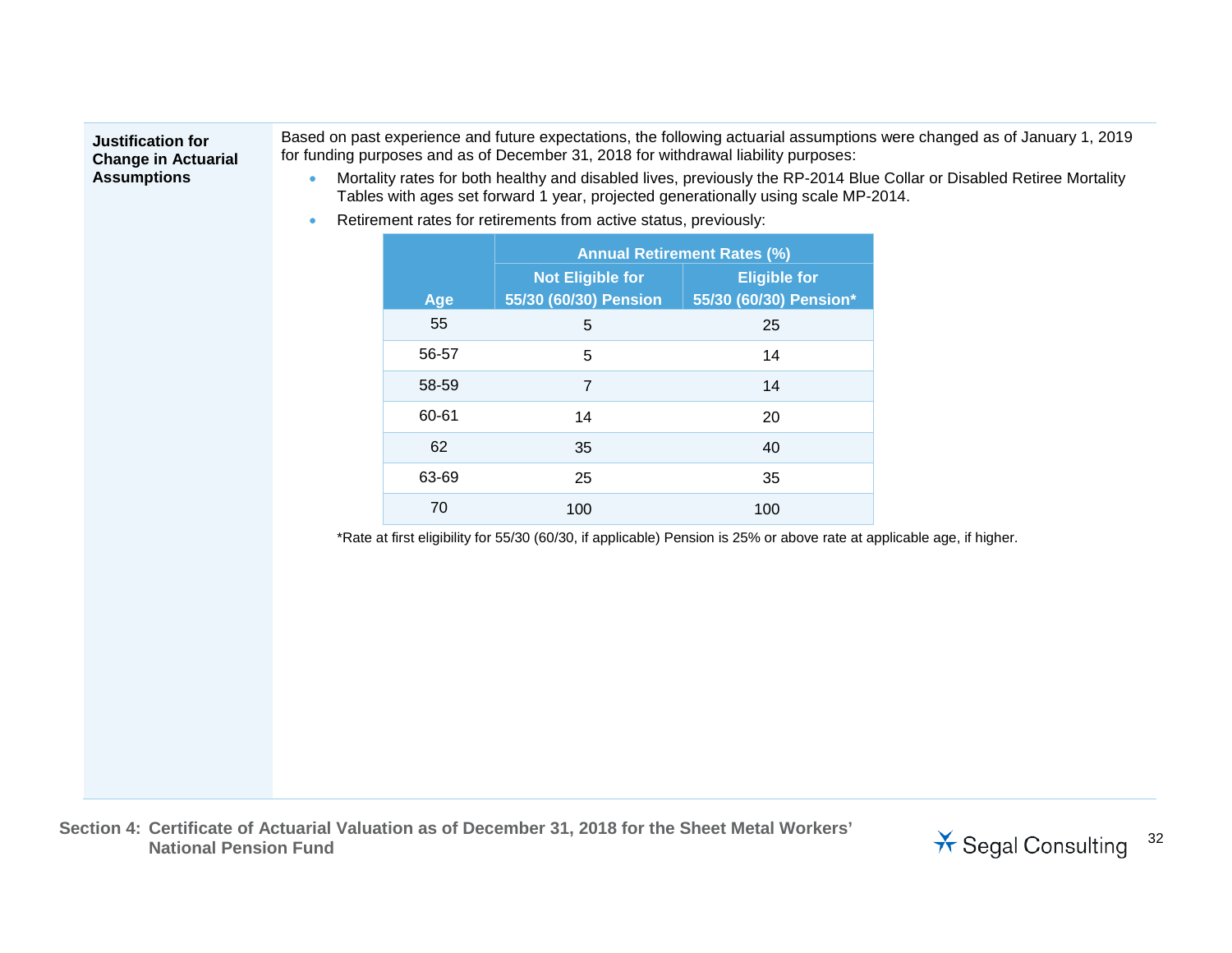| <b>Annual Retirement</b><br>Rates*<br>Age |  |
|-------------------------------------------|--|
| 55-61<br>5                                |  |
| 62-63<br>10                               |  |
| 64<br>30                                  |  |
| 65<br>35                                  |  |
| 66-79<br>20                               |  |
| 80<br>100                                 |  |

• Retirement rates for retirements from inactive status, previously:

\*20% of inactive participants are assumed to retire with a Special Early, or 55/30 Pension (60/30 if applicable) if expected to be eligible based on reported Funding Improvement Plan Option, and 80% are assumed to retire with a Normal or Standard Early Pension, depending upon age and service at retirement.

• Optional form of payment, previously: Married participants are assumed to elect the 50% joint and survivor annuity (with the "pop-up" feature if available) and non-married participants are assumed to elect the single life annuity.

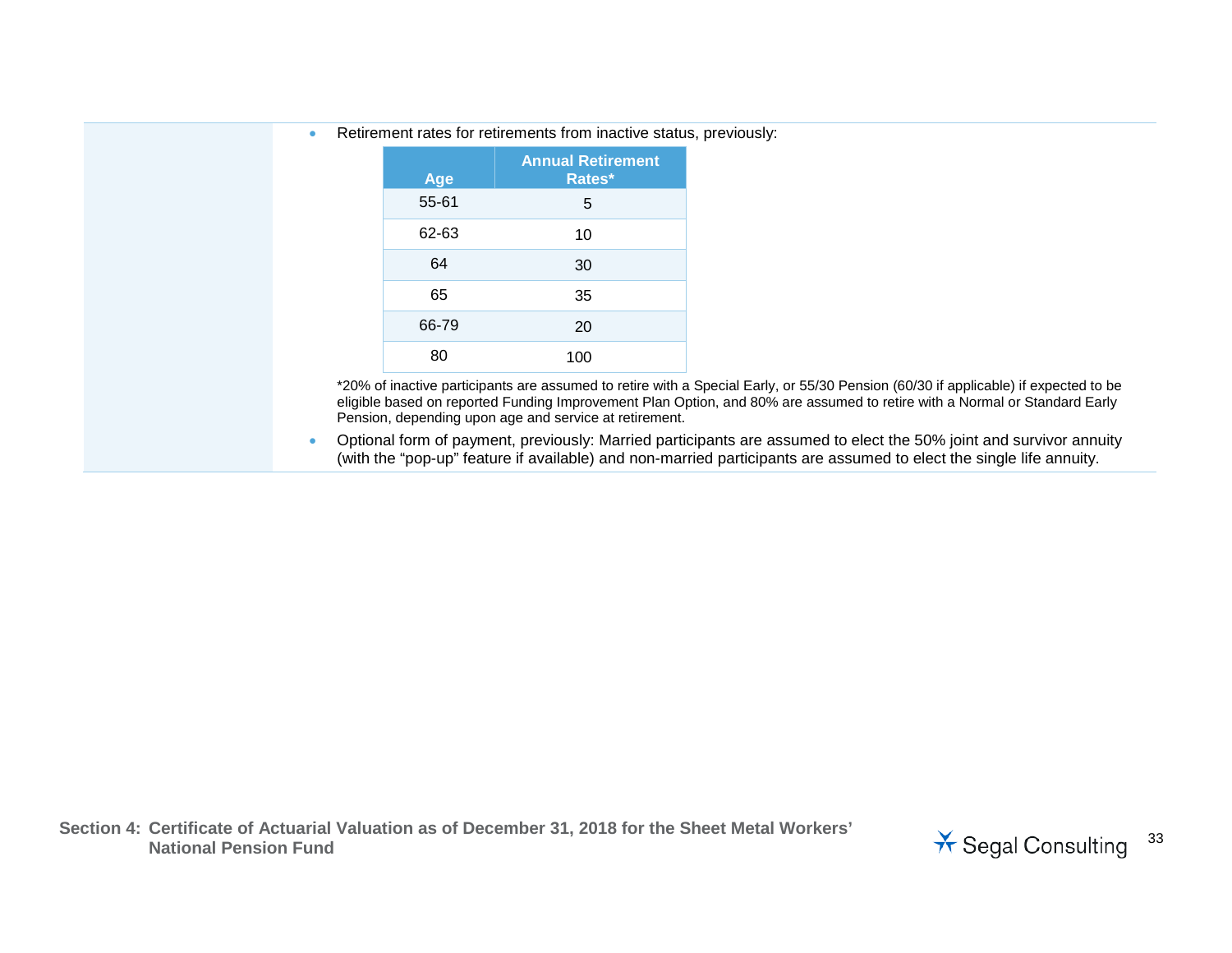# **EXHIBIT 4 – SUMMARY OF PLAN PROVISIONS**

This exhibit summarizes the major provisions of the Plan included in the valuation. It is not intended to be, nor should it be interpreted as, a complete statement of all plan provisions.

| <b>Plan Year</b>           | January 1 through December 31                                                                                                                                                                                                                                                                                                                                                                                                                                                                                                                                                                                                                                                                                                                                                                                                                                                                                                                                                                                                                                                                                                                                           |
|----------------------------|-------------------------------------------------------------------------------------------------------------------------------------------------------------------------------------------------------------------------------------------------------------------------------------------------------------------------------------------------------------------------------------------------------------------------------------------------------------------------------------------------------------------------------------------------------------------------------------------------------------------------------------------------------------------------------------------------------------------------------------------------------------------------------------------------------------------------------------------------------------------------------------------------------------------------------------------------------------------------------------------------------------------------------------------------------------------------------------------------------------------------------------------------------------------------|
| <b>Pension Credit Year</b> | January 1 through December 31                                                                                                                                                                                                                                                                                                                                                                                                                                                                                                                                                                                                                                                                                                                                                                                                                                                                                                                                                                                                                                                                                                                                           |
| <b>Plan Status</b>         | Ongoing plan                                                                                                                                                                                                                                                                                                                                                                                                                                                                                                                                                                                                                                                                                                                                                                                                                                                                                                                                                                                                                                                                                                                                                            |
| <b>Regular Pension</b>     | • Age Requirement: 65<br>• Service Requirement: Five years of participation in the Plan<br>• Amount: Described below<br>For service on and after January 1, 2014:<br>Participant's Benefit Rate multiplied by the participant's Contribution Hours for the Plan Year multiplied by the<br>Applicable Percentage for the Plan Year.<br>Benefit Rate is the portion of the participant's contribution rate that is subject to benefit accruals. For Participants<br>working under a Collective Bargaining Agreement that qualifies for a 55/30 (or 60/30) Pension, the Benefit Rate is<br>the total Contribution Rate less the 55/30 (or 60/30) Rate (30% of the Contribution Rate for periods after<br>December 1, 2007).<br>Contribution Hours are the hours for which contributions are required to be made for the participant's work in<br>Covered Employment.<br>Applicable Percentage is based on the average of the Plan's rate of market value investment return for each of the<br>three most recent Plan Years reported in the Actuarial Valuation and Review as of January 1 of the immediately<br>preceding Plan Year and is defined in the following table: |

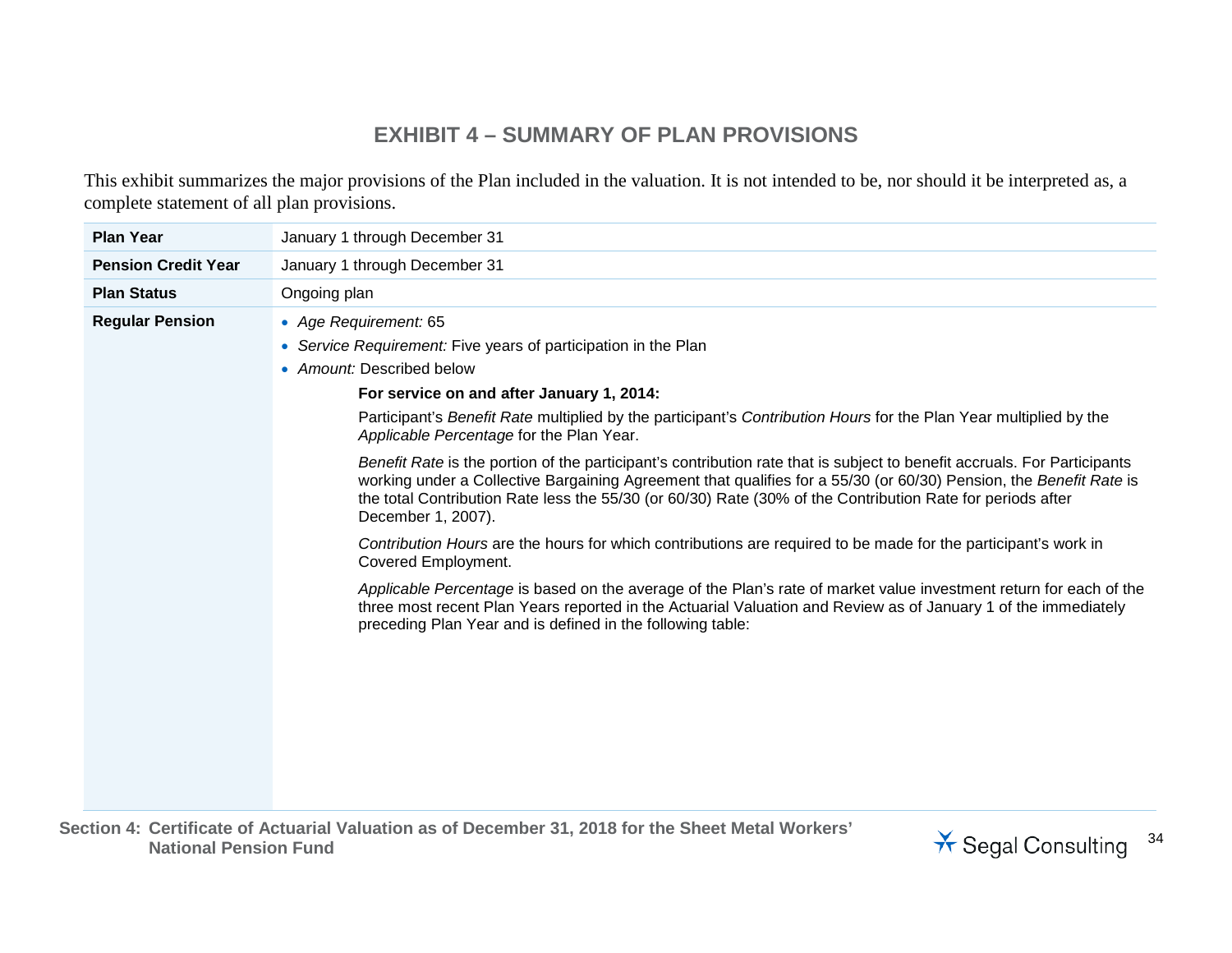| <b>Applicable Percentage</b>                                | <b>Average of</b><br><b>Market Value Investment Return Percentages</b><br>for 3 Most Recent Plan Years                                                                                                                                                                                                                                                                                                                                                                                   |
|-------------------------------------------------------------|------------------------------------------------------------------------------------------------------------------------------------------------------------------------------------------------------------------------------------------------------------------------------------------------------------------------------------------------------------------------------------------------------------------------------------------------------------------------------------------|
| 1.25%                                                       | 10.0% or higher                                                                                                                                                                                                                                                                                                                                                                                                                                                                          |
| 1.00%                                                       | 8.5% or higher but less than 10.0%                                                                                                                                                                                                                                                                                                                                                                                                                                                       |
| 0.75%                                                       | 6.5% or higher but less than 8.5%                                                                                                                                                                                                                                                                                                                                                                                                                                                        |
| 0.50%                                                       | Greater than 0% but less than 6.5%                                                                                                                                                                                                                                                                                                                                                                                                                                                       |
| 0.00%                                                       | 0% or less                                                                                                                                                                                                                                                                                                                                                                                                                                                                               |
|                                                             | The above formula applies unless otherwise stated in a Funding Improvement Plan Option.                                                                                                                                                                                                                                                                                                                                                                                                  |
| The Applicable Percentage for the 2018 Plan Year was 0.50%. |                                                                                                                                                                                                                                                                                                                                                                                                                                                                                          |
|                                                             | For service and on and after adoption of Rehabilitation Plan Schedule and before January 1, 2014:                                                                                                                                                                                                                                                                                                                                                                                        |
| for the Plan Year.                                          | Default Schedule/Persons for Whom Contribution were Not Required to be Made ("Persons for Whom"):<br>1% of the amount determined by multiplying the participant's Benefit Rate by the participant's Contribution Hours                                                                                                                                                                                                                                                                   |
| Rehabilitation Plan Schedule.                               | First Alternative Schedule: Same as accrual for service on and after December 1, 2007 and before adoption of                                                                                                                                                                                                                                                                                                                                                                             |
| participant's Contribution Hours for the Plan Year.         | Second Alternative Schedule: 1% of the amount determined by multiplying the participant's Benefit Rate by the                                                                                                                                                                                                                                                                                                                                                                            |
| the participant's Contribution Hours for the Plan Year.     | Formerly Alternative Schedule and Agreement Did Not Include Required Contribution Rate Increases -<br>No Increase Consequences ("NIC"): 1% of the amount determined by multiplying the participant's Benefit Rate by                                                                                                                                                                                                                                                                     |
|                                                             | For service on and after December 1, 2007 and before adoption of Rehabilitation Plan Schedule:                                                                                                                                                                                                                                                                                                                                                                                           |
| August 31, 2003.                                            | Employers that have not made required contribution rate increases: Same as accrual for service after                                                                                                                                                                                                                                                                                                                                                                                     |
| Plan Year.                                                  | Employers that have made required contribution rate increases: 1.5% of the amount determined by multiplying the<br>participant's Benefit Rate by the participant's Contribution Hours for the Plan Year (up to 1,200 hours), plus 0.7%<br>of the amount determined by multiplying the participant's Benefit Rate by the participant's Contribution Hours (over<br>1,200 hours). The 1.5% multiplier is applied to the first 1,200 hours at the highest Benefit Rate in effect during the |

**Section 4: Certificate of Actuarial Valuation as of December 31, 2018 for the Sheet Metal Workers' National Pension Fund** <sup>35</sup>

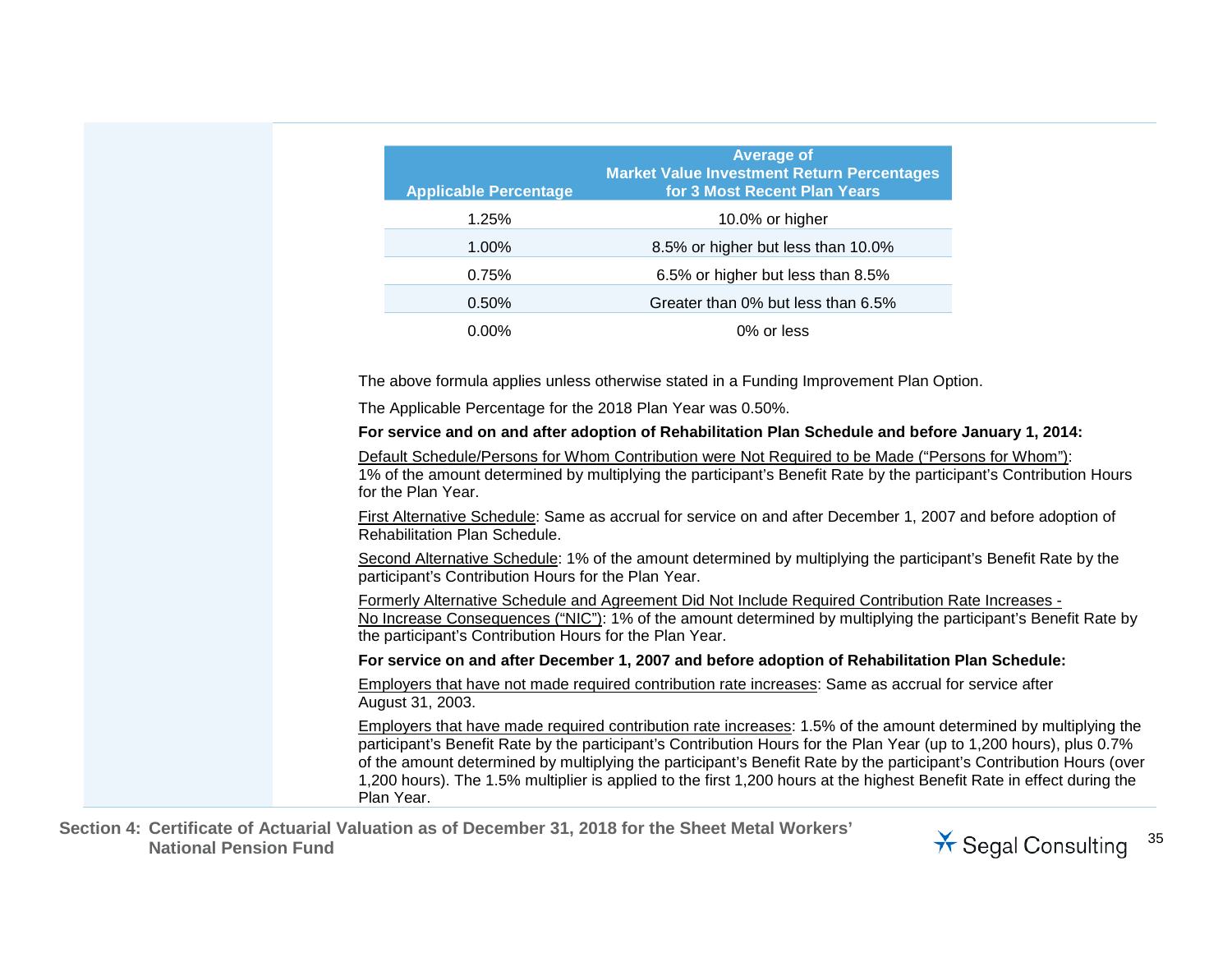#### **For service after August 31, 2003 and before December 1, 2007:**

0.8571% of the amount determined by multiplying the participant's Benefit Rate by the participant's Contribution Hours (up to 1,400 hours), plus 0.3% of the amount determined by multiplying the participant's Benefit Rate by the participant's Contribution Hours (over 1,400 hours). For participants in 55/30 Locals, 80% of the total contribution rate is subject to benefit accruals. The 0.8571% multiplier is applied to the first 1,400 hours at the highest Benefit Rate in effect during the Plan Year.

#### Supplemental accruals:

Locals are required to increase their contribution rates subject to benefit accruals by 10% annually for eligibility. Participants of Locals that make the required increases earn a supplemental accrual that brings the total accrual to twice the normal rate in the year following the increase.

#### **For service after December 31, 1999 and before September 1, 2003**:

1.7142% of the amount determined by multiplying the participant's Benefit Rate by the participant's Contribution Hours (up to 1,400 hours), plus 0.6% of the amount determined by multiplying the participant's Benefit Rate by the participant's Contribution Hours (over 1,400 hours). The 1.7142% multiplier is applied to the first 1,400 hours at the highest Benefit Rate in effect during the Plan Year.

#### **For service before January 1, 2000**:

Benefit accrued according to the rules of the Plan in effect on December 31, 1999

#### **Past Service**:

\$10.00 for each year of Past Service Credit, if any, up to 10 years

• *Post-Normal Retirement Age Adjustment:* Regular pension accrued at Normal Retirement Age (NRA), increased by 1.0% for each month greater than NRA, and 1.5% for each month greater than age 70.

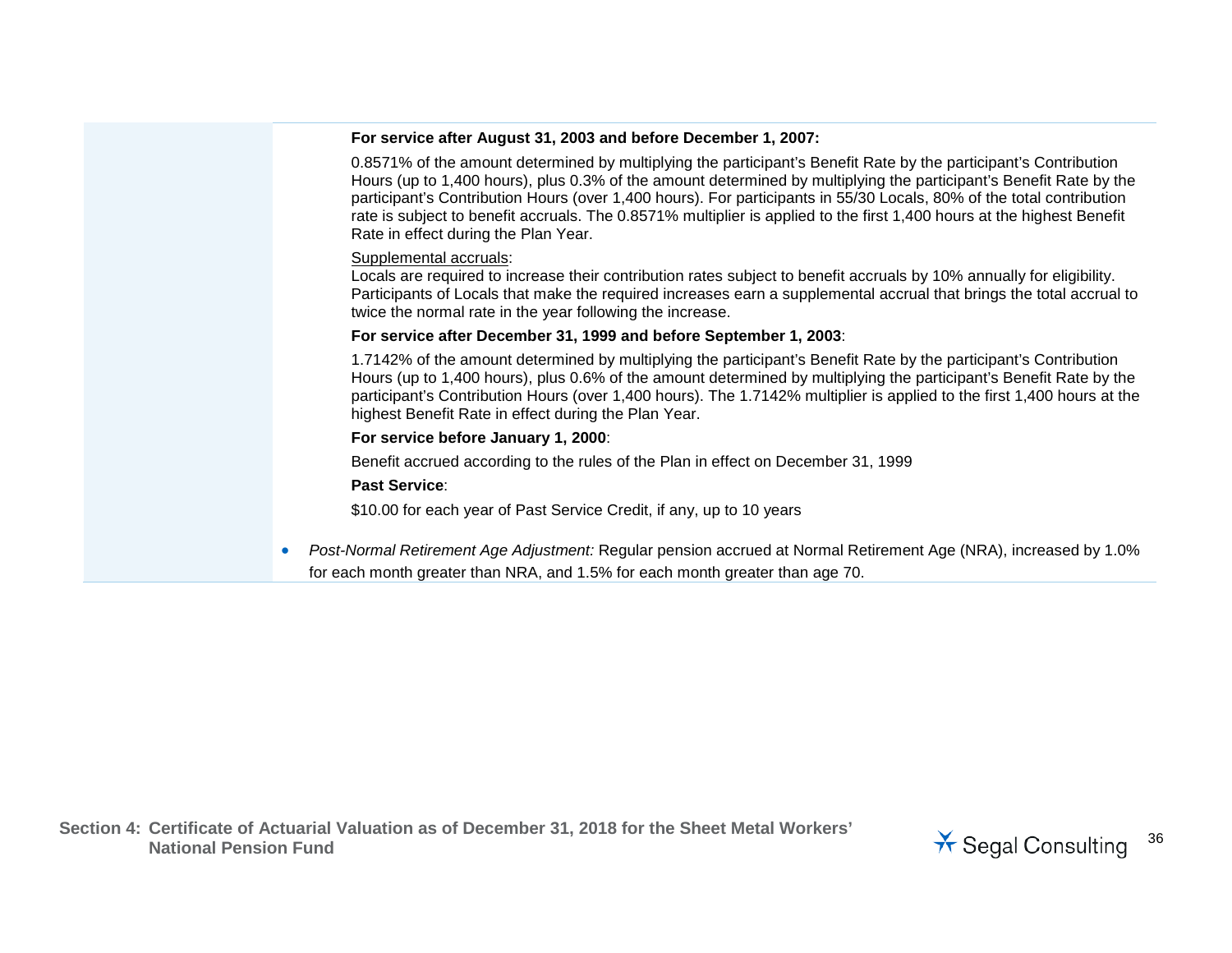| <b>Standard Early</b><br><b>Retirement</b> | • Age Requirement: 55<br>• Service Requirement: : Fulfill any one of the following:<br>a. 10 years of Pension Credits, including at least five years of Future Service Credit, or<br>b. 10 years of Vesting Service, or<br>c. 15 years of Pension Credits, including at least 12 months of Future Service Credit<br>• Amount: Normal Retirement benefit reduced as described below. |                                                                                                                                                                                                                                                                                                                                                                                                                                                                                      |  |  |
|--------------------------------------------|-------------------------------------------------------------------------------------------------------------------------------------------------------------------------------------------------------------------------------------------------------------------------------------------------------------------------------------------------------------------------------------|--------------------------------------------------------------------------------------------------------------------------------------------------------------------------------------------------------------------------------------------------------------------------------------------------------------------------------------------------------------------------------------------------------------------------------------------------------------------------------------|--|--|
|                                            | For benefits accrued on and after January 1, 2014:                                                                                                                                                                                                                                                                                                                                  |                                                                                                                                                                                                                                                                                                                                                                                                                                                                                      |  |  |
|                                            |                                                                                                                                                                                                                                                                                                                                                                                     | Reductions based on the participant's Funding Improvement Plan Option, which depends upon the Schedule or<br>Rehabilitation Plan provision which applied to the classification of employment when the Plan was in critical status.                                                                                                                                                                                                                                                   |  |  |
|                                            | <b>Default Option</b>                                                                                                                                                                                                                                                                                                                                                               | Actuarially from age 65 (Unsubsidized Early Retirement Pension)                                                                                                                                                                                                                                                                                                                                                                                                                      |  |  |
|                                            | <b>First Alternative Option</b>                                                                                                                                                                                                                                                                                                                                                     | 6% per year from age 65                                                                                                                                                                                                                                                                                                                                                                                                                                                              |  |  |
|                                            | Second Alternative Option                                                                                                                                                                                                                                                                                                                                                           | Actuarially from age 65 (Unsubsidized Early Retirement Pension)                                                                                                                                                                                                                                                                                                                                                                                                                      |  |  |
|                                            | For benefits accrued before January 1, 2014:                                                                                                                                                                                                                                                                                                                                        |                                                                                                                                                                                                                                                                                                                                                                                                                                                                                      |  |  |
|                                            | critical status.                                                                                                                                                                                                                                                                                                                                                                    | Reductions based on the participant's Home Local Schedule (Rehabilitation Plan Schedule) when the Plan was in                                                                                                                                                                                                                                                                                                                                                                        |  |  |
|                                            | Default Schedule/<br>Persons for Whom<br><b>First Alternative Schedule</b>                                                                                                                                                                                                                                                                                                          | Actuarially from age 65 (Unsubsidized Early Retirement Pension)<br>6% per year from age 65                                                                                                                                                                                                                                                                                                                                                                                           |  |  |
|                                            | Second Alternative Schedule                                                                                                                                                                                                                                                                                                                                                         | Actuarially from age 65 (Unsubsidized Early Retirement Pension)                                                                                                                                                                                                                                                                                                                                                                                                                      |  |  |
|                                            | <b>NIC</b>                                                                                                                                                                                                                                                                                                                                                                          | Actuarially from age 65 (Unsubsidized Early Retirement Pension)                                                                                                                                                                                                                                                                                                                                                                                                                      |  |  |
|                                            | Note:<br>the participant's Contribution Hours.                                                                                                                                                                                                                                                                                                                                      | The above applies to participants with an effective date of pension on or after February 1, 2014. Previously, the<br>provisions described for benefits accrued before January 1, 2014 were in effect. Participant may be eligible for<br>different early retirement provisions for pre-2014 and post-2013 accrued benefits. Portions of the post-2013 accrued<br>benefits may also be subject different early retirement provisions depending on the classification of employment of |  |  |

**Section 4: Certificate of Actuarial Valuation as of December 31, 2018 for the Sheet Metal Workers' National Pension Fund** <sup>37</sup>

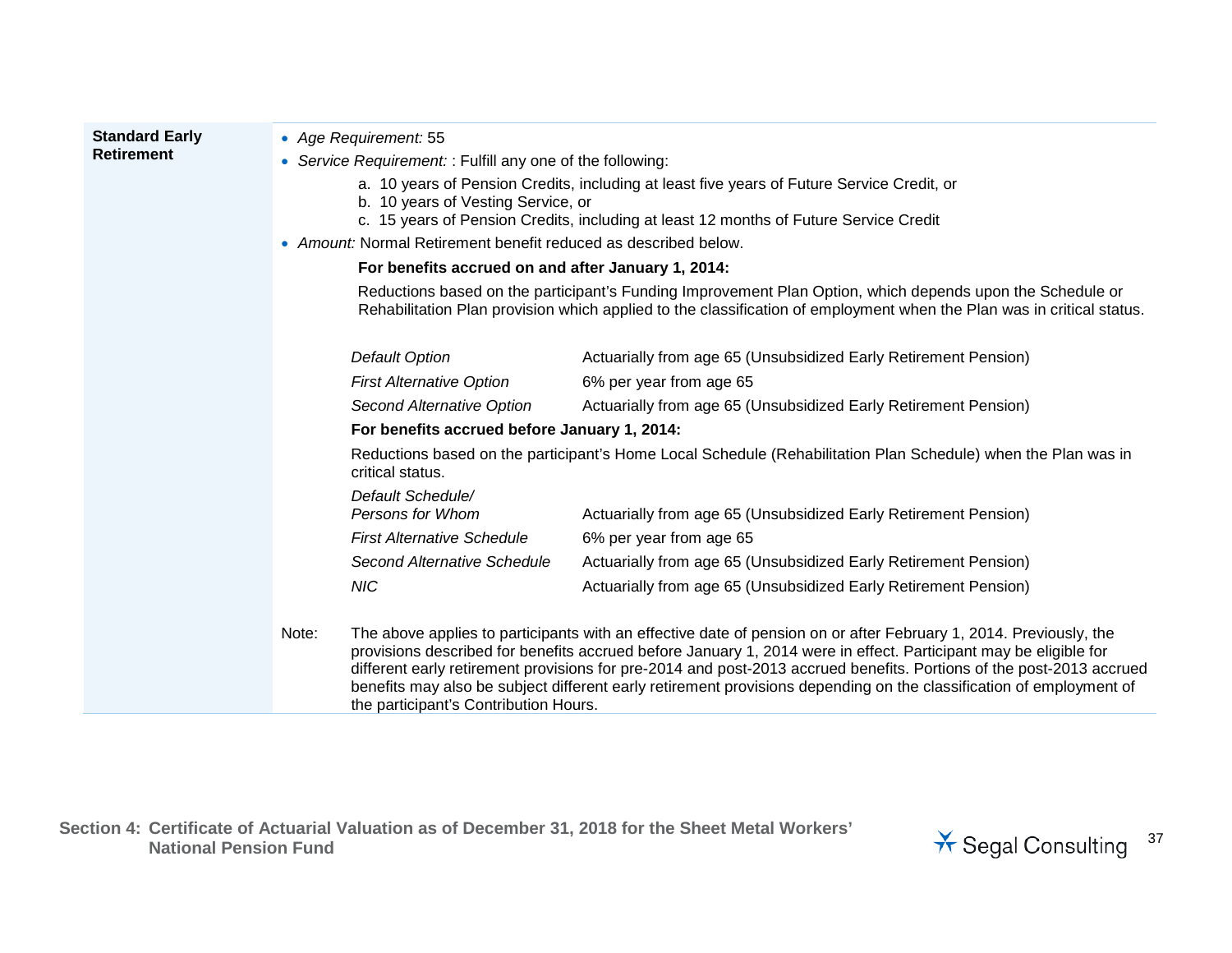| <b>Special Early</b><br><b>Retirement</b> | • Age Requirement: 55<br>• Service Requirement: Fulfill any one of the following:<br>a. 10 years of Pension Credits, including at least five years of Future Service Credit, or<br>b. 10 years of Vesting Service, or<br>c. 15 years of Pension Credits, including at least 12 months of Future Service Credit |                                                                                                                                                                                                                                                                                                                                                                                                                                                                                          |  |
|-------------------------------------------|----------------------------------------------------------------------------------------------------------------------------------------------------------------------------------------------------------------------------------------------------------------------------------------------------------------|------------------------------------------------------------------------------------------------------------------------------------------------------------------------------------------------------------------------------------------------------------------------------------------------------------------------------------------------------------------------------------------------------------------------------------------------------------------------------------------|--|
|                                           | • Active Service Requirement: Board may require evidence of continued entitlement to Social Security Disability Benefits<br>Complete at least 3,500 hours of work in covered employment during the five consecutive calendar years immediately<br>preceding retirement.                                        |                                                                                                                                                                                                                                                                                                                                                                                                                                                                                          |  |
|                                           | • Amount: Normal Retirement benefit reduced as described below.                                                                                                                                                                                                                                                |                                                                                                                                                                                                                                                                                                                                                                                                                                                                                          |  |
|                                           | For benefits accrued on and after January 1, 2014:                                                                                                                                                                                                                                                             |                                                                                                                                                                                                                                                                                                                                                                                                                                                                                          |  |
|                                           |                                                                                                                                                                                                                                                                                                                | Reductions based on the participant's Funding Improvement Plan Option, which depends upon the Schedule or<br>Rehabilitation Plan provision which applied to the classification of employment when the Plan was in critical status.                                                                                                                                                                                                                                                       |  |
|                                           | <b>Default Option</b>                                                                                                                                                                                                                                                                                          | Unavailable                                                                                                                                                                                                                                                                                                                                                                                                                                                                              |  |
|                                           | <b>First Alternative Option</b>                                                                                                                                                                                                                                                                                | 6% per year from age 62                                                                                                                                                                                                                                                                                                                                                                                                                                                                  |  |
|                                           | Second Alternative Option                                                                                                                                                                                                                                                                                      | Unavailable                                                                                                                                                                                                                                                                                                                                                                                                                                                                              |  |
|                                           | For benefits accrued before January 1, 2014:                                                                                                                                                                                                                                                                   |                                                                                                                                                                                                                                                                                                                                                                                                                                                                                          |  |
|                                           | critical status.                                                                                                                                                                                                                                                                                               | Reductions based on the participant's Home Local Schedule (Rehabilitation Plan Schedule) when the Plan was in                                                                                                                                                                                                                                                                                                                                                                            |  |
|                                           | Default Schedule/<br>Persons for Whom                                                                                                                                                                                                                                                                          | Unavailable                                                                                                                                                                                                                                                                                                                                                                                                                                                                              |  |
|                                           | <b>First Alternative Schedule</b>                                                                                                                                                                                                                                                                              | 6% per year from age 62                                                                                                                                                                                                                                                                                                                                                                                                                                                                  |  |
|                                           | Second Alternative Schedule                                                                                                                                                                                                                                                                                    | Unavailable                                                                                                                                                                                                                                                                                                                                                                                                                                                                              |  |
|                                           | <b>NIC</b>                                                                                                                                                                                                                                                                                                     | Unavailable                                                                                                                                                                                                                                                                                                                                                                                                                                                                              |  |
|                                           | Note:<br>participant's Contribution Hours.                                                                                                                                                                                                                                                                     | The above applies to participants with an effective date of pension on or after February 1, 2014. Previously, the<br>provisions described for benefits accrued before January 1, 2014 were in effect. Participant may be eligible for<br>different early retirement provisions for pre-2014 and post-2013 accrued benefits. Portions of the post-2013 accrued<br>benefits may also be subject different early retirement provisions depending on the classification of employment of the |  |

**Section 4: Certificate of Actuarial Valuation as of December 31, 2018 for the Sheet Metal Workers' National Pension Fund** <sup>38</sup>

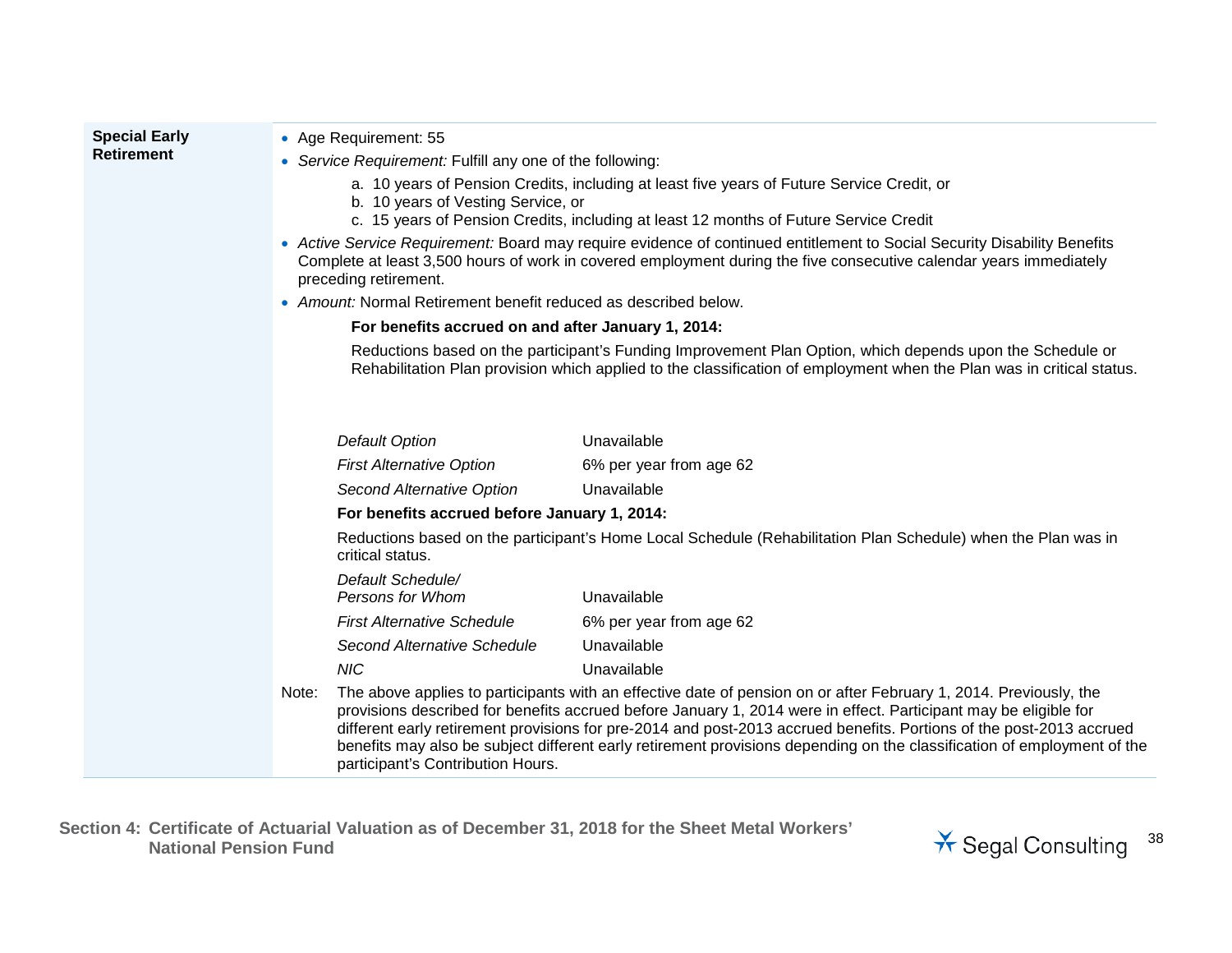| <b>Age 62 Pension</b> | • Age Requirement: 62                                   |                                                                                                                                                                                                                                |                                                                                                                                                                                                                                                                                                                                                                                                                                                                                          |  |  |
|-----------------------|---------------------------------------------------------|--------------------------------------------------------------------------------------------------------------------------------------------------------------------------------------------------------------------------------|------------------------------------------------------------------------------------------------------------------------------------------------------------------------------------------------------------------------------------------------------------------------------------------------------------------------------------------------------------------------------------------------------------------------------------------------------------------------------------------|--|--|
|                       | • Service Requirement: Same as Special Early Retirement |                                                                                                                                                                                                                                |                                                                                                                                                                                                                                                                                                                                                                                                                                                                                          |  |  |
|                       |                                                         | • Active Service Requirement: Same as Special Early Retirement                                                                                                                                                                 |                                                                                                                                                                                                                                                                                                                                                                                                                                                                                          |  |  |
|                       | • Amount: Described below                               |                                                                                                                                                                                                                                |                                                                                                                                                                                                                                                                                                                                                                                                                                                                                          |  |  |
|                       | For benefits accrued on and after January 1, 2014:      |                                                                                                                                                                                                                                |                                                                                                                                                                                                                                                                                                                                                                                                                                                                                          |  |  |
|                       |                                                         | Amount based on the participant's Funding Improvement Plan Option, which depends upon the Schedule or<br>Rehabilitation Plan provision which applied to the classification of employment when the Plan was in critical status. |                                                                                                                                                                                                                                                                                                                                                                                                                                                                                          |  |  |
|                       | <b>Default Option</b>                                   |                                                                                                                                                                                                                                | Unavailable                                                                                                                                                                                                                                                                                                                                                                                                                                                                              |  |  |
|                       |                                                         | <b>First Alternative Option</b>                                                                                                                                                                                                | Unavailable                                                                                                                                                                                                                                                                                                                                                                                                                                                                              |  |  |
|                       |                                                         | Second Alternative Option                                                                                                                                                                                                      | Normal Retirement Benefit amount                                                                                                                                                                                                                                                                                                                                                                                                                                                         |  |  |
|                       | For benefits accrued before January 1, 2014:            |                                                                                                                                                                                                                                |                                                                                                                                                                                                                                                                                                                                                                                                                                                                                          |  |  |
|                       | status.                                                 |                                                                                                                                                                                                                                | Amount based on the participant's Home Local Schedule (Rehabilitation Plan Schedule) when the Plan was in critical                                                                                                                                                                                                                                                                                                                                                                       |  |  |
|                       |                                                         | Default Schedule/<br>Persons for Whom                                                                                                                                                                                          | Unavailable                                                                                                                                                                                                                                                                                                                                                                                                                                                                              |  |  |
|                       |                                                         | <b>First Alternative Schedule</b>                                                                                                                                                                                              | Unavailable                                                                                                                                                                                                                                                                                                                                                                                                                                                                              |  |  |
|                       |                                                         | Second Alternative Schedule                                                                                                                                                                                                    | Normal Retirement Benefit amount                                                                                                                                                                                                                                                                                                                                                                                                                                                         |  |  |
|                       | <b>NIC</b>                                              |                                                                                                                                                                                                                                | Normal Retirement Benefit amount                                                                                                                                                                                                                                                                                                                                                                                                                                                         |  |  |
|                       | Note:                                                   | participant's Contribution Hours.                                                                                                                                                                                              | The above applies to participants with an effective date of pension on or after February 1, 2014. Previously, the<br>provisions described for benefits accrued before January 1, 2014 were in effect. Participant may be eligible for<br>different early retirement provisions for pre-2014 and post-2013 accrued benefits. Portions of the post-2013 accrued<br>benefits may also be subject different early retirement provisions depending on the classification of employment of the |  |  |

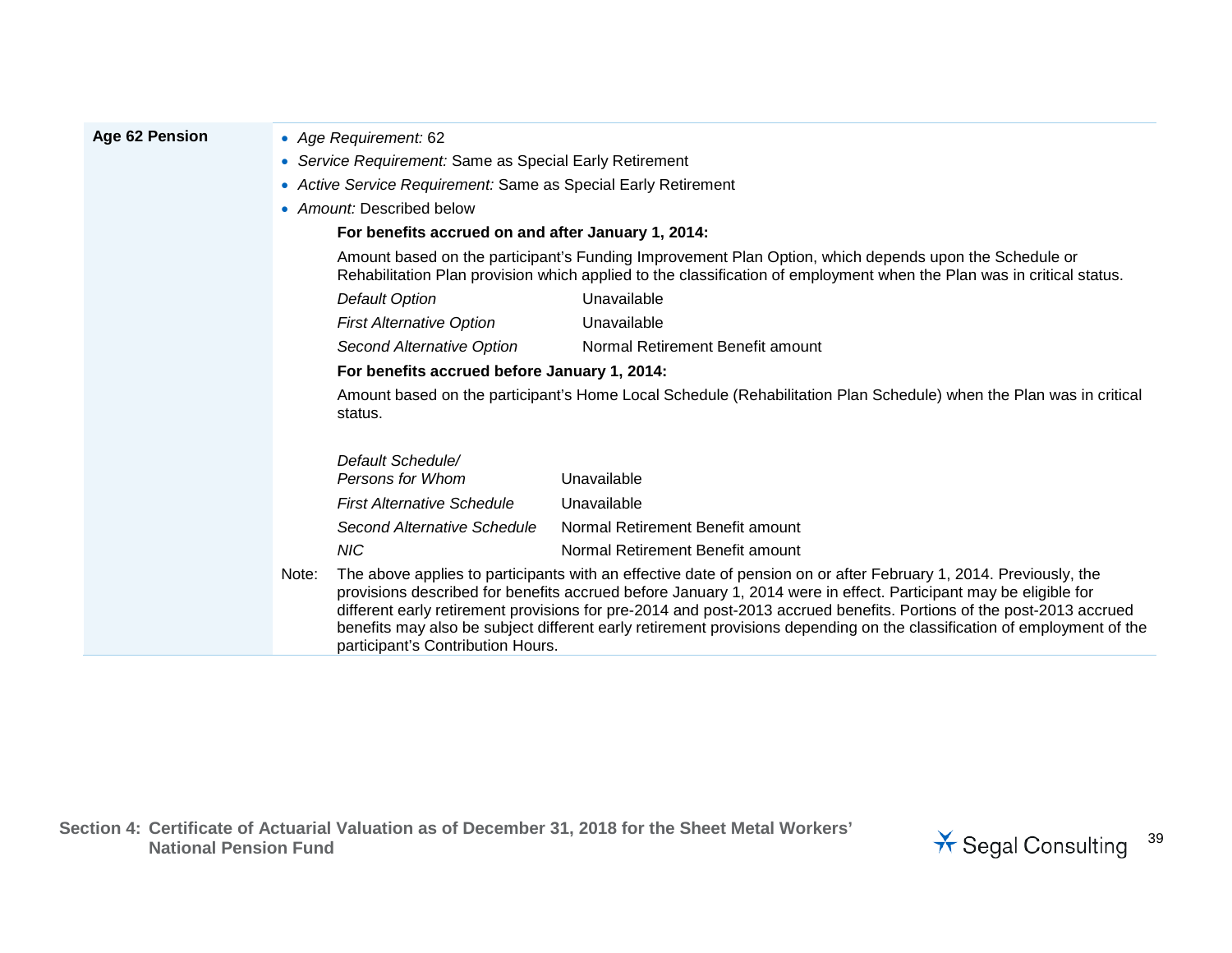| 55/30 Pension | • Age Requirement: 55                                                                                                                                                                                                                                                                                                                                                                                                                                                                                                                  |  |  |  |  |
|---------------|----------------------------------------------------------------------------------------------------------------------------------------------------------------------------------------------------------------------------------------------------------------------------------------------------------------------------------------------------------------------------------------------------------------------------------------------------------------------------------------------------------------------------------------|--|--|--|--|
|               | • Service Requirement: 30 years of Future Service Credit with at least 60 months of the last 120 months of Future Service<br>Credit subject to a 55/30 Rate                                                                                                                                                                                                                                                                                                                                                                            |  |  |  |  |
|               | • Active Service Requirement: Complete at least 3,500 hours of work in covered employment at 55/30 Rate during the five<br>consecutive calendar years immediately preceding retirement                                                                                                                                                                                                                                                                                                                                                 |  |  |  |  |
|               | • Amount: Described below                                                                                                                                                                                                                                                                                                                                                                                                                                                                                                              |  |  |  |  |
|               | For benefits accrued on and after January 1, 2014:                                                                                                                                                                                                                                                                                                                                                                                                                                                                                     |  |  |  |  |
|               | Amount based on the participant's Funding Improvement Plan Option, which depends upon the Schedule or<br>Rehabilitation Plan provision which applied to the classification of employment when the Plan was in critical status.                                                                                                                                                                                                                                                                                                         |  |  |  |  |
|               | <b>Default Option</b><br>Unavailable                                                                                                                                                                                                                                                                                                                                                                                                                                                                                                   |  |  |  |  |
|               | Normal Retirement benefit amount<br><b>First Alternative Option</b>                                                                                                                                                                                                                                                                                                                                                                                                                                                                    |  |  |  |  |
|               | Second Alternative Option<br>Unavailable                                                                                                                                                                                                                                                                                                                                                                                                                                                                                               |  |  |  |  |
|               | For benefits accrued before January 1, 2014:                                                                                                                                                                                                                                                                                                                                                                                                                                                                                           |  |  |  |  |
|               | Amount based on the participant's Home Local Schedule (Rehabilitation Plan Schedule) when the Plan was in critical<br>status.                                                                                                                                                                                                                                                                                                                                                                                                          |  |  |  |  |
|               | Default Schedule/                                                                                                                                                                                                                                                                                                                                                                                                                                                                                                                      |  |  |  |  |
|               | Unavailable<br>Persons for Whom                                                                                                                                                                                                                                                                                                                                                                                                                                                                                                        |  |  |  |  |
|               | Normal Retirement Benefit amount<br><b>First Alternative Schedule</b>                                                                                                                                                                                                                                                                                                                                                                                                                                                                  |  |  |  |  |
|               | Second Alternative Schedule<br>Unavailable                                                                                                                                                                                                                                                                                                                                                                                                                                                                                             |  |  |  |  |
|               | <b>NIC</b><br>Unavailable                                                                                                                                                                                                                                                                                                                                                                                                                                                                                                              |  |  |  |  |
|               | The above applies to participants with an effective date of pension on or after February 1, 2014. Previously,<br>Note:<br>the provisions described for benefits accrued before January 1, 2014 were in effect. Participant may be<br>eligible for different early retirement provisions for pre-2014 and post-2013 accrued benefits. Portions of the<br>post-2013 accrued benefits may also be subject different early retirement provisions depending on the<br>classification of employment of the participant's Contribution Hours. |  |  |  |  |

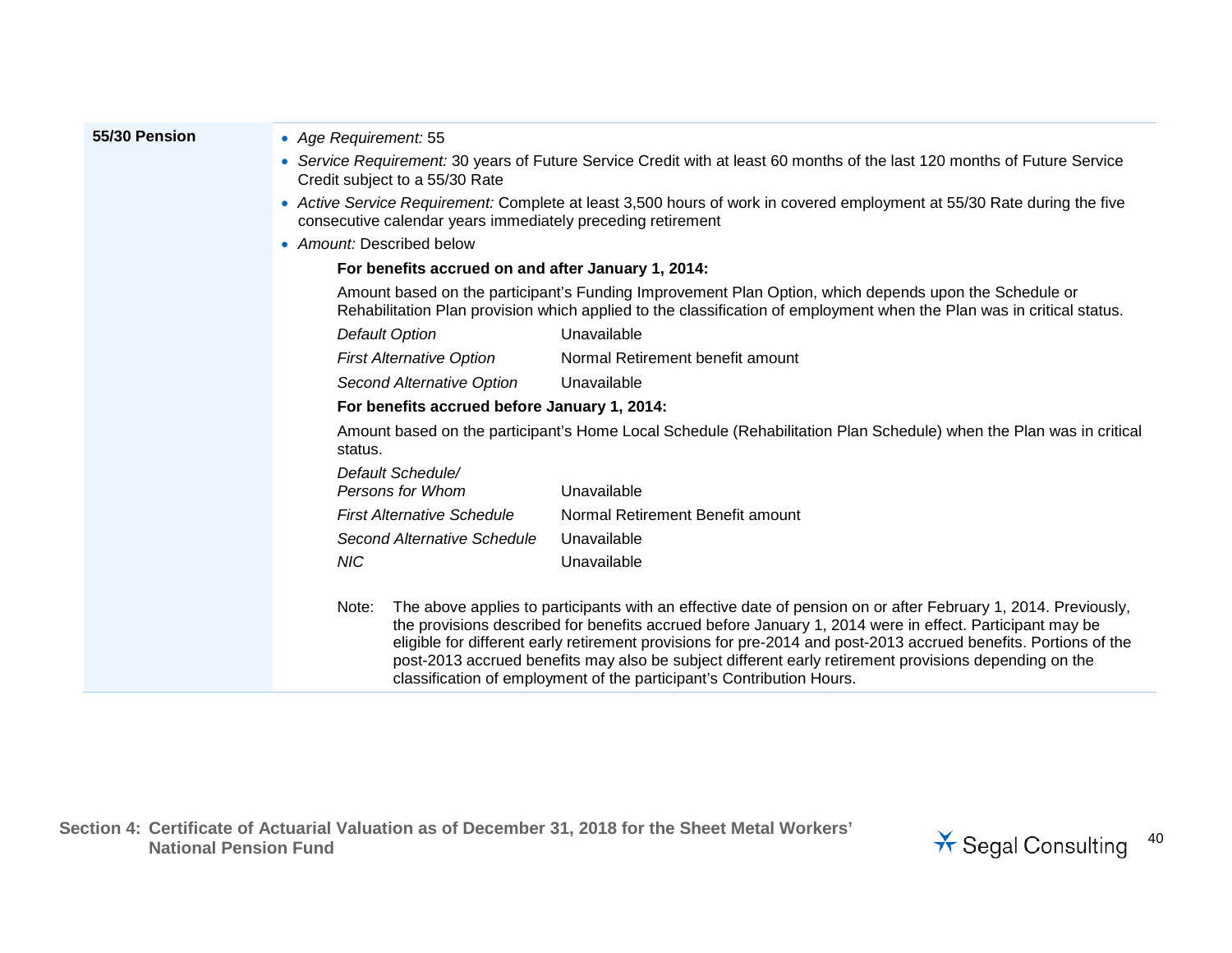- **60/30 Pension** *Age Requirement:* 55
	- *Service Requirement:* Same as 55/30 Pension
	- *Active Service Requirement:* Same as 55/30 Pension
	- *Amount:* Described below

#### **For benefits accrued on and after January 1, 2014:**

Amount based on the participant's Funding Improvement Plan Option, which depends upon the Schedule or Rehabilitation Plan provision which applied to the classification of employment when the Plan was in critical status.

| Default Option                  | Unavailable                      |
|---------------------------------|----------------------------------|
| <b>First Alternative Option</b> | Unavailable                      |
| Second Alternative Option       | Normal Retirement benefit amount |

#### **For benefits accrued before January 1, 2014:**

Amount based on the participant's Home Local Schedule (Rehabilitation Plan Schedule) when the Plan was in critical status. *Default Schedule/*

| Detault Schedule/                 |                                  |
|-----------------------------------|----------------------------------|
| Persons for Whom                  | Unavailable                      |
| <b>First Alternative Schedule</b> | Unavailable                      |
| Second Alternative Schedule       | Normal Retirement benefit amount |
| NIC <sup>.</sup>                  | Unavailable                      |

Note: The above applies to participants with an effective date of pension on or after February 1, 2014. Previously, the provisions described for benefits accrued before January 1, 2014 were in effect. Participant may be eligible for different early retirement provisions for pre-2014 and post-2013 accrued benefits. Portions of the post-2013 accrued benefits may also be subject different early retirement provisions depending on the classification of employment of the participant's Contribution Hours.

**Section 4: Certificate of Actuarial Valuation as of December 31, 2018 for the Sheet Metal Workers'**  National Pension Fund<br>National Pension Fund<br>
<sup>41</sup> Segal Consulting

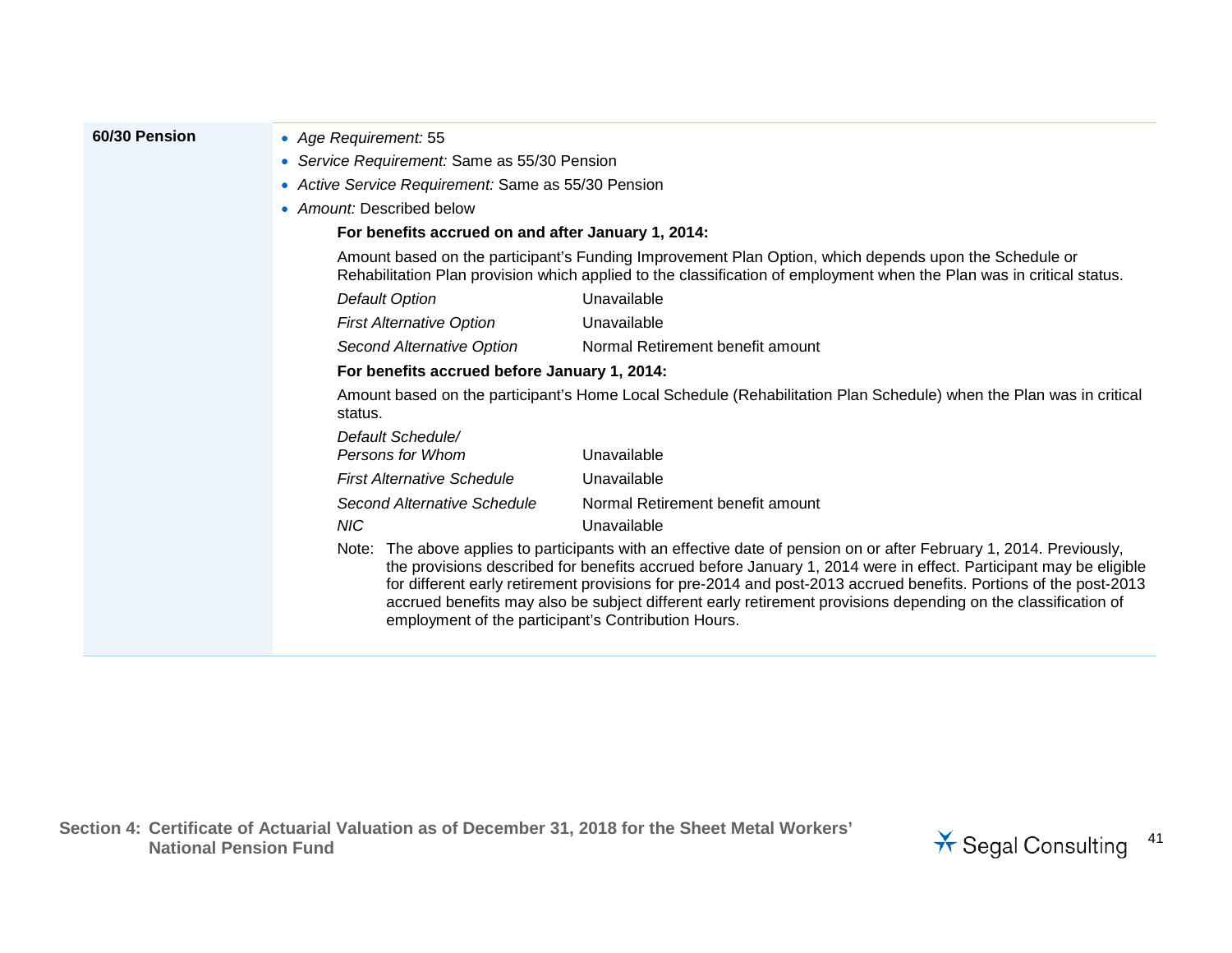| <b>Vesting</b>                                                    | • Age Requirement: None<br>• Service Requirement: Five years of Vesting Service<br>• Amount: Normal Retirement benefit amount, based on plan in effect when last active<br>• Normal Retirement Age: 65                                                                                                                                                                                                                                             |
|-------------------------------------------------------------------|----------------------------------------------------------------------------------------------------------------------------------------------------------------------------------------------------------------------------------------------------------------------------------------------------------------------------------------------------------------------------------------------------------------------------------------------------|
| <b>Spouse's Pre-</b><br><b>Retirement Death</b><br><b>Benefit</b> | • Eligibility Requirement: Has attained Vested Status<br>• Amount: 50% of the monthly benefit the participant would have received had he/she terminated employment on his/her date<br>of death and survived to his/her Early Retirement Date (or any later date elected by the spouse), retired and elected to<br>receive benefits in the Normal Form of payment.                                                                                  |
|                                                                   | • When Paid: Immediately if participant's death occurred after attainment of his/her earliest retirement age, otherwise month<br>in which the participant would have attained his/her earliest retirement age. If surviving spouse elects to receive payments<br>before the month in which participant would have attained his/her earliest retirement age, the monthly benefit will be the<br>actuarial equivalent of the amount described above. |

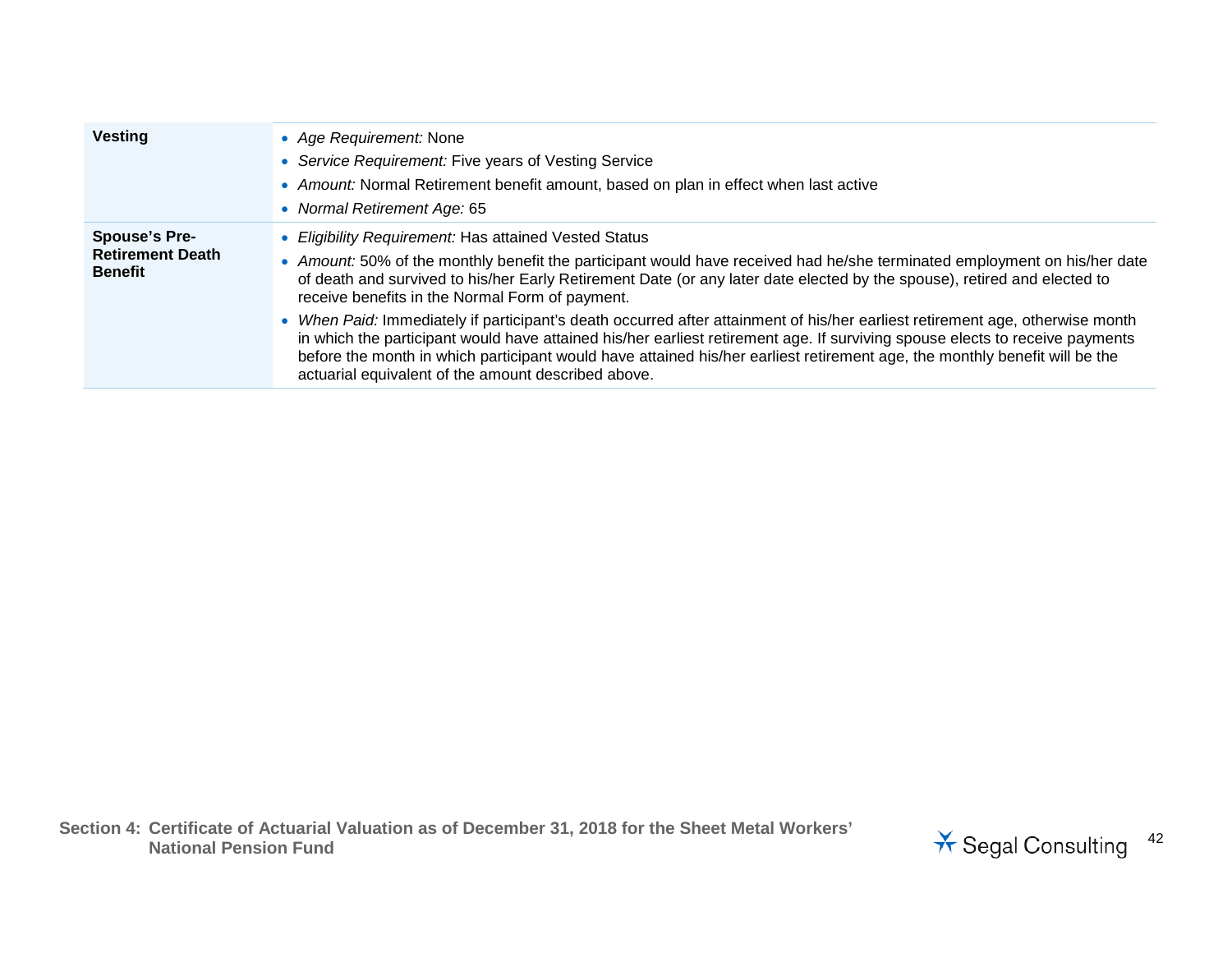| <b>Post-Retirement Death</b><br><b>Benefit</b> | 50% Joint and Survivor: If married, pension benefits are paid in the form of a 50% joint and survivor annuity unless the<br>participant and spouse reject this form. If not rejected, the benefit amount otherwise payable is reduced to reflect the joint<br>and survivor coverage. If not rejected, the spouse predeceases the employee, and the employee retired on March 1, 1999<br>or later, the employee's benefit amount will subsequently be increased to the unreduced amount payable ("pop-up" feature)<br>had the joint and survivor coverage been rejected. If rejected, or if not married, benefits are payable for the life of the<br>employee, or in any other available optional form elected by the employee in an actuarially equivalent amount.<br>The "pop-up" feature is only applicable to pre-2014 benefits if the participant's Home Local Schedule/Rehabilitation Plan<br>Schedule as of December 31, 2013 was the First Alternative Schedule or Second Alternative Schedule. It is only applicable |
|------------------------------------------------|------------------------------------------------------------------------------------------------------------------------------------------------------------------------------------------------------------------------------------------------------------------------------------------------------------------------------------------------------------------------------------------------------------------------------------------------------------------------------------------------------------------------------------------------------------------------------------------------------------------------------------------------------------------------------------------------------------------------------------------------------------------------------------------------------------------------------------------------------------------------------------------------------------------------------------------------------------------------------------------------------------------------------|
|                                                | to post-2013 benefits attributable to Contribution Hours worked under a collective bargaining agreement satisfying the<br>required contribution rate increases under the Rehabilitation Plan First Alternative Schedule/Funding Improvement Plan<br>First Alternative Option or Rehabilitation Plan Second Alternative Schedule/Funding Improvement Plan Second Alternative<br>Option.                                                                                                                                                                                                                                                                                                                                                                                                                                                                                                                                                                                                                                       |
|                                                | • 60-Month Certain: If the member has completed at least 15 years of Pension Credits before retirement and died within 5<br>years after retirement (if married, and taking joint and survivor pension, the spouse also died prior to receiving an amount<br>equal to 60 times the amount of the pension the participant had been entitled), the pension benefit will continue to be paid<br>to the participant's designated beneficiary until a total of 60 months payments had been made.                                                                                                                                                                                                                                                                                                                                                                                                                                                                                                                                   |
|                                                | The 60-month certain is only applicable to pre-2014 benefits if the participant's Home Local Schedule/Rehabilitation Plan<br>Schedule as of December 31, 2013 was the First Alternative Schedule or Second Alternative Schedule. It is only applicable<br>to post-2013 benefits attributable to Contribution Hours worked under a collective bargaining agreement satisfying the<br>required contribution rate increases under the Rehabilitation Plan First Alternative Schedule/Funding Improvement Plan<br>First Alternative Option or Rehabilitation Plan Second Alternative Schedule/Funding Improvement Plan Second Alternative<br>Option.                                                                                                                                                                                                                                                                                                                                                                             |

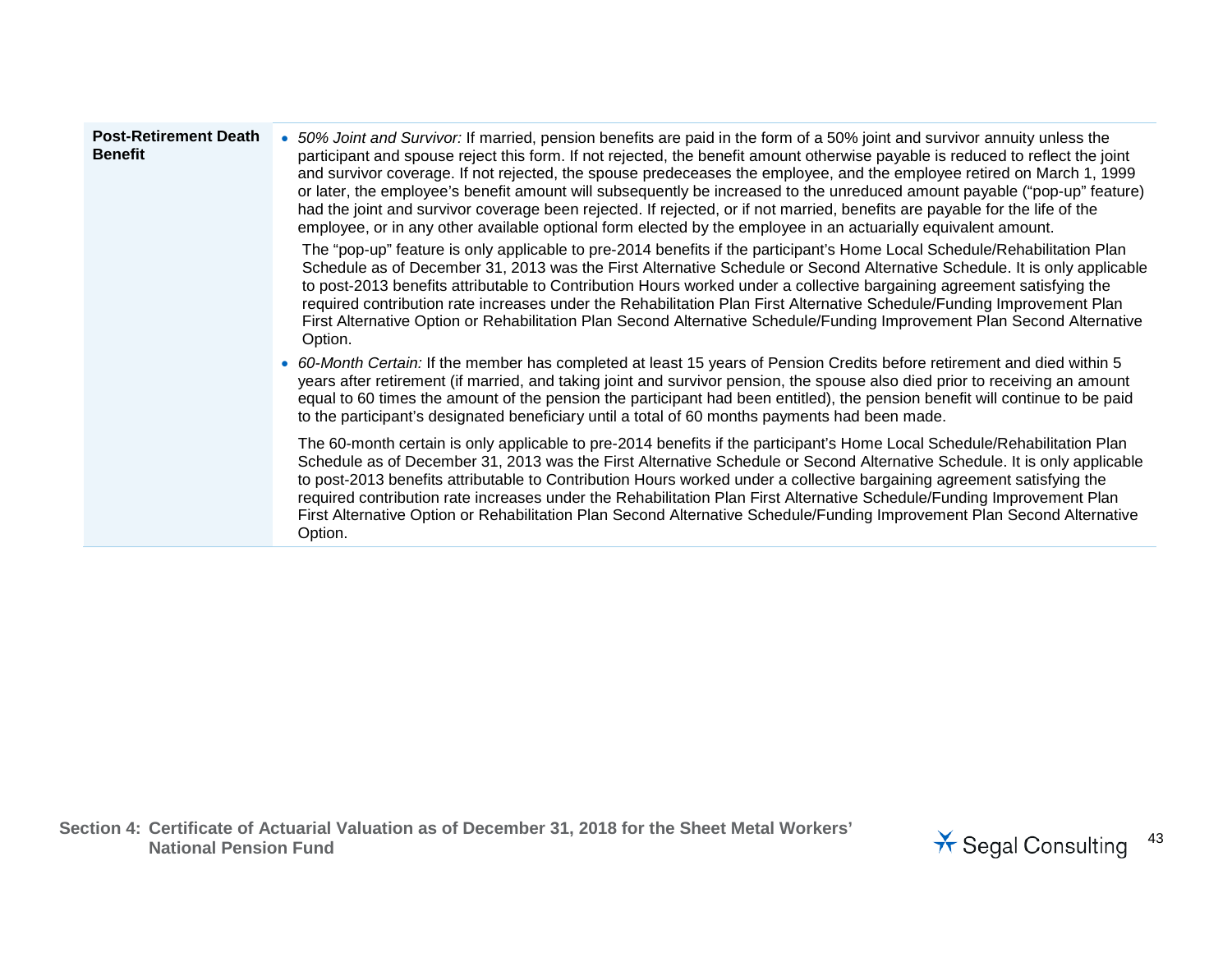| <b>Forms of Payment</b>    | The normal forms of payment are:<br>• Single life annuity for single participants, and<br>• 50% joint and survivor annuity with a "pop-up" feature for married participants (if applicable)<br>The available optional forms of payment are:<br>• Single life annuity with 60-month certain (if applicable)<br>• 50% joint and survivor annuity with a "pop-up" feature and 60-month certain (if applicable)<br>• 75% joint and survivor annuity with a "pop-up" feature (if applicable)<br>• 100% joint and survivor annuity with and without a "pop-up" feature (if applicable)<br>The "pop-up" feature and 60-month certain are only applicable to pre-2014 benefits if the participant's Home Local<br>Schedule/Rehabilitation Plan Schedule as of December 31, 2013 was the First Alternative Schedule or Second Alternative<br>Schedule. They are only applicable to post-2013 benefits attributable to Contribution Hours worked under a collective<br>bargaining agreement satisfying the required contribution rate increases under the Rehabilitation Plan First Alternative<br>Schedule/Funding Improvement Plan First Alternative Option or Rehabilitation Plan Second Alternative Schedule/Funding |
|----------------------------|----------------------------------------------------------------------------------------------------------------------------------------------------------------------------------------------------------------------------------------------------------------------------------------------------------------------------------------------------------------------------------------------------------------------------------------------------------------------------------------------------------------------------------------------------------------------------------------------------------------------------------------------------------------------------------------------------------------------------------------------------------------------------------------------------------------------------------------------------------------------------------------------------------------------------------------------------------------------------------------------------------------------------------------------------------------------------------------------------------------------------------------------------------------------------------------------------------------|
|                            | Improvement Plan Second Alternative Option.                                                                                                                                                                                                                                                                                                                                                                                                                                                                                                                                                                                                                                                                                                                                                                                                                                                                                                                                                                                                                                                                                                                                                                    |
| <b>Participation</b>       | After completion of 870 hours during a calendar year                                                                                                                                                                                                                                                                                                                                                                                                                                                                                                                                                                                                                                                                                                                                                                                                                                                                                                                                                                                                                                                                                                                                                           |
| <b>Past Service Credit</b> | Service granted on the basis of days worked or amount earned in covered employment in calendar years prior to a<br>participant's Contribution Date. For employers with a Contribution Date on or after January 1, 2000, the employer's initial<br>contribution rate must be at least \$0.50 per hour.                                                                                                                                                                                                                                                                                                                                                                                                                                                                                                                                                                                                                                                                                                                                                                                                                                                                                                          |

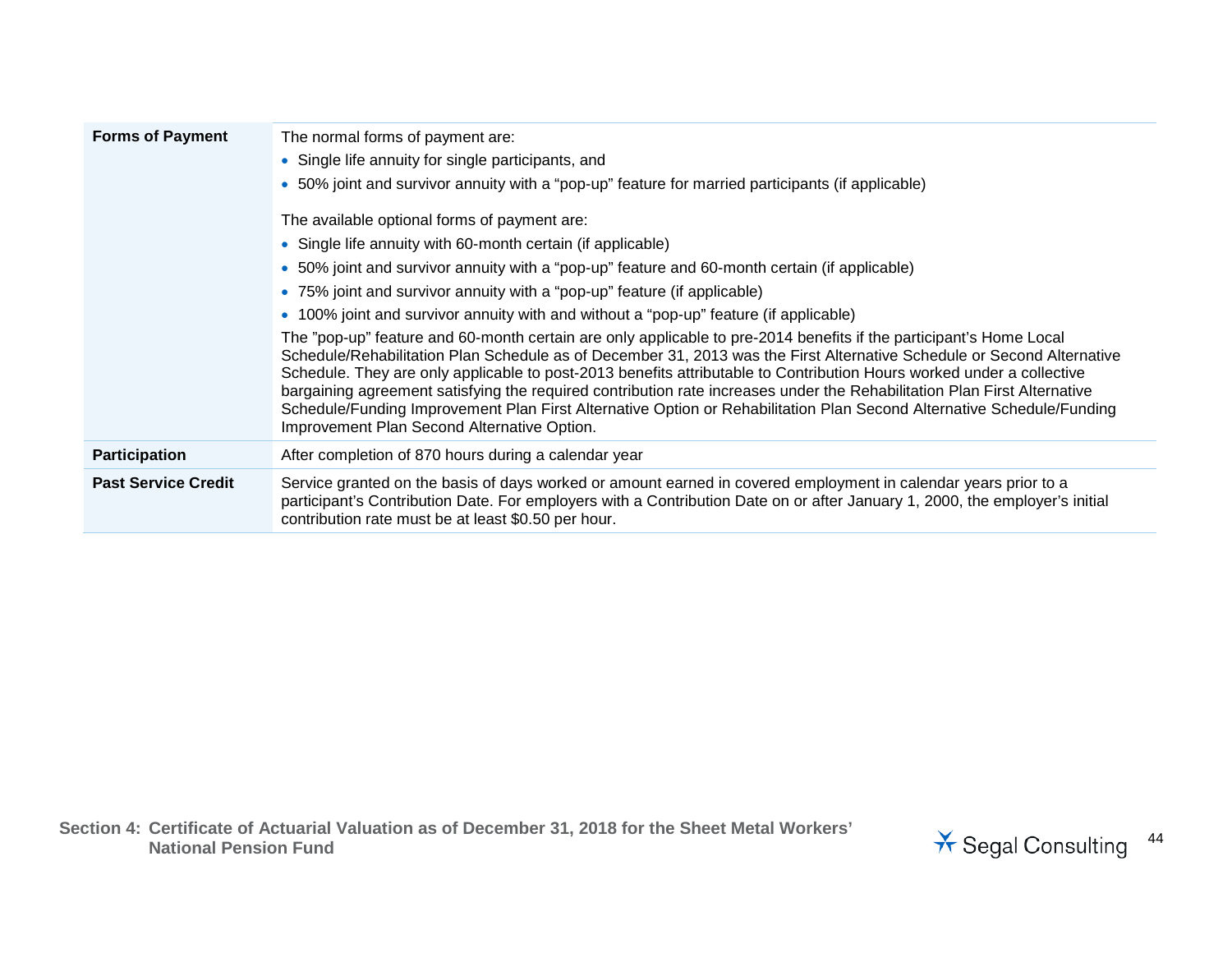| <b>Future Service Credit</b> |
|------------------------------|
|------------------------------|

Service granted on the basis of hours of work in a calendar year after a Participant's Contribution Date in accordance with the following schedule:

|                                                  |                                                                                                                                                                                                                                                                         | <b>Months of Future</b><br><b>Service Credit</b> | <b>Hours of Work in Covered</b><br><b>Employment During Calendar Year</b> |  |
|--------------------------------------------------|-------------------------------------------------------------------------------------------------------------------------------------------------------------------------------------------------------------------------------------------------------------------------|--------------------------------------------------|---------------------------------------------------------------------------|--|
|                                                  |                                                                                                                                                                                                                                                                         | 0                                                | Less than 100                                                             |  |
|                                                  |                                                                                                                                                                                                                                                                         | 1                                                | $100 - 199$                                                               |  |
|                                                  |                                                                                                                                                                                                                                                                         | 2                                                | 200 - 299                                                                 |  |
|                                                  |                                                                                                                                                                                                                                                                         | 3                                                | $300 - 399$                                                               |  |
|                                                  |                                                                                                                                                                                                                                                                         | 4                                                | 400 - 499                                                                 |  |
|                                                  |                                                                                                                                                                                                                                                                         | 5                                                | $500 - 599$                                                               |  |
|                                                  |                                                                                                                                                                                                                                                                         | 6                                                | $600 - 699$                                                               |  |
|                                                  |                                                                                                                                                                                                                                                                         | 7                                                | 700 - 799                                                                 |  |
|                                                  |                                                                                                                                                                                                                                                                         | 8                                                | 800 - 899                                                                 |  |
|                                                  |                                                                                                                                                                                                                                                                         | 9                                                | $900 - 999$                                                               |  |
|                                                  |                                                                                                                                                                                                                                                                         | 10                                               | $1,000 - 1,099$                                                           |  |
|                                                  |                                                                                                                                                                                                                                                                         | 11                                               | $1,100 - 1,199$                                                           |  |
|                                                  |                                                                                                                                                                                                                                                                         | 12                                               | 1,200 & Over                                                              |  |
|                                                  |                                                                                                                                                                                                                                                                         |                                                  |                                                                           |  |
| <b>Pension Credit</b>                            | Sum of the Past Service Credit and Future Service Credit (excluding service lost under the Plan's break in service rules)                                                                                                                                               |                                                  |                                                                           |  |
| <b>Vesting Service</b>                           | 870 or more hours of work within a Plan year earns one year of Vesting Service                                                                                                                                                                                          |                                                  |                                                                           |  |
| <b>Contribution Rate</b>                         | Varies from \$0.05 to \$19.11 per hour as of the valuation date. The average rate is \$5.37 per hour as of January 1, 2019. 2.5%<br>of certain employer contributions are allocated to 401(h) Medical Accounts but are subject to pension benefit accruals.             |                                                  |                                                                           |  |
| <b>Required Contribution</b><br><b>Increases</b> | Contribution rate increases required under the Funding Improvement Plan Options are described below.<br>First Alternative Option: None for 2018 through 2020, 2.0% for 2021 and 2022.<br>Second Alternative Option: None for 2018 through 2020, 1.0% for 2021 and 2022. |                                                  |                                                                           |  |